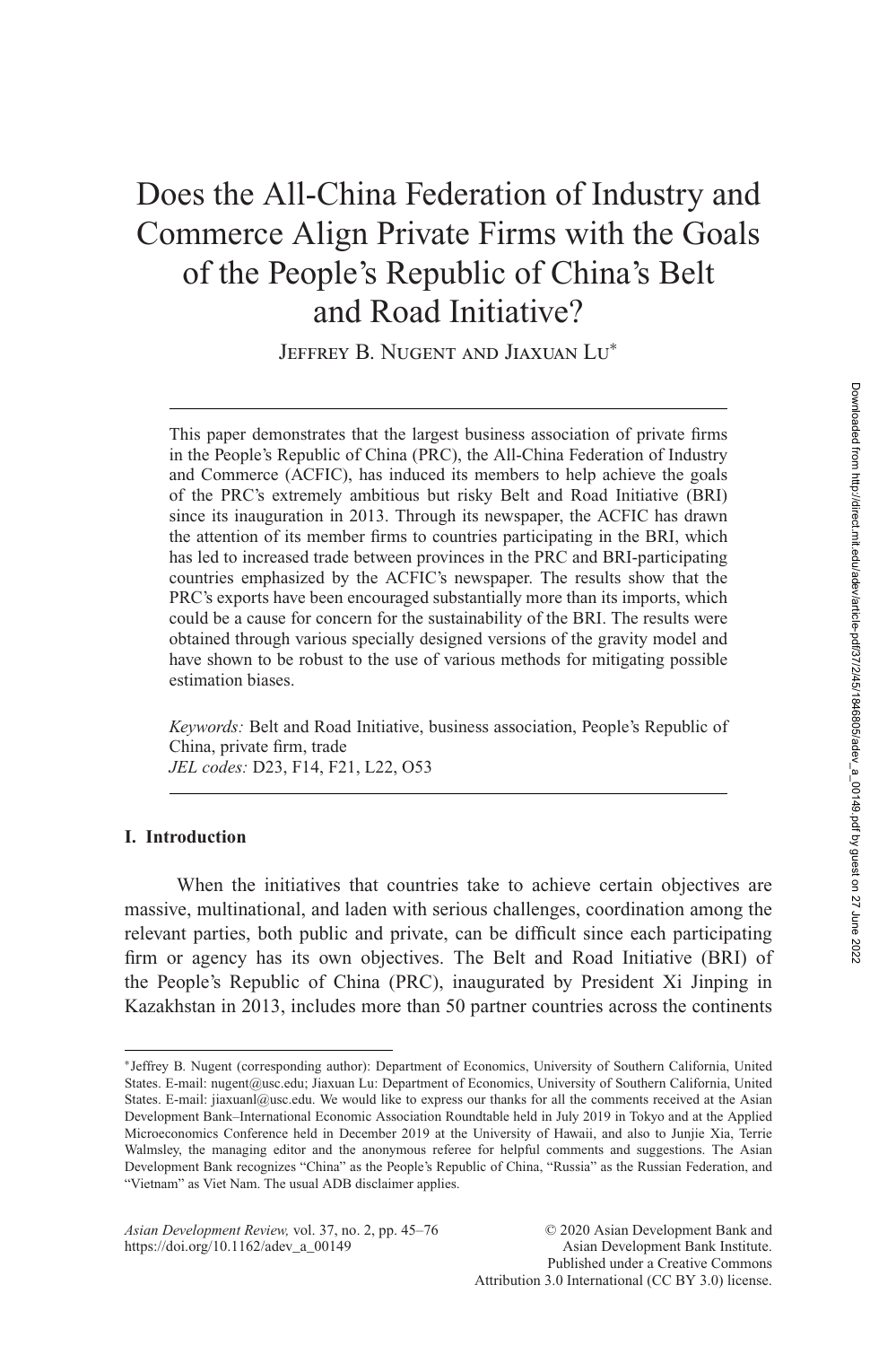of Asia, Europe, and Africa. It is one of the largest projects ever attempted and will remain of great importance to the world for decades to come. Yet, with uncertainties concerning its real objectives—and with participating countries of different sizes, development levels, and political orientations—achieving sufficient intra-BRI coordination is especially challenging.

Lei and Nugent [\(2018\)](#page-28-0) made the case that the PRC's government-controlled business association, the All-China Federation of Industry and Commerce (ACFIC), had served well as a coordinating device between the Government of the PRC and the country's private firms from 2007 to 2011. This was when Beijing sharply changed its economic objectives from "Going Outward" to "Going Inward" to escape the adverse effects of the 2008–2009 global financial crisis on important exporting countries. Yet, that experience had nothing to do with the BRI and the PRC's leadership of it.

Given the BRI's ambitious goals, the many countries involved, and uncertainties about the extent to which coordination among all governments, firms, and agencies can be successful, ongoing analysis of the BRI's progress and the problems confronted will be needed and will require a wide variety of research perspectives. However, given the serious concerns about its political and financial viability for some BRI countries identified in the following section, we deem it crucial to examine the initiative's early experience to identify the magnitude of the risks involved and how it might be improved, and possibly even to reconsider whether the BRI is still worth pursuing. This paper's objective is, therefore, to undertake an analysis of the extent to which the ACFIC has been successful in aligning its member firms with the government's BRI objectives and the need for possible reforms.

The remainder of the paper is organized as follows. Section II provides background on business associations in general and the ACFIC in particular, as well as on the BRI and some of its challenges. [Section III](#page-5-0) outlines the steps to be followed in our overall evaluation of the ACFIC as a coordination device in achieving the BRI's goals. [Section IV](#page-5-0) develops the econometric models, [including the methods designed to deal with potential estimation biases. Section](#page-9-0) V describes the data used and displays the results from the regression analysis. [Section VI](#page-16-0) conducts robustness checks to resolve selection, heteroskedasticity, and "confounding" issues. [Section VII](#page-23-0) evaluates the extent to which the ACFIC's trade-promoting effects may differ between BRI and non-BRI countries. Finally, [section VIII](#page-25-0) concludes.

### **II. Background on Business Associations, the All-China Federation of Industry and Commerce, and the Belt and Road Initiative**

Can business associations be counted upon to help guide private firms to exert healthy influences on the economy to achieve the desired objectives of the state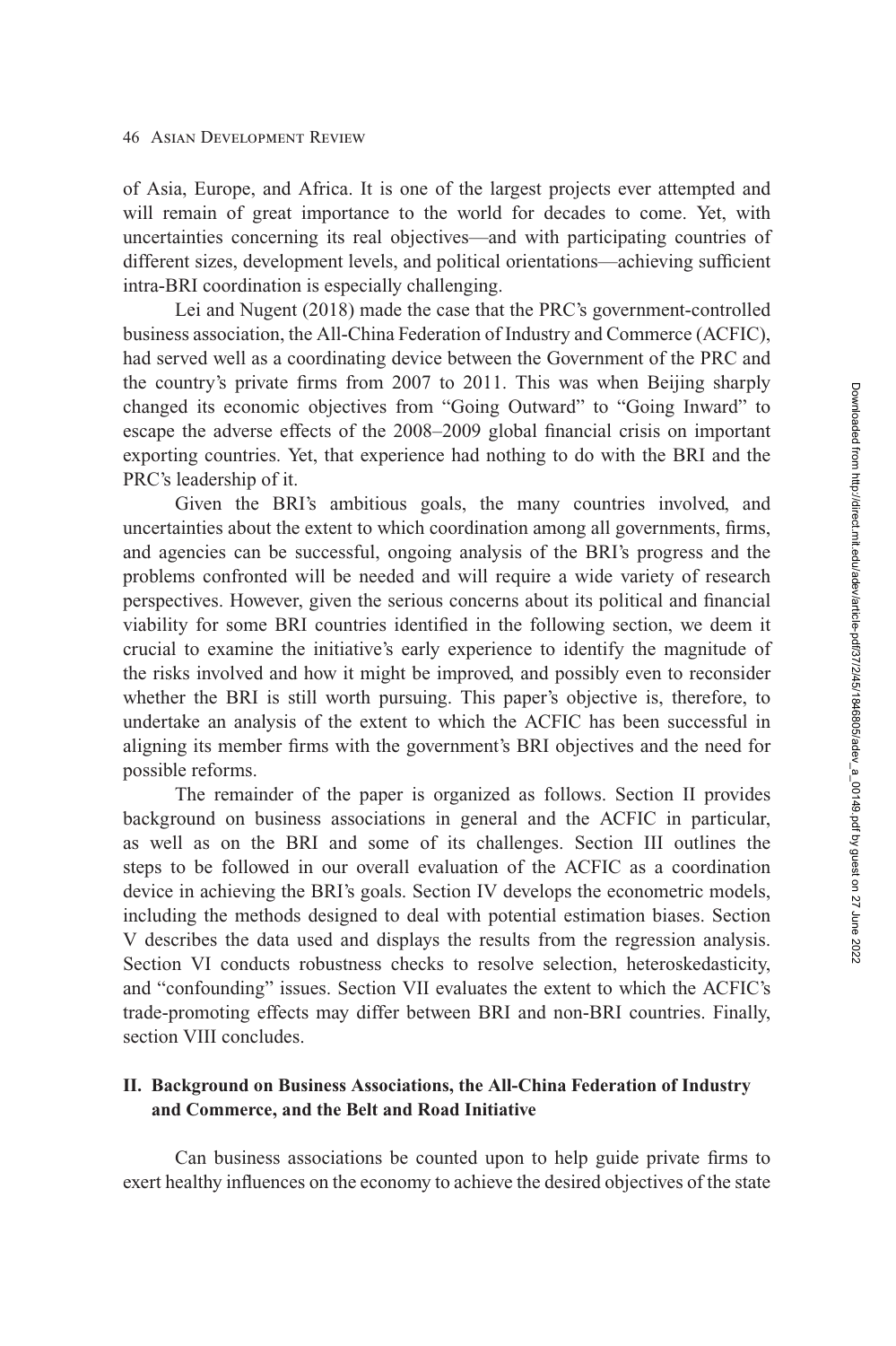and society? One cannot help but be skeptical about this since business associations are often believed to hurt the local economy by offering monopolistic protection, triggering corruption and criminal groups, reducing bureaucratic efficiency, and encouraging cartels that raise prices for consumers and reduce allocative efficiency (Doner and Schneider [2000\)](#page-27-0). Moreover, they may use their collective power to influence local politics to attain benefits for themselves and undermine good governance (Bräutigam, Rakner, and Taylor [2002\)](#page-27-0). On the other hand, business associations can benefit the general public by introducing regulations favoring market development and protecting businesses from default, criminal activity, insolvency, and unreasonable governmental interference (Bennett [1998,](#page-27-0) Önis and Türem [2001\)](#page-29-0). They may be especially helpful in assisting new and small firms to adopt innovations and break into value chains. As experiences in Eastern Europe showed during and after the 1980s, new, freestanding, bottom-up, privatesector-oriented business associations came to play an essential role in the region's transition from central planning to free markets (Sukiassyan and Nugent [2011\)](#page-29-0). Indeed, they can serve as a coordination device between governments and their private sectors by sharing information and encouraging mutual understanding and sustainable economic growth (Johnson, McMillan, and Woodruff [2000\)](#page-28-0).

However, the ACFIC is very different from most business associations in that it is entirely government controlled, being run by the Communist Party of China (CPC), and yet its member firms are private. All private firms are eligible to become ACFIC members, and large ones are especially encouraged to join by national and local governments, and CPC officials. While the membership fees for province-level ACFIC are not high (around \$3,000 per year), the largest cost to members is in terms of the time required to attend the association's meetings, use the services offered, and connect to national and local government offices, and other firms. By the end of 2016, there were 3 million ACFIC member firms, accounting for about 10% of all Chinese private firms. Taking advantage of the ACFIC, member firms have lobbied for more favorable government policies, especially those concerning private property rights. The association has also assisted its members to be better informed of new government policies to facilitate connections between business owners and government officials. Given the controversy concerning business associations in general and the uniqueness of the situation in the PRC, we endeavor to contribute to the literature by exploring ACFIC's effectiveness in achieving coordination between government agencies and firms in this new and especially challenging BRI context.

Not surprisingly, there is disagreement in the economics literature over how helpful the PRC's top-down ACFIC has been to private firms and the extent to which it has succeeded in inducing private firms to attain the government's economic objectives. For instance, Jia [\(2014\)](#page-28-0) and Ma, Rui, and Wu [\(2015\)](#page-28-0) employed standard econometric techniques, including propensity score matching, to suggest that the ACFIC's most useful function is to allow owners and managers of private firms to win positions in the CPC or government, but not to boost the performance of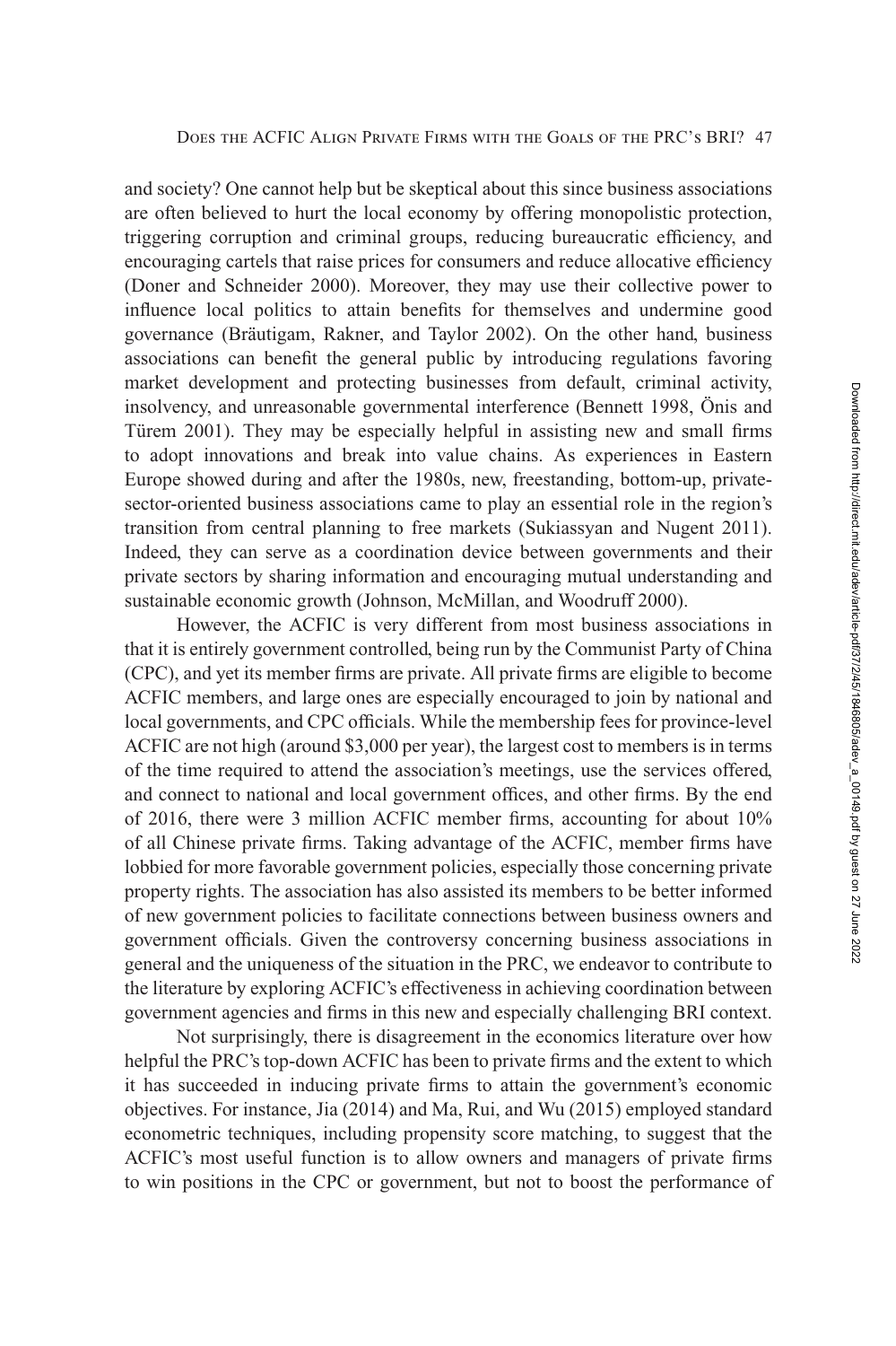#### 48 Asian Development Review

their firms. Yet, taking advantage of some surveys that compare ACFIC member firms with nonmember firms in multiple respects, Lei and Nugent [\(2018\)](#page-28-0) employed various estimation techniques to show quite robustly that the ACFIC did play a significant role in helping its member firms change their focus rather radically from the government's earlier goal of promoting outward-looking exports to the subsequent goal of prioritizing inward-looking investments between 2007 and 2011 (i.e., before the BRI's inauguration). The reason for the sudden change was to prevent the PRC's economy from falling victim to the 2008–2009 global financial crisis that did serious damage to the firms and economies of other exporting countries. Their study also identified the mechanism behind the success in achieving a sharp change in objectives by providing information to member firms about both the new government objectives and possible means of attaining them.

However, due to limited information on the geographical destination of firmlevel sales and investments available in the Chinese Private Enterprise Survey, which was the dataset utilized in previous studies, and the absence of any recent survey results, it was not possible to use that data to examine the role of the ACFIC in recent years. As explained below, as an alternative source of relevant data, we use data published by the PRC's province-level statistical agencies to see if the ACFIC has succeeded in encouraging its member firms to trade with countries favored by the association in a way that would be consistent with the government's BRI objectives.

As noted above, the BRI is of enormous importance, not only to the PRC but also to the rest of the world. Announced by President Xi Jinping while visiting Kazakhstan in September 2013, the initiative is designed to develop transportation, logistics, and other infrastructure to link the PRC with BRI-identified countries across the world. By sharply reducing the cost of exporting and importing goods and services across this enormous network of countries, the BRI is expected to stimulate industrial production and technological improvements, not only in the PRC but also throughout Eurasia and Africa (Dunford and Liu [2019\)](#page-27-0). To help accomplish this, the Asian Infrastructure Investment Bank, the China Development Bank, and the Export–Import Bank of China were formed, and they have all been growing rapidly since their establishment (Yu [2017\)](#page-29-0). For instance, by the end of 2018, 152 countries had joined the BRI in some capacity and 96 of them had joined the Asian Infrastructure Investment Bank as members. The accumulated investments of these institutions amounted to at least \$1 trillion by the end of 2018, and this total is expected to grow to more than \$2 trillion to finance the BRI's infrastructural needs (Hillman [2018\)](#page-28-0). If the BRI develops as expected, it will perhaps become the largest international investment project ever created and serve as an integrating force for Eurasia and much of the world.

However, the BRI faces enormous challenges. One is that many developed countries, especially the United States (US) and the United Kingdom, seem to be moving in directions less friendly to global trade. These trends toward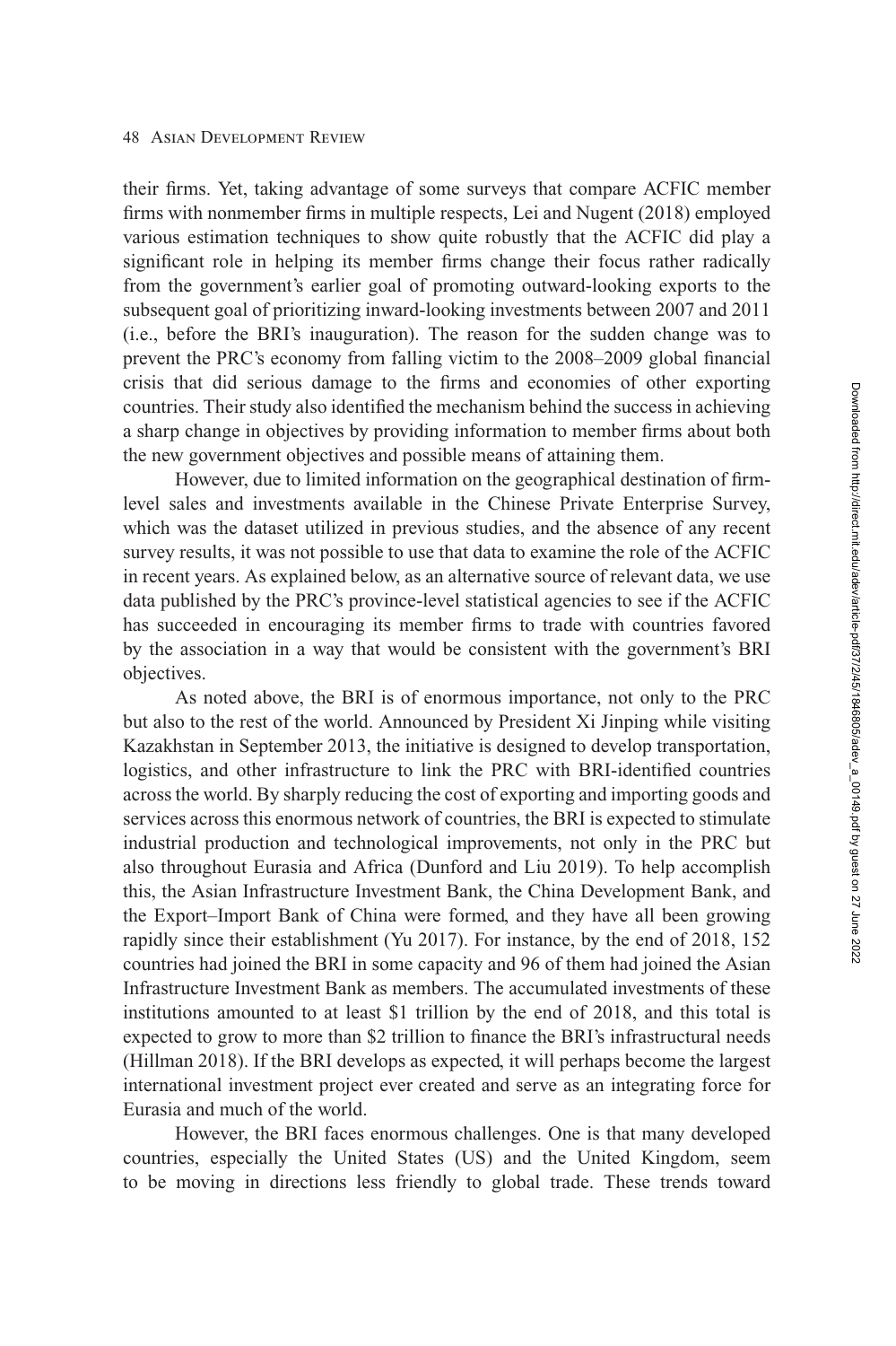de-integration could possibly spread to Asia and Africa, negatively affecting their initially positive attitudes toward the BRI. Additionally, as large numbers of Chinese workers have been moving into BRI countries to facilitate local construction and other infrastructural activities, resentment has arisen among the nationals of host countries like Pakistan (Solangi [2018\)](#page-29-0) and Viet Nam (Elmer [2018\)](#page-27-0). Newspaper articles (e.g., Lee [2019\)](#page-28-0) have also called attention to the concerns of the US, India, and Japan over the PRC's recent establishment of military bases in Djibouti, where each of these countries had already established its own base. Other studies have claimed that without addressing the different needs of various BRI countries for importing or exporting labor over time, or facilitating internal labor mobility, the BRI could contribute to rising geographic and income inequalities (Gill, Lall, and Lebrand [2019;](#page-27-0) Bruni [2019\)](#page-27-0). In light of these challenges, the future of the PRC's involvements in these countries is increasingly uncertain. Concerning the allocative efficiency of different regions within the PRC, Gibson and Li [\(2018\)](#page-27-0) employed data envelopment analysis and other statistical tools to demonstrate that distributing too much effort and resources to low productivity areas in the western PRC along transport routes to other BRI countries could jeopardize the overall efficiency of the PRC's economy and the sustainability of its remarkable growth.

Given both its great economic potential and substantial political and economic risks, multiple studies focusing on the BRI's trade and investment facilitation mechanisms have been conducted. Herrero and Xu [\(2017\)](#page-28-0); Kohl [\(2019\)](#page-28-0); and Baniya, Rocha, and Ruta [\(2019\)](#page-27-0) have employed gravity models to argue that the initiative has sharply increased trade volumes between most participating economies since 2013. Bird, Lebrand, and Venables [\(2019\)](#page-27-0) have constructed spatial equilibrium models for BRI regions suggesting that the initiative could substantially improve the real incomes of the participating developing economies. Wiederer [\(2018\)](#page-29-0) and de Soyres et al. [\(2018\)](#page-27-0) have collected firsthand data from countries involved in the initiative and find that logistical costs have, as intended, been falling rapidly since 2013. Yet, since most logistical and infrastructural activities have been those of the public sector, these studies have done little to determine whether private firms have been participating sufficiently for the BRI to be successful.<sup>1</sup>

It is the combination of the importance of the private sector's involvement to make BRI successful and uncertainty about whether the PRC's growing private sector will become sufficiently engaged in the prioritized activities that motivates our primary research question: "Has the ACFIC yet come to play a significant role in assuring sufficient participation of the PRC's private firms in alignment with the country's BRI objectives?"

<sup>&</sup>lt;sup>1</sup>While some studies have shown that the private sector is involved in trade and investment with BRI countries (Cheng [2018,](#page-27-0) ACFIC [2018,](#page-26-0) Zhai [2018\)](#page-29-0), other analysts, such as Hillman [\(2018\)](#page-28-0), have doubted this.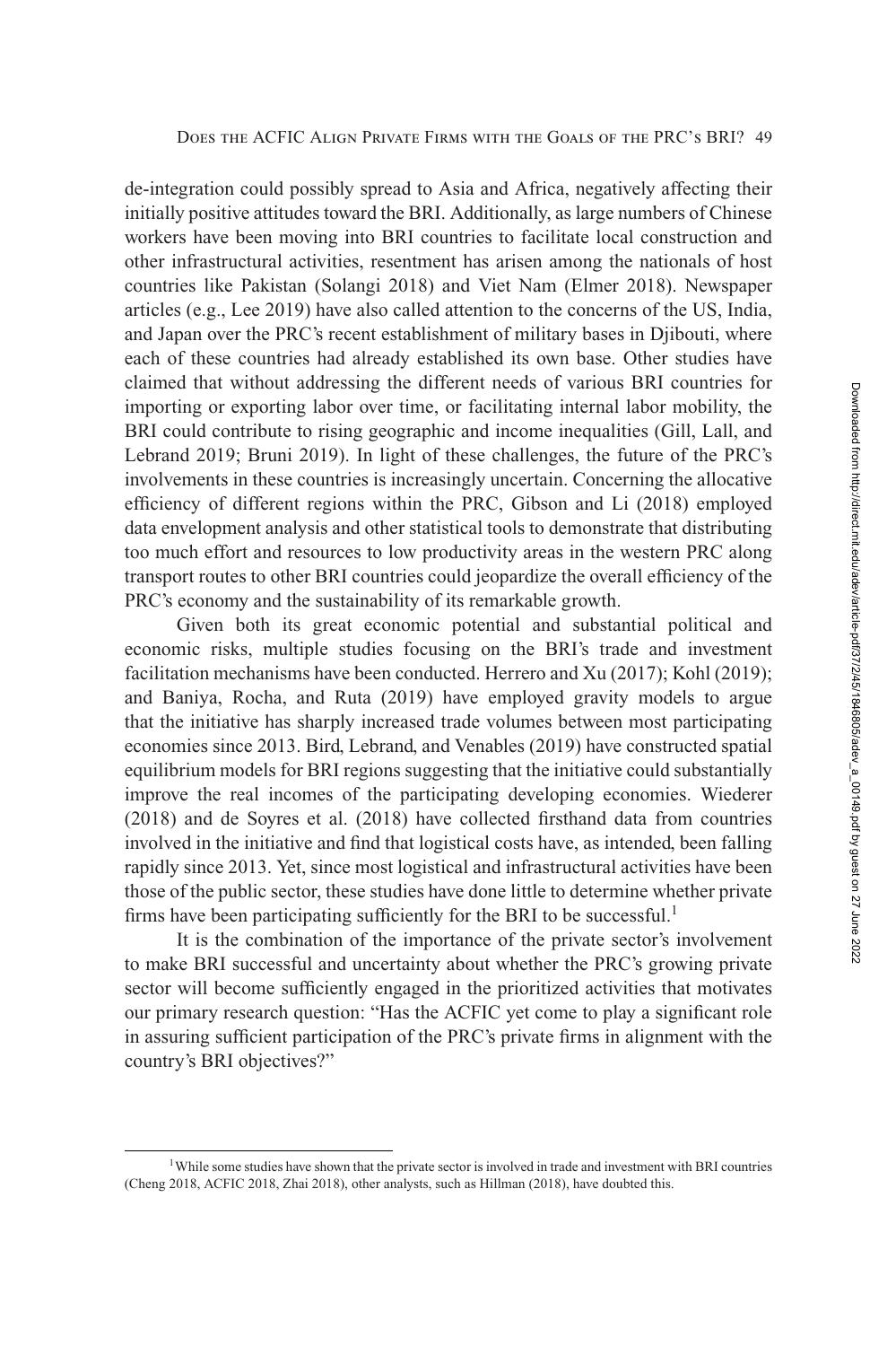#### <span id="page-5-0"></span>50 Asian Development Review

### **III. Steps for Evaluating the All-China Federation of Industry and Commerce's Role in the Belt and Road Initiative**

To answer our central question, we break our analysis into two parts. First, we seek to determine if the ACFIC has been successful in increasing exports and imports primarily with the countries it seems to prioritize. Then we determine if, since the BRI's inauguration in 2013, the ACFIC has increased its priority toward BRI countries in general. In view of the "one-way road" argument raised by US Vice President Mike Pence at the 2018 Asia–Pacific Economic Cooperation summit (Tarabay and Choe [2018\)](#page-29-0) and echoed in several other countries, we also investigate whether the BRI has mainly benefited the PRC's exports to, rather than its imports from, BRI countries.<sup>2</sup> This would seem especially important as Hurley, Morris, and Portelance [\(2018\)](#page-28-0) concluded that the negative outcomes for individual BRI partners are so large as to raise their debt levels enough to trigger defaults by up to eight participating BRI countries.

The focus of the paper is, therefore, on testing the validity of the following three hypotheses:

- (i) The ACFIC's promotion of trade activities with any non-PRC country is positively related with the extent to which the ACFIC calls attention to that country in its newspaper, the *China Business Times*, which acts as a proxy for the ACFIC's policy direction*.*
- (ii) Since the inauguration of the BRI in 2013, the ACFIC has emphasized BRI countries to a larger extent than non-BRI countries in its mostly tradeencouraging news reports, thus implying that the ACFIC encourages its member private firms to trade with BRI countries, though not necessarily equally.
- (iii) The ACFIC promotion of trade with BRI countries has resulted in greater exports from the PRC than imports to the PRC.

### **IV. Econometric Models**

### **A. Province-Level Gravity Model of International Trade**

Since the pioneering efforts of Jan Tinbergen [\(1962\)](#page-29-0), gravity models have served as the most common means of analyzing bilateral trade patterns, which are

<sup>2</sup>The analyses to date have been mixed on this. Chen and Lin [\(2018\)](#page-27-0) and Dunford and Liu [\(2019\)](#page-27-0) deny it, while tending to confirm it are Huang [\(2016\)](#page-28-0) for BRI countries in general; Irshad, Xin, and Arshad [\(2015\)](#page-28-0) for Pakistan; Yu [\(2017\)](#page-29-0) for Myanmar; and Kohl [\(2019\)](#page-28-0) for Europe.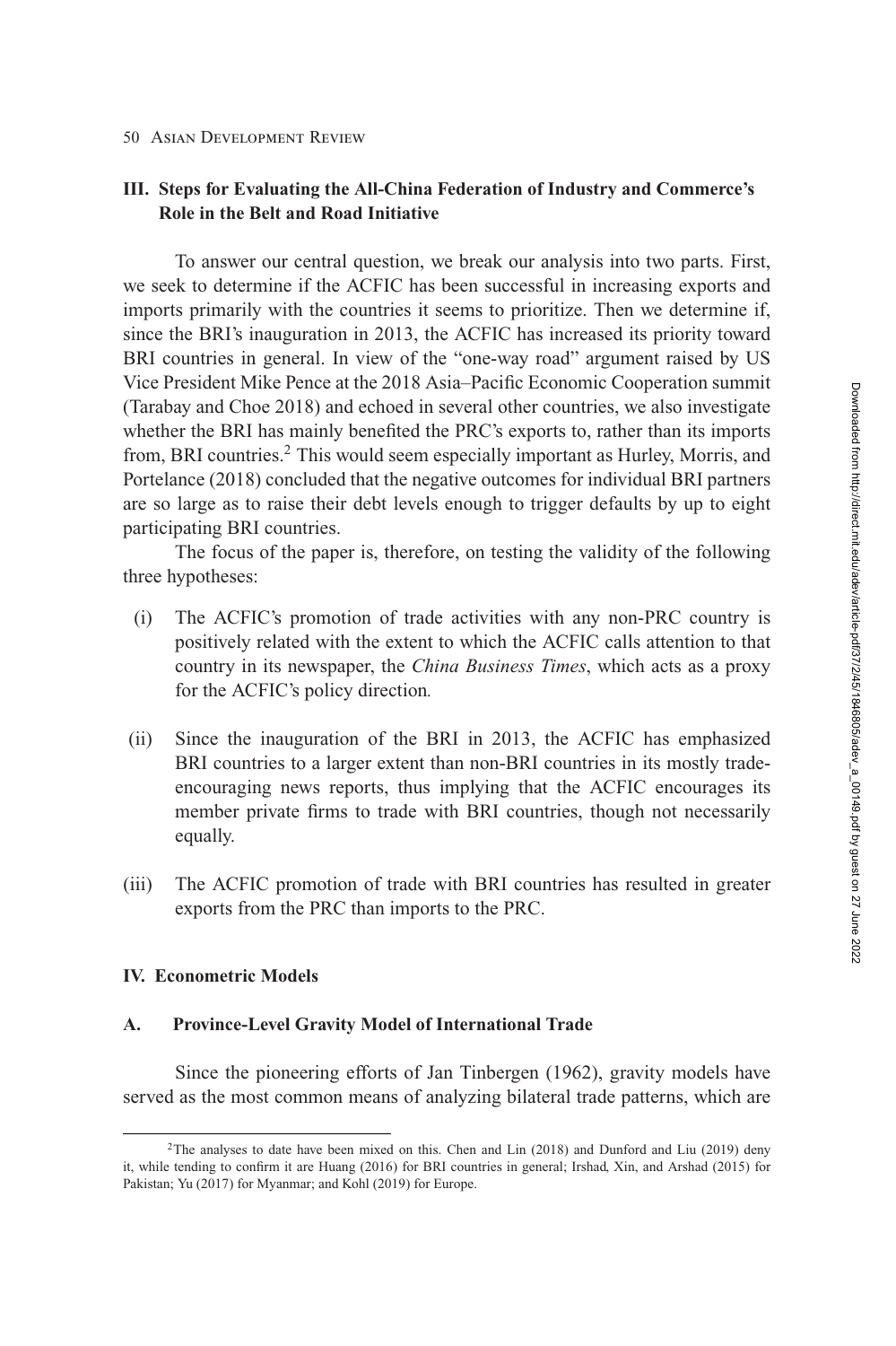<span id="page-6-0"></span>essential to the BRI. According to his specification, bilateral trade volumes from region *i* to region *j*,  $T_{ij}$ , could be expressed as

$$
T_{ij} \equiv K \frac{GDP_i^a GDP_j^b}{D_{ij}^c} \tag{1}
$$

where  $GDP_i$  is a proxy for the economic size (gross domestic product [GDP]) of region *i*,  $GDP<sub>i</sub>$  is a proxy for that of region *j*,  $D<sub>ij</sub>$  is the distance (a proxy for trading cost) between *i* and *j*, and *K* is a positive constant.

Anderson [\(1979\)](#page-26-0) provided a theoretical framework for the model by incorporating a Cobb–Douglas utility function. Anderson and van Wincoop [\(2003\)](#page-26-0) extended that model by using a constant elasticity of substitution utility function, whereby the exports from region  $i$  to region  $j$ ,  $x_{ij}$ , could be expressed as

$$
x_{ij} = \frac{y_i y_j}{y_W} \left(\frac{t_{ij}}{P_i P_j}\right)^{1-\sigma} \tag{2}
$$

where  $y_W$  is the economic size of the world, measured by GDP,  $y_i$  and  $y_j$  are the GDPs of regions  $i$  and  $j$ , respectively,  $t_{ij}$  is the trading cost between regions  $i$  and  $j$ , *P<sub>i</sub>* and *P<sub>j</sub>* are the relative consumer prices of regions *i* and *j*, and  $\sigma$  is the elasticity of substitution in the constant elasticity of substitution utility function.

Since this paper's primary concern is the economic influence of the ACFIC on cross-border trade, we conduct province-level analyses by treating region *i* as a PRC province and region *j* as a country or region outside of the PRC. This allows us to detect variations in the ACFIC's influence on both exports and imports across different province–country pairs. While the ACFIC can do little to directly affect the economic size of a province or country, it can reduce the information and other trading costs (or levels of distrust) between PRC provinces and the countries it prioritizes in its official newspaper. Therefore, unless otherwise noted, we assume that the ACFIC affects the relationship in equation (2) only by lowering the trading cost *ti j*.

Following the insight provided by Maurel and Afman [\(2010\)](#page-28-0) in their examination of the effect of establishing foreign missions on trading activities, we specify trading cost  $t_{ij}$  as

$$
t_{ij} \equiv \left(ACFIC_iCBT_j\right)^k d_{ij}^{\ \rho} \tag{3}
$$

where  $ACFIC<sub>i</sub>$  is the number of ACFIC members in province *i*,  $CBT<sub>i</sub>$  is the frequency of the name of country *j* appearing in the *China Business Times*, a newspaper entirely controlled by the ACFIC, and  $d_{ij}$  is the distance between province *i* and country *j*. The larger  $CBT_j$ , the more favorable country *j* should be in the ACFIC's eyes. Accordingly,  $ACFIC_iCBT_i$  could be perceived as a proxy for the magnitude of the ACFIC's influence on the bilateral trade between the province–country pair  $ij$ , with  $ACFIC<sub>i</sub>$  by itself reflecting ACFIC's power over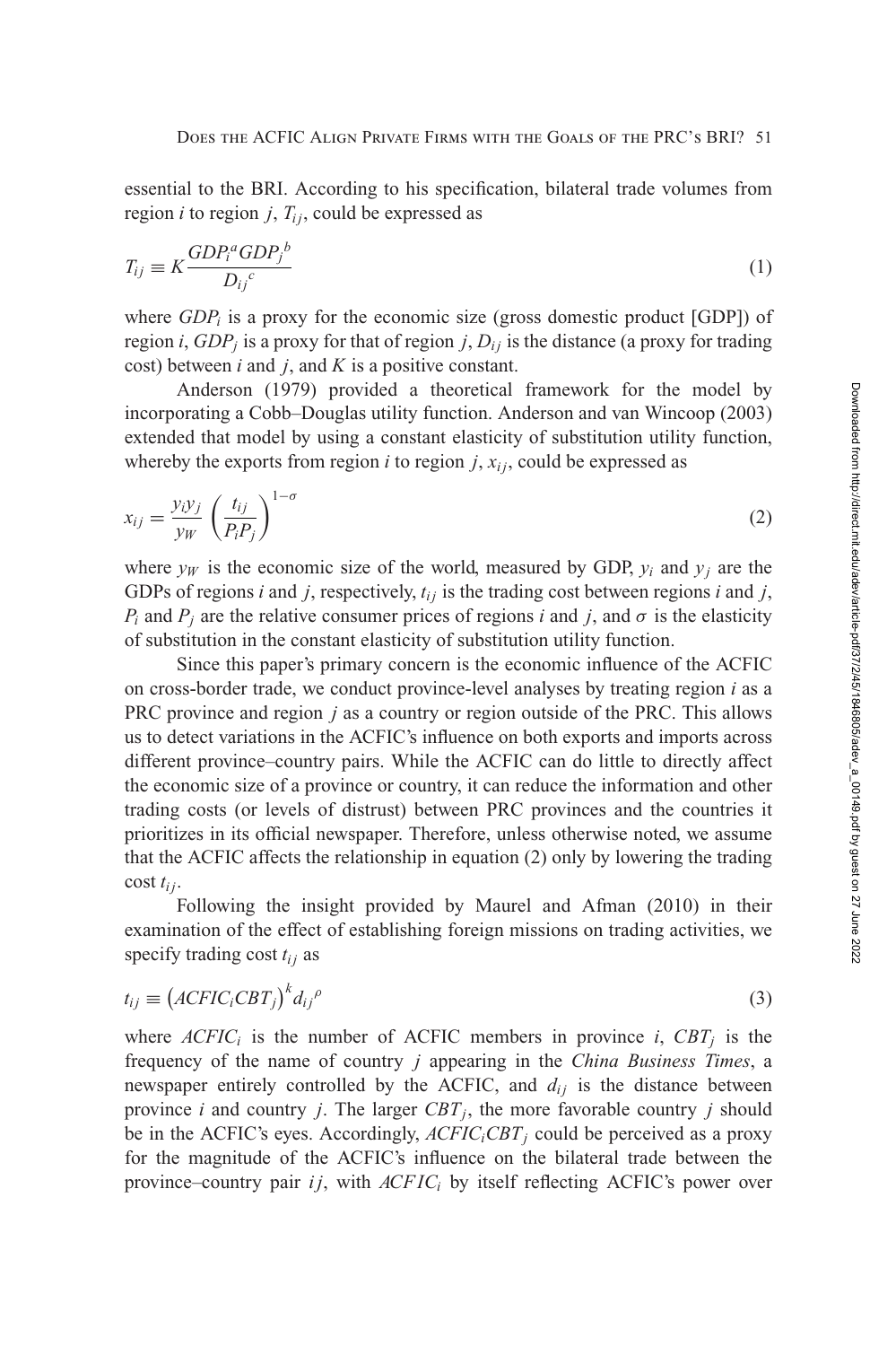#### <span id="page-7-0"></span>52 Asian Development Review

private firms in province *i*.  $\rho$  is expected to be positive as geographical distance increases transportation costs, and *k* should be negative as the ACFIC's influence on bilateral economic interactions, weighted by  $CBT_i$ , should be positive.

Plugging [equation \(3\)](#page-6-0) into [equation \(2\)](#page-6-0) and transforming it into logarithmic form, we obtain

$$
ln\left(\frac{x_{ij}}{y_i y_j}\right) = (1 - \sigma) k ln\left(ACFIC_iCBT_j\right) + (1 - \sigma) \rho ln(d_{ij}) - (1 - \sigma)ln(y_W) - (1 - \sigma)ln(P_i) - (1 - \sigma)ln(P_j)
$$
\n(4)

Transforming equation (4) into a format suitable for empirical estimation and adding both time subscripts and control variables, we obtain

$$
ln(x_{ij,t+1}) = \beta_1 ln(ACFIC_{it}CBT_{jt}) + \beta_2 ln(GDP_{it}) + \beta_3 ln(GDP_{jt})
$$
  
+  $\beta_4 ln(Distance_{ij}) + \beta_5 Border_{ij} + \beta_6 Religion_{ij} + \beta_7 ln(Population_{it})$   
+  $\beta_8 ln(Population_{jt}) + \beta_9 ln(Area_{it}) + \beta_{10} ln(Area_{jt})$   
+  $\beta_{11} SFI_{jt} + \beta_{12} ln(TCP_{j,t-1}) + \beta_0 + \pi_{ijt} + \varepsilon_{ijt}$  (5)

where the dependent variable,  $x_{ij,t+1}$ , could alternatively represent exports from *i* to *j* or imports from *j* to *i* in year  $t + 1$ ;  $ACFIC<sub>it</sub>$  is the number of ACFIC members in province *i* in year *t*;  $CBT_{it}$  is the frequency of the name of country *j* appearing in the *China Business Times* in year *t*;  $GDP_{it}$  and  $GDP_{jt}$  are the GDPs of province *i* and country  $j$  in year  $t$ , respectively; *Distance*<sub>ii</sub> is the geographical distance between province *i* and country *j*; *Border<sub>ij</sub>* and *Religion<sub>ij</sub>* are dummy variables indicating whether province *i* and country *j* share a common border or a common dominant religion as suggested by Lewer and Van den Berg [\(2007\)](#page-28-0) (given that some provincelevel administrative districts in the PRC are Muslim); *Population<sub>it</sub>* and *Population*<sub>it</sub> are the populations of province *i* and country *j*, respectively, in year *t*; and *Areait* and  $Area_{it}$  are the geographic sizes of provinces *i* and country *j*, respectively, in year *t*. To broaden the analysis from a traditional version of the gravity model, we also include (i)  $SFI_{it}$ , the state fragility index of country *j* in year *t*, as an indicator of the country's level of political instability in that year; and (ii) *TCPj*,*t*−1, the total turnover of Chinese-contracted projects in country *j* in year  $t - 1$ . The remaining terms include  $\beta_0$ , the intercept;  $\pi_{ijt}$ , the interacted fixed effect for the region in the PRC in which province *i* is located (Eastern PRC, Central PRC, or Western PRC), for the continent where country *j* is located, and for year *t*, and finally,  $\varepsilon_{iit}$ , the residual. From equation (4),  $\beta_1 \equiv (1 - \sigma)k$  and  $\beta_4 \equiv (1 - \sigma)\rho$ .

If the model yields the expected results, the treatment effects quantified by  $\beta_1$ ,  $\beta_2$ , and  $\beta_3$  should be positive, but  $\beta_4$  should be negative to be consistent with the gravity model.  $\beta_5$  and  $\beta_6$  should be positive because commonality in border and religion should reduce trading costs.  $\beta_7$  and  $\beta_8$  can be either positive or negative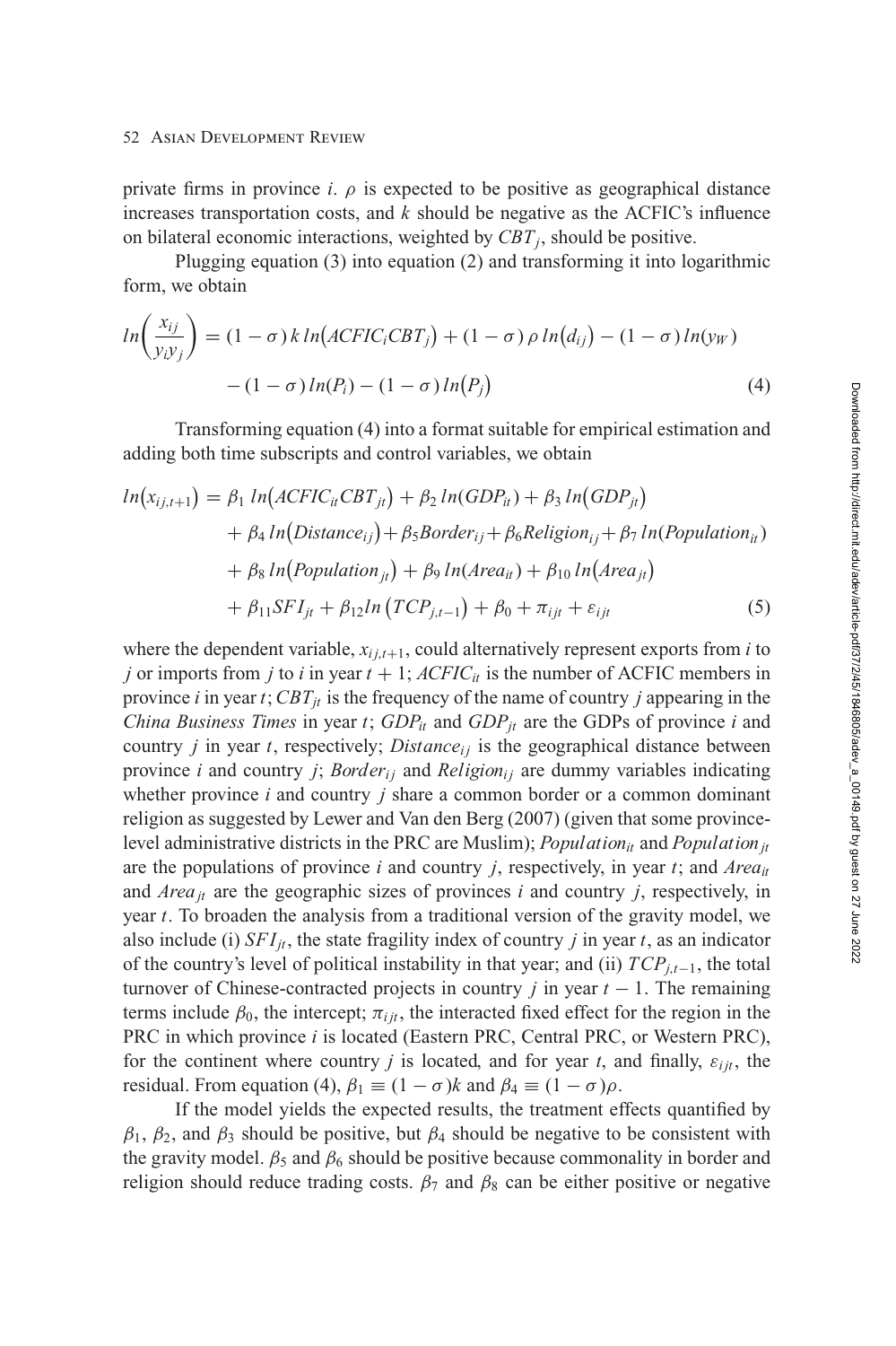<span id="page-8-0"></span>since the relevance of population sizes and their effects after controlling for GDP are ambiguous.  $\beta_9$  and  $\beta_{10}$  are expected to be negative because larger land areas increase the distance between the centers in the two regions.  $\beta_{11}$  should be negative because the insecurity of a country may serve as a hidden cost (Blomberg and Hess [2006\)](#page-27-0), and  $\beta_{12}$  should be positive since the reduction in trading costs through logistics, transportation improvements, and information dissemination has been a major thrust of the BRI (Rehman and Ding [2019\)](#page-29-0). Additionally, we allow for fixed effects for year and for both province and country to capture unobserved effects. Finally, the dependent variable,  $x_{i,i,t+1}$ , is designated to be 1 year after the year in which the independent variables are measured so as to mitigate simultaneity and/or reverse causality problems.

### **B. Two-Stage Least Squares Strategy Based on the Province-Level Gravity Model**

While [equation \(5\)](#page-7-0) provides a suitable econometric model, it may be subject to endogeneity bias. For instance, it could be possible that CPC membership affects both  $ACFIC_{it}$  and trade but with no direct connection between them. To alleviate this type of imprecision, we devise a two-stage least squares (2SLS) estimation with an instrumental variable. Using [equation \(5\)](#page-7-0) as the second stage, following the method employed by Lei and Nugent [\(2018\)](#page-28-0) for the ACFIC's coordination effects prior to the BRI's inauguration, the first stage for  $ln(ACFIC<sub>it</sub>CH<sub>it</sub>)$  becomes

$$
ln (ACFIC_{it}CBT_{jt}) = \alpha_1 ln(PrivateFirm_{it}CBT_{jt}) + \alpha_2 ln(GDP_{it}) + \alpha_3 ln(GDP_{jt})
$$
  
+  $\alpha_4 ln(Distance_{ij}) + \alpha_5 Border_{ij} + \alpha_6 Religion_{ij}$   
+  $\alpha_7 ln(Population_{it}) + \alpha_8 ln(Population_{jt}) + \alpha_9 ln(Area_{it})$   
+  $\alpha_{10} ln(Area_{jt}) + \alpha_{11} SFI_{jt} + \alpha_{12} ln(TCP_{j,t-1})$   
+  $\alpha_0 + \pi_{ijt} + \varepsilon_{ijt}$  (6)

where *PrivateFirm*<sub>it</sub> is the number of private firms in province *i* in year *t*; it corresponds to  $ACFIC_{it}$ , the number of private firms that are members of the ACFIC in province *i*. We use  $ln(PrivateFirm_{it}CBT_{it})$  as the instrumental variable in equation (6) because the number of private firms in a province, which has no direct link with trade, provides a reasonable proxy for the number of ACFIC member firms in that province and, hence, for the ACFIC's potential influence on the trade of province *i* with country *j*. By including all exogenous variables in the second stage along with the instrument, any correlation between the error term and other independent variables that could bias the estimates can be reduced (Wooldridge [2010,](#page-29-0) 89–90).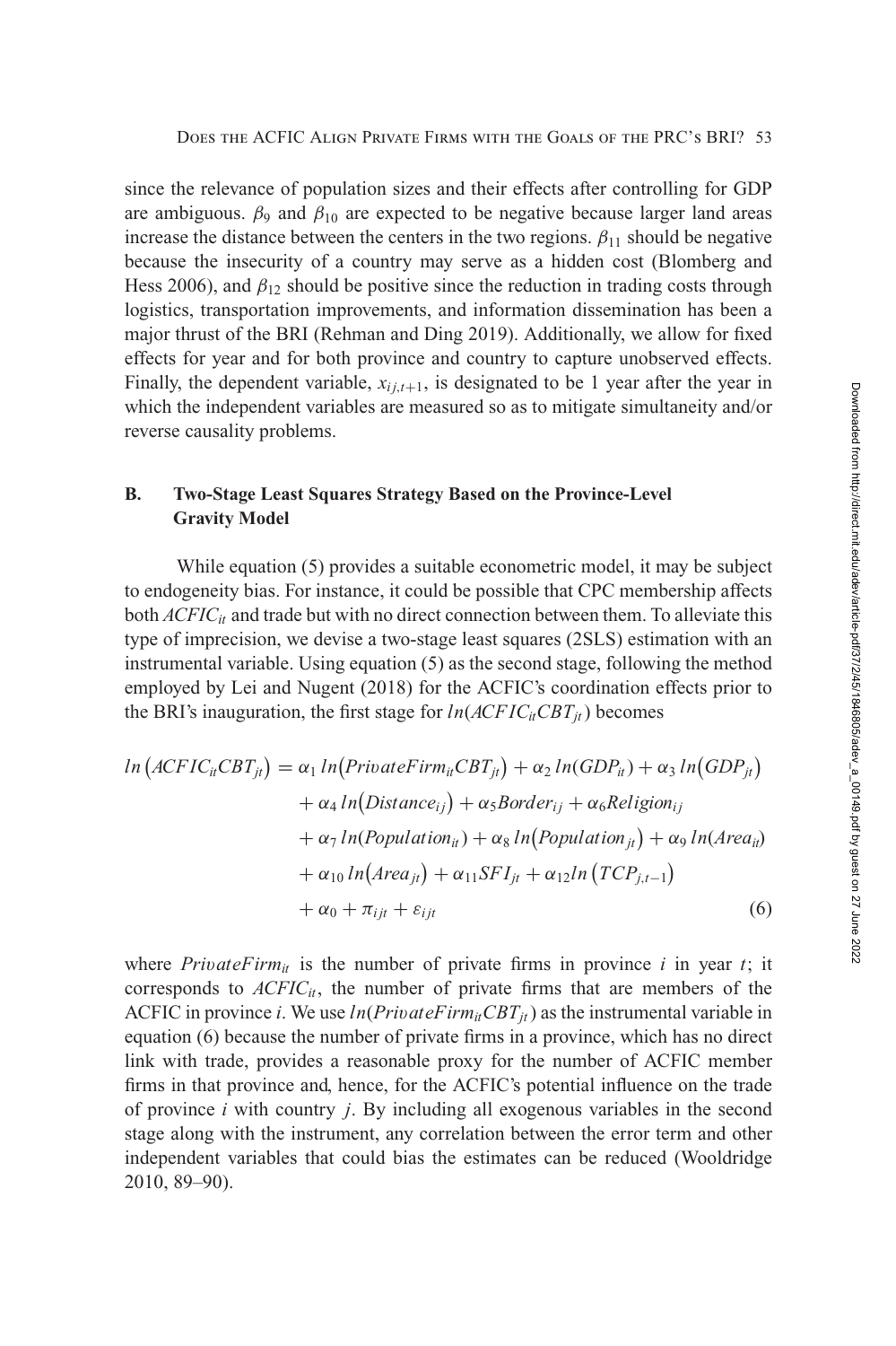### <span id="page-9-0"></span>**C. Exports-versus-Imports Comparison by Incorporating an Interaction Term**

To compare the magnitude of the ACFIC's effects on exports with that on imports, following Dunlevy [\(2006\)](#page-27-0), we incorporate an interaction term in the regression model of [equation \(5\):](#page-7-0)

$$
ln(Export_{ij,t+1}) = \gamma_1 ln(ACFICCBT_{ijt}) + \gamma_2 ln(ACFICCBT_{ijt}) Type_{ijt}
$$
  
+  $\gamma_3 ln(GDP_{it}) + \gamma_4 ln(GDP_{jt}) + \gamma_5 ln(Distance_{ij})$   
+  $\gamma_6 Border_{ij} + \gamma_7 Religion_{ij} + \gamma_8 ln(Population_{it})$   
+  $\gamma_9 ln(Population_{jt}) + \gamma_{10} ln(Area_{it}) + \gamma_{11} ln(Area_{jt})$   
+  $\gamma_{12} SFI_{ijt} + \gamma_{13} ln(TCP_{ij,t-1}) + \gamma_0 + \pi_{ijt} + \varepsilon_{ijt}$  (7)

where *i* represents the origin and *j* the destination. If  $Type_{ijt} = 1$ , *i* is a PRC province and  $j$  a non-PRC country, and  $ACFICCBT_{ijt}$  is the number of ACFIC members in province *i* times the frequency of the name of country *j* appearing in the China Business Times in year *t*; if  $Type_{ii} = 0$ , *i* is a foreign country and *j* a PRC province, and *ACFICCBT<sub>ijt</sub>* is the number of ACFIC members in province *j* multiplied by the frequency of the name of country *i* appearing in the China Business Times in year *t*. Other variables are the same as those in preceding equations. If  $\gamma_2 > 0$  and is statistically significant, this would support the "one-way" road" argument.

### **V. Data Sources and Statistical Analysis**

#### **A. Data Sources**

To carry out econometric analysis for the ACFIC's effects on trade, we rely on bilateral trade data from province-level statistical yearbooks between 2010 and 2017. The values from 2010 to 2017 are used for the dependent variable and those from 2009 to 2016 for the lagged trade variables appearing as explanatory variables. Combining all available trade data for the 8-year interval allows us to construct a dataset with more than 20,000 observations.

The greatest data collection challenge is with respect to the measures of  $ACFIC_{it}$  and  $CBT_{it}$ . For  $ACFIC_{it}$ , we utilize the yearbooks published by the ACFIC since 2009. In each yearbook, each province-level ACFIC branch has an annual report on its membership, though it does not in every case disclose the precise number of members in that year. After inspecting these reports, we found information to be missing for 40 out of 248 province–year observations. For  $CBT_{it}$ , programming techniques were used to identify all country names on the website of the *China Business Times*, the entries were then read, and their numbers recorded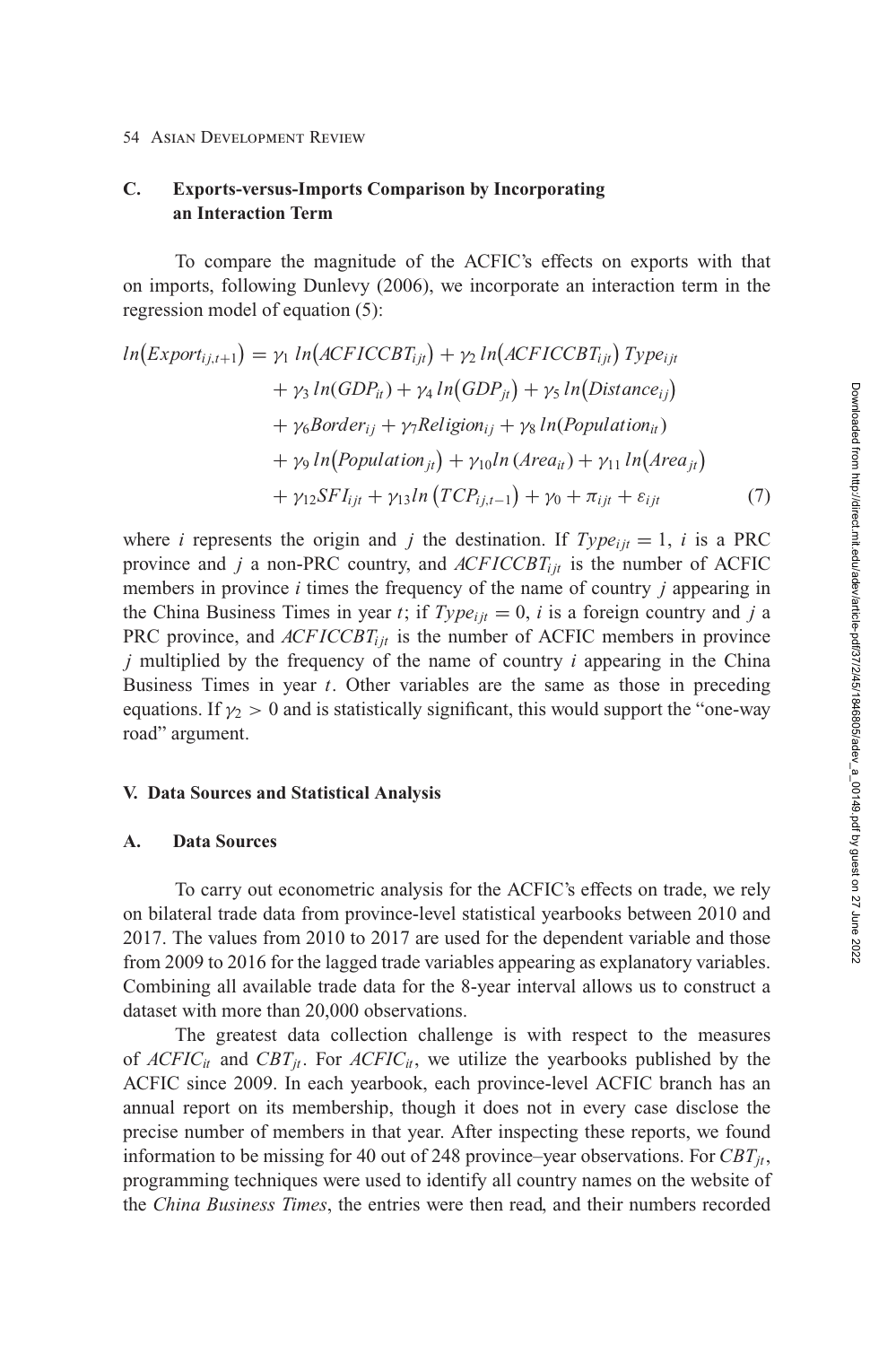for each country and year from 2009 to 2016. Many of these news notes include the kind of information that should encourage member firms to consider activities in these countries, and hence, these newspaper-oriented trends could serve as a valid proxy for the policy direction of the ACFIC's influence over its member firms in general. In other words, the ACFIC should affect its member firms in the same way as its newspaper influences its readers. Appendix 1 presents an English translation of a typical news article in *China Business Times*. Data sources for the control variables are indicated in Table [1,](#page-11-0) which also reports descriptive statistics for all variables.

### **B. Exports and Imports**

We report the ordinary least squares (OLS) results of our regression analysis for  $x_{i,i,t+1}$ , being the log of exports from province *i* to country *j* in year  $t + 1$  in columns [\(1\)](#page-6-0) and [\(2\)](#page-6-0) of Table [2.](#page-12-0) Similarly, columns [\(3\)](#page-6-0) and [\(4\)](#page-7-0) report the OLS results for imports. The odd-numbered columns contain no fixed effects, while the even-numbered columns include interacted fixed effects for year, PRC province, and non-PRC country to capture the time-invariant unobserved variables. Missing values are omitted because they could represent unrecorded, rather than 0, values. The possible selection bias caused by this truncation will be addressed in [section VI.](#page-16-0)

As shown in the first row, the coefficient of  $ln(ACFIC<sub>it</sub>CBT<sub>it</sub>)$  is positive and statistically significant in all columns, indicating the ability of the ACFIC to influence its member firms to increase exports to and imports from the non-PRC countries frequently covered in its mouthpiece, the *China Business Times*. Additionally, as expected, the parameter estimates of the GDP terms, border and religion dummies, and the lagged turnover of contracted projects are all positive and statistically significant, while those for the distance and state fragility index are negative and statistically significant. The large *R-*squared values also demonstrate the model's relatively high explanatory power. Following the method employed by Lei and Nugent [\(2018\)](#page-28-0), but in this quite different context, we test for the stability of the coefficient of  $ln(ACFIC<sub>it</sub>CBT<sub>it</sub>)$  by calculating the ratio of the *R*-squared value obtained with  $ln(ACFIC<sub>it</sub>CBT<sub>it</sub>)$  as an independent variable to the *R*-squared value obtained in [equation \(5\)](#page-7-0) without it (i.e., when  $\beta_1 = 0$  for equation [5]). As suggested by Altonji, Elder, and Taber [\(2005\)](#page-26-0) and Oster [\(2017\)](#page-29-0), this ratio, represented by  $\delta$ , measures how large the impact of unobserved variables must be to invalidate the identified treatment effect of  $ln(ACFIC<sub>it</sub>CH<sub>it</sub>)$  in Table [2.](#page-12-0) For this to be so,  $\delta$  ought to be at least 1. As shown in the last row of Table [2,](#page-12-0) all specifications yield greaterthan-one values of  $\delta$ , demonstrating that unobserved variables are unlikely to nullify our statistical results.

Despite the strong statistical significance of most of the explanatory variables displayed in Table [2,](#page-12-0) these results could be subject to various endogeneity biases. Therefore, in Table [3,](#page-13-0) using [equation \(6\)](#page-8-0) as the first stage equation and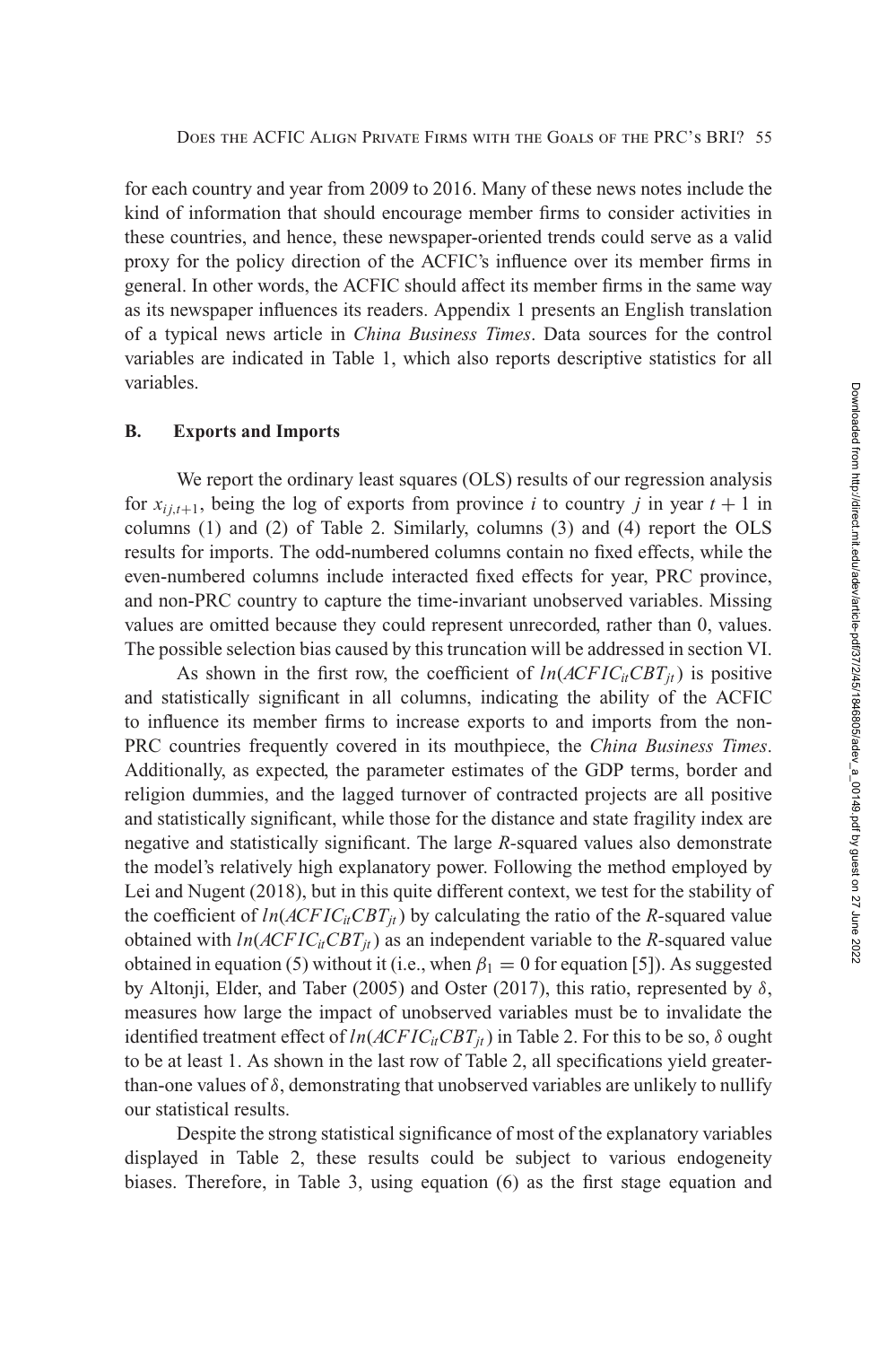### <span id="page-11-0"></span>**56 ASIAN DEVELOPMENT REVIEW**

l,

| Dependent<br><b>Variables</b>   | No. of<br><b>Observations</b> | Mean   | <b>Standard</b><br><b>Deviation</b> | Min      | Max    | Source                                           |
|---------------------------------|-------------------------------|--------|-------------------------------------|----------|--------|--------------------------------------------------|
| Log of exports                  | 13,605                        | 10.317 | 3.061                               | 0.000    | 19.385 | Provincial-level<br>yearbooks                    |
| Log of imports                  | 9,065                         | 10.181 | 3.504                               | 0.000    | 17.695 | Provincial-level<br>yearbooks                    |
| Independent<br><b>Variables</b> | No. of<br><b>Observations</b> | Mean   | <b>Standard</b><br><b>Deviation</b> | Min      | Max    | Source                                           |
| $ln(ACFIC_{it})$                | 203                           | 11.328 | 0.961                               | 7.688    | 12.682 | <b>ACFIC</b> yearbooks                           |
| $ln(CBT_{it})$                  | 1,229                         | 2.558  | 1.800                               | 0.000    | 7.974  | China Business Times<br>website                  |
| $ln(GDP_{it})$                  | 248                           | 19.121 | 1.013                               | 15.681   | 20.920 | National Bureau of<br><b>Statistics of China</b> |
| $ln(GDP_{it})$                  | 1,438                         | 17.320 | 2.315                               | 10.368   | 23.552 | World Bank World<br>Development<br>Indicators    |
| $ln(Distance_{ij})$             | 1,878                         | 8.832  | 0.650                               | 4.716    | 9.899  | Google Maps and<br><b>CEPII</b>                  |
| $Border_{ii}$                   | 1,861                         | 0.007  | 0.083                               | 0.000    | 1.000  | Google Maps and<br><b>CEPII</b>                  |
| $Religion_{ii}$                 | 1,861                         | 0.028  | 0.166                               | 0.000    | 1.000  | Organization of<br><b>Islamic Cooperation</b>    |
| $ln(Population_{it})$           | 248                           | 17.319 | 0.847                               | 14.901   | 18.516 | National Bureau of<br><b>Statistics of China</b> |
| $ln(Population_{it})$           | 1,438                         | 15.574 | 2.116                               | 9.253    | 21.004 | World Bank World<br>Development<br>Indicators    |
| $ln(Area_{it})$                 | 31                            | 12.016 | 1.225                               | 9.031    | 14.305 | National Bureau of<br><b>Statistics of China</b> |
| $ln(Area_{it})$                 | 298                           | 11.110 | 2.682                               | 0.693    | 16.611 | World Bank World<br>Development<br>Indicators    |
| $SFI_{it}$                      | 1,325                         | 8.309  | 6.225                               | 0.000    | 25.000 | Quality of Government<br>database                |
| $ln(TCP_{j,t-1})$               | 1,426                         | 7.142  | 2.509                               | $-1.204$ | 13.445 | National Bureau of<br><b>Statistics of China</b> |
| <b>Instrumental</b>             | No. of                        |        | <b>Standard</b>                     |          |        |                                                  |
| <b>Variables</b>                | <b>Observations</b>           | Mean   | <b>Deviation</b>                    | Min      | Max    | Source                                           |
| $ln(PrivateFirm_{it})$          | 186                           | 11.934 | 1.244                               | 7.312    | 14.253 | National Bureau of<br>Statistics of China        |

|  | <b>Table 1. Descriptive Statistics</b> |  |
|--|----------------------------------------|--|
|--|----------------------------------------|--|

ACFIC = All-China Federation of Industry and Commerce, CEPII = Centre d'Etudes Prospectives et d'Informations Internationales.

Notes: The time range of the dependent variables is from 2010 to 2017; those for the independent and instrumental variables, except the log of  $CBT_{jt}$ , are from 2009 to 2016. The time range of the log of  $CBT_{jt}$  is from 2009 to 2017 because it becomes a dependent variable in section V. The variables measured by currency values are in thousand current United States dollars. Land area is measured in square kilometers.

Source: Authors' calculations.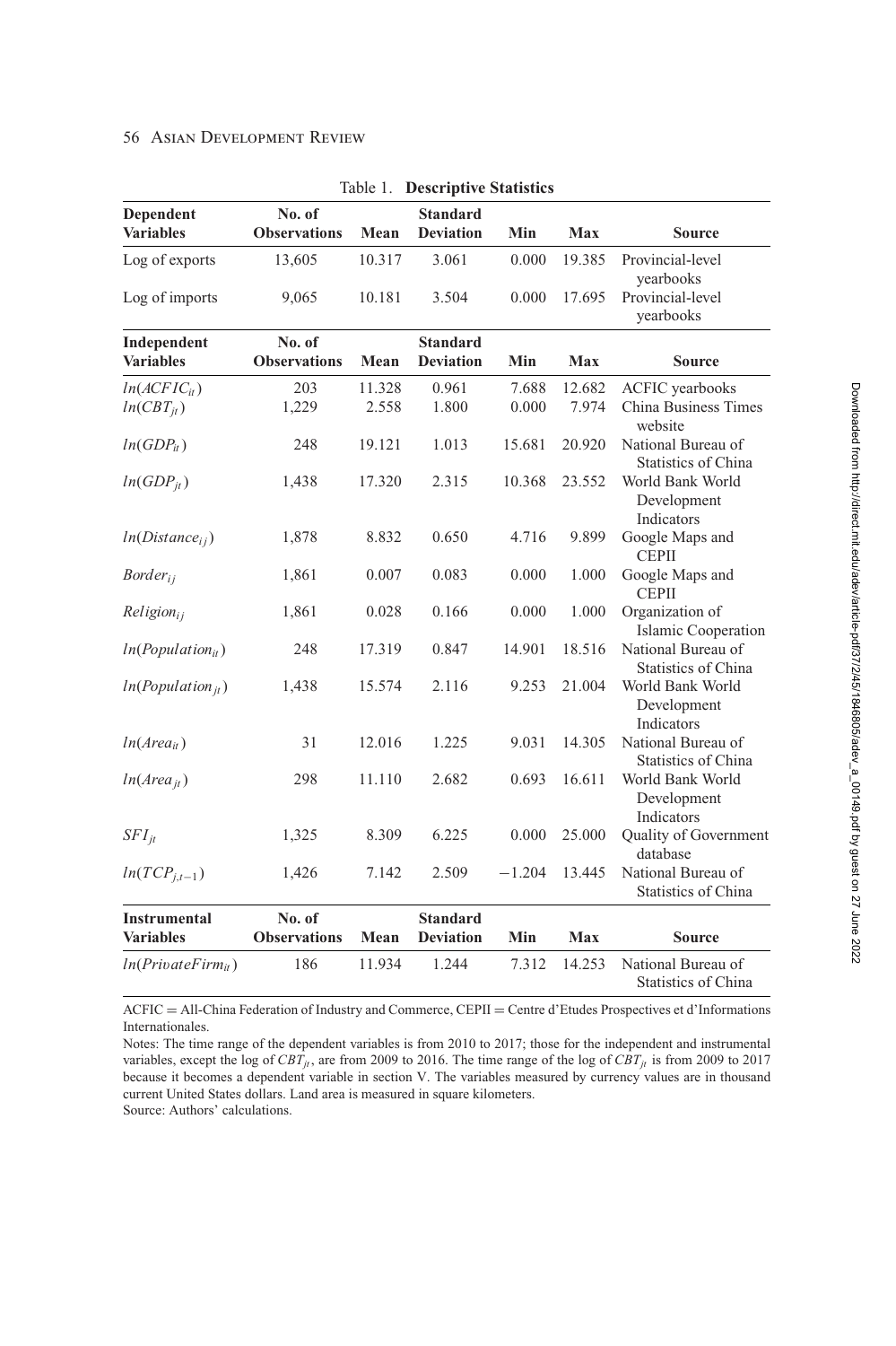|                              |              | Table 2. Ordinary Least Squares Estimates |                    |                |
|------------------------------|--------------|-------------------------------------------|--------------------|----------------|
|                              |              | <b>Exports</b>                            |                    | <b>Imports</b> |
| <b>Explanatory Variables</b> | (1)          | (2)                                       | (3)                | (4)            |
| $ln(ACFIC_{it}CBT_{it})$     | $0.263***$   | $0.265***$                                | $0.280***$         | $0.257***$     |
|                              | (0.029)      | (0.026)                                   | (0.058)            | (0.054)        |
| $ln(GDP_{it})$               | ***<br>0.861 | $1.716***$                                | $1.366***$         | $1.762***$     |
|                              | (0.057)      | (0.062)                                   | (0.110)            | (0.111)        |
| $ln(GDP_{it})$               | $0.417***$   | $0.479***$                                | 0.761              | $0.867***$     |
|                              | (0.046)      | (0.044)                                   | (0.098)            |                |
| $ln(Distance_{ij})$          | $-0.315***$  | $-0.431***$                               | $-0.620***$        | $-0.586$ ***   |
|                              | (0.060)      | (0.056)                                   | (0.111)            | (0.105)        |
| $Border_{ii}$                | $3.572***$   | $3.451***$                                | $3.155***$         | $3.686***$     |
|                              | (0.606)      | (0.575)                                   | (0.842)            | (0.810)        |
| $Religion_{ii}$              | $1.897***$   | $2.568***$                                | $1.443***$         | $1.856***$     |
|                              | (0.223)      | (0.223)                                   | (0.536)            | (0.500)        |
| $ln(Population_{it})$        | $0.591***$   | $-0.448***$                               | $-0.084$           | $-0.604***$    |
|                              | (0.075)      | (0.078)                                   | (0.154)            | (0.146)        |
| $ln(Population_{it})$        | $0.266***$   | $0.205***$                                | $-0.279***$        | $-0.270***$    |
|                              | (0.046)      | (0.046)                                   | (0.095)            | (0.090)        |
| $ln(Area_{it})$              | $-0.650***$  | $-0.488$ ***                              | $-0.970***$        | $-0.798***$    |
|                              | (0.031)      | (0.023)                                   | (0.060)<br>(0.046) |                |
| $ln(Area_{it})$              | $-0.079***$  | $-0.078***$                               | $0.194***$         | $0.179***$     |
|                              | (0.021)      | (0.020)                                   | (0.038)<br>(0.036) |                |
| $SFI_{it}$                   | $-0.038***$  | $-0.038***$                               | $-0.065***$        | $-0.079***$    |
|                              | (0.011)      | (0.011)                                   | (0.024)            | (0.022)        |
| $ln(TCP_{j,t-1})$            | $0.126***$   | $0.129***$                                | $0.090**$          | $0.092***$     |
|                              | (0.020)      | (0.019)                                   | (0.035)            | (0.032)        |
|                              |              | Province                                  |                    | Province       |
| <b>Fixed effects</b>         | No           | Country Year                              | N <sub>0</sub>     | Country Year   |
| No. of observations          | 8,504        | 8,504                                     | 6,599              | 6,599          |
| F-statistic                  | 443.889      | 961.344                                   | 194.546            | 361.034        |
| R-squared                    | 0.717        | 0.685                                     | 0.552              | 0.514          |
| $\delta$                     | 1.012        | 1.015                                     | 1.010              | 1.011          |
|                              |              |                                           |                    |                |

<span id="page-12-0"></span>Does the ACFIC Align Private Firms with the Goals of the PRC's BRI? 57

Table 2. **Ordinary Least Squares Estimates**

Notes: Standard errors clustered at the level of province–country pair are included in parentheses. Significance level =  $^{*}p$  < 0.1,  $^{*}p$  < 0.05,  $^{***}p$  < 0.01.

Source: Authors' calculations.

[equation \(5\)](#page-7-0) as the second stage, we report 2SLS estimates. Panel A of the table displays the second-stage results, and panel B displays the fist-stage results. The setting of fixed effects in Table [3](#page-13-0) is the same as in Table 2. The treatment effect of  $ln(ACFIC<sub>it</sub>CBT<sub>it</sub>)$  is again statistically significant and slightly larger than in Table 2, while the effects of the other explanatory variables are similar. At the bottom of Table [3,](#page-13-0) following Stock, Wright, and Yogo [\(2002\)](#page-29-0), we also report the Cragg–Donald statistics, which are the same as the F-statistics testing the significance of the instrumental variable in the first-stage equations given that there is only one such variable. Since the Cragg–Donald statistics are much larger than their corresponding critical values shown in parentheses, our use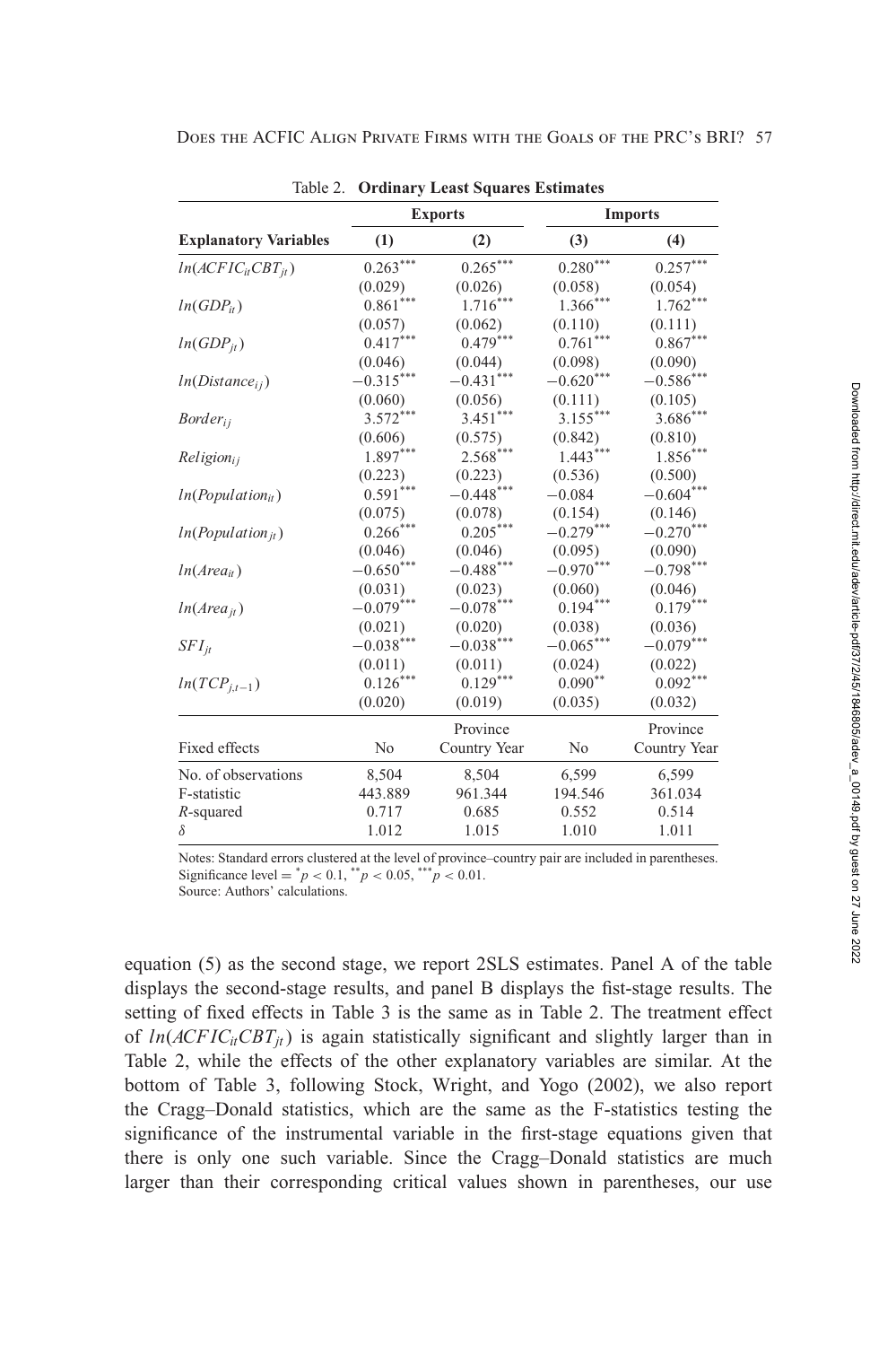### <span id="page-13-0"></span>58 ASIAN DEVELOPMENT REVIEW

|                                                                                      |                       | <b>Exports</b>       |               | <b>Imports</b>       |
|--------------------------------------------------------------------------------------|-----------------------|----------------------|---------------|----------------------|
| <b>Explanatory Variables</b>                                                         | (1)                   | (2)                  | (3)           | (4)                  |
| A. Second stage; dependent variable: $ln(Expert_{ij,t+1})$ and $ln(Import_{ij,t+1})$ |                       |                      |               |                      |
| $ln(ACFICitCBTit)$                                                                   | $0.336***$            | $0.378***$           | $0.381***$    | $0.288$ <sup>*</sup> |
|                                                                                      | (0.034)               | (0.032)              | (0.068)       | (0.066)              |
| $ln(GDP_{it})$                                                                       | $0.827***$            | $1.721***$           | 1.581         | $2.389***$           |
|                                                                                      | (0.072)               | (0.066)              | (0.129)       | (0.125)              |
| $ln(GDP_{it})$                                                                       | $0.372***$            | $0.399***$           | $0.672***$    | $0.837***$           |
|                                                                                      | (0.050)               | (0.048)              | (0.103)       | (0.104)              |
| $ln(Distance_{ij})$                                                                  | $-0.236***$           | $-0.271***$          | $-0.543***$   | $-0.740***$          |
|                                                                                      | (0.063)               | (0.060)              | (0.115)       | (0.115)              |
| $Border_{ij}$                                                                        | $3.513***$            | $3.335***$           | $3.288***$    | $3.287***$           |
|                                                                                      | (0.597)               | (0.586)              | (0.829)       | (0.834)              |
| $Religion_{ii}$                                                                      | $1.991***$            | $2.838***$           | $1.582***$    | $1.463***$           |
|                                                                                      | (0.233)               | (0.256)              | (0.541)       | (0.467)              |
| $ln(Population_{it})$                                                                | $0.576***$            | $-0.508***$          | $-0.379***$   | $-1.333***$          |
|                                                                                      |                       | (0.084)              | (0.175)       | (0.154)              |
|                                                                                      | (0.091)<br>$0.267***$ | $0.226***$           | $-0.273***$   | $-0.320***$          |
| $ln(Population_{jt})$                                                                |                       |                      |               |                      |
|                                                                                      | (0.048)               | (0.049)              | (0.098)       | (0.100)              |
| $ln(Area_{it})$                                                                      | $-0.645***$           | $-0.507***$          | $-0.953***$   | $-0.732***$          |
|                                                                                      | (0.033)               | (0.025)              | (0.062)       | (0.046)              |
| $ln(Area_{it})$                                                                      | $-0.087***$           | $-0.086$ ***         | $0.187***$    | $0.170***$           |
|                                                                                      | (0.022)               | (0.021)              | (0.038)       | (0.037)              |
| $SFI_{it}$                                                                           | $-0.033***$           | $-0.026$ $\degree$   | $-0.059***$   | $-0.070***$          |
|                                                                                      | (0.012)               | (0.012)              | (0.024)       | (0.024)              |
| $ln(TCP_{i,t-1})$                                                                    | $0.117***$            | $0.113***$           | $0.093***$    | $0.108***$           |
|                                                                                      | (0.021)               | (0.020)              | (0.035)       | (0.035)              |
| <b>B.</b> First stage; dependent variable: $ln(ACFICitCBTit)$                        |                       |                      |               |                      |
| $ln(PrivateFirm_{it}CBT_{it})$                                                       | $1.001***$            | $1.015***$           | $0.988***$    | $0.975***$           |
|                                                                                      | (0.009)               | (0.009)              | (0.010)       | (0.010)              |
| $ln(GDP_{it})$                                                                       | $-0.896***$           | $-0.976***$          | $-0.898^\ast$ | $-1.031***$          |
|                                                                                      | (0.018)               | (0.020)              | (0.019)       | (0.024)              |
| $ln(GDP_{it})$                                                                       | $0.030***$            | 0.008                | $0.034***$    | $0.072$ <sup>*</sup> |
|                                                                                      | (0.011)               | (0.011)              | (0.013)       | (0.014)              |
| $ln(Distance_{ij})$                                                                  | $-0.025$              | $0.074***$           | $-0.029$      | $-0.145***$          |
|                                                                                      | (0.016)               | (0.016)              | (0.019)       | (0.019)              |
| $Border_{ii}$                                                                        | $-0.067$              | $-0.029$             | $-0.093$      | $-0.237$             |
|                                                                                      | (0.100)               | (0.097)              | (0.103)       | (0.131)              |
| $Religion_{ij}$                                                                      | $-0.115***$           | $-0.173***$          | $-0.003$      | $-0.074$             |
|                                                                                      | (0.043)               | (0.038)              | (0.087)       | (0.083)              |
| $ln(Population_{it})$                                                                | $0.518***$            | $0.592*$             | $0.603***$    | $0.746***$           |
|                                                                                      | (0.027)               | (0.024)              | (0.031)       | (0.028)              |
| $ln(Population_{it})$                                                                | $-0.002$              | $0.021$ <sup>*</sup> | $-0.006$      | $-0.040***$          |
|                                                                                      | (0.012)               | (0.013)              | (0.015)       | (0.015)              |
| $ln(Area_{it})$                                                                      | $0.162^*$             | $0.135*$             | $0.138*$      | $0.097***$           |
|                                                                                      | (0.010)               | (0.008)              | (0.013)       | (0.010)              |
| $ln(Area_{it})$                                                                      | 0.000                 | 0.007                | 0.001         | $-0.002$             |
|                                                                                      | (0.006)               | (0.006)              | (0.007)       | (0.007)              |
| $SFI_{jt}$                                                                           | $-0.001$              | $-0.008$             | $-0.002$      | 0.001                |
|                                                                                      | (0.003)               | (0.003)              | (0.003)       | (0.003)              |
|                                                                                      |                       |                      |               |                      |

Table 3. Two-Stage Least Squares Estimates

Downloaded from http://direct.mit.edu/adev/article-pdf/37/2/45/1846805/adev\_a\_00149.pdf by guest on 27 June 2022

Continued.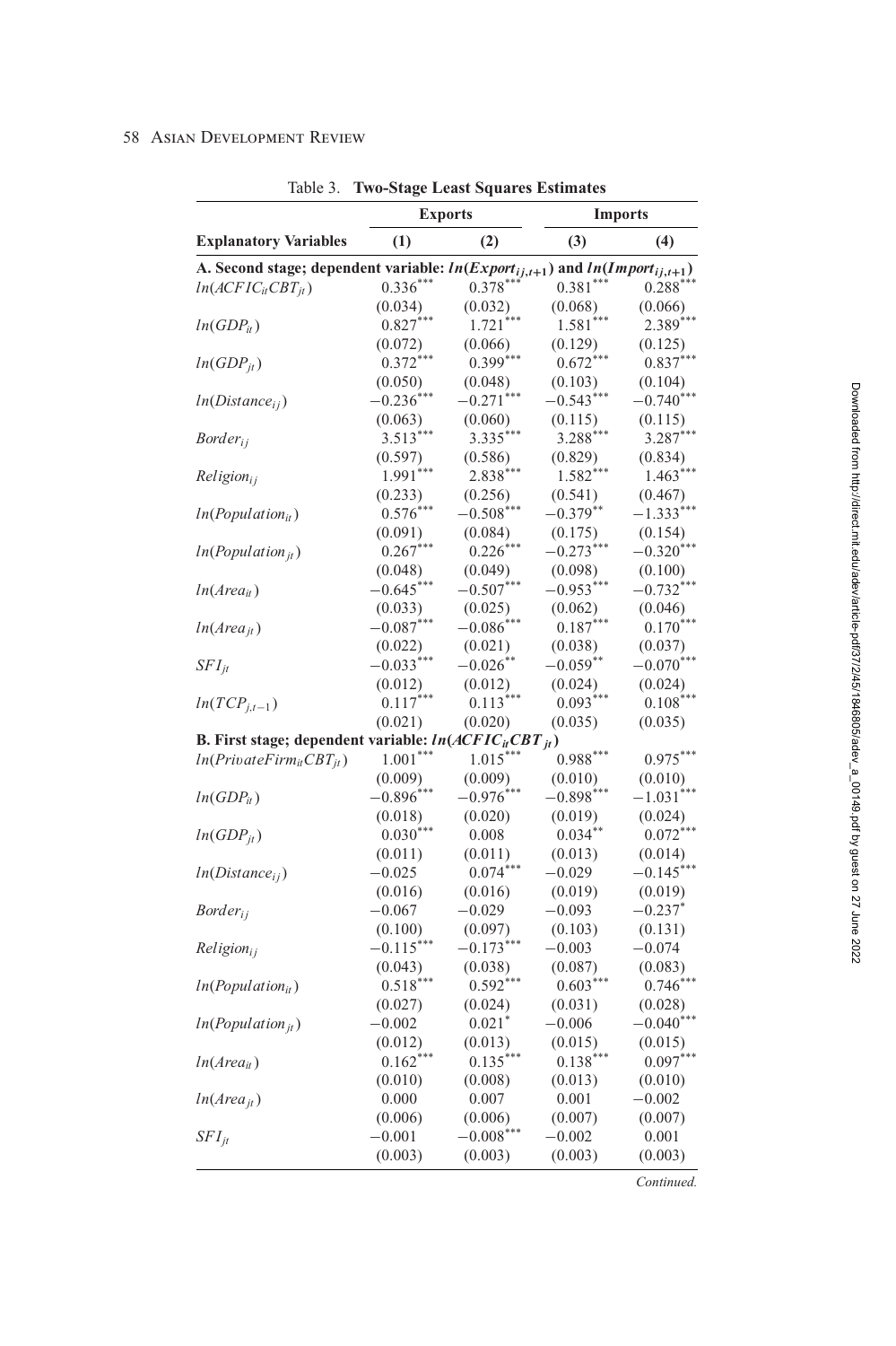| DOES THE ACFIC ALIGN PRIVATE FIRMS WITH THE GOALS OF THE PRC'S BRI? 59 |  |  |
|------------------------------------------------------------------------|--|--|
|                                                                        |  |  |

|                                              |                                              | <b>Imports</b>                               |                                              |  |
|----------------------------------------------|----------------------------------------------|----------------------------------------------|----------------------------------------------|--|
| (1)                                          | (2)                                          | (3)                                          | (4)                                          |  |
| $0.008*$<br>(0.005)                          | 0.004<br>(0.005)                             | $0.013***$<br>(0.005)                        | $0.030***$<br>(0.006)                        |  |
| No                                           | Province<br>Country Year                     | N <sub>0</sub>                               | Province<br>Country Year                     |  |
| 6,203<br>25,938<br>(16.38)<br>0.957<br>0.702 | 6,203<br>23,083<br>(16.38)<br>0.947<br>0.786 | 4,870<br>19,117<br>(16.38)<br>0.950<br>0.549 | 4,870<br>14,459<br>(16.38)<br>0.932<br>0.640 |  |
|                                              |                                              | Table 3. Continued.<br><b>Exports</b>        |                                              |  |

Notes: Standard errors clustered at the level of province–country pair are included in parentheses. Significance level =  $\degree{p}$  < 0.1,  $\degree{p}$  < 0.05,  $\degree{p}$  < 0.01. The critical value of the Cragg–Donald statistic in each parentheses corresponds to the 10% maximal IV size. Source: Authors' calculations.

of  $ln(PrivateFirm_{it}CBT_{it})$  as the instrumental variable seems validated and the conclusion from Table [2](#page-12-0) confirmed.

In summary, through its official newspaper's country-specific news coverage, the ACFIC has encouraged its member firms to increase exports and imports with the countries it prioritizes. According to Tables [2](#page-12-0) and [3,](#page-13-0) if the OLS and 2SLS estimates are unbiased as assumed, a 1% increase in the frequency a country's name appearing in the *China Business Times* would be expected to increase the PRC's trade activities with that country by around 0.3%. In view of the large volumes of PRC exports and imports across the globe, this level of magnitude of the impact on trade is impressive. Therefore, this result convincingly demonstrates the large influence of the ACFIC on the trading destinations of its member firms.

### **C. Exports versus Imports**

Next, we conduct a comparative analysis between exports and imports based [on the technique articulated in](#page-15-0) [equation \(7\)](#page-9-0)[. These estimates are reported in Table](#page-15-0) 4.<sup>3</sup> Those in columns [\(1\)](#page-6-0) and [\(2\)](#page-6-0) contain no fixed effects, and those in columns [\(3\)](#page-6-0) and [\(4\)](#page-7-0) contain interacted fixed effects for year, province, and country. For comparison purposes, columns [\(1\)](#page-6-0) and [\(3\)](#page-6-0) are the baseline regressions without the interaction term with  $Type_{iit}$ , while columns [\(2\)](#page-6-0) and [\(4\)](#page-7-0) estimate coefficients with the interaction term included as in [equation \(7\).](#page-9-0) The primary objective in this comparison is to examine the likelihood of a positive  $\gamma_2$ , the coefficient of the interaction term, to determine whether the effects of  $ACFIC_{it}CBT_{jt}$  on exports are greater than those on imports.

<sup>&</sup>lt;sup>3</sup>Since the log of  $ACFIC_{it}CBT_{it}$  appears twice in [equation \(7\),](#page-9-0) greatly complicating matters, we choose not to carry out 2SLS estimation in this case.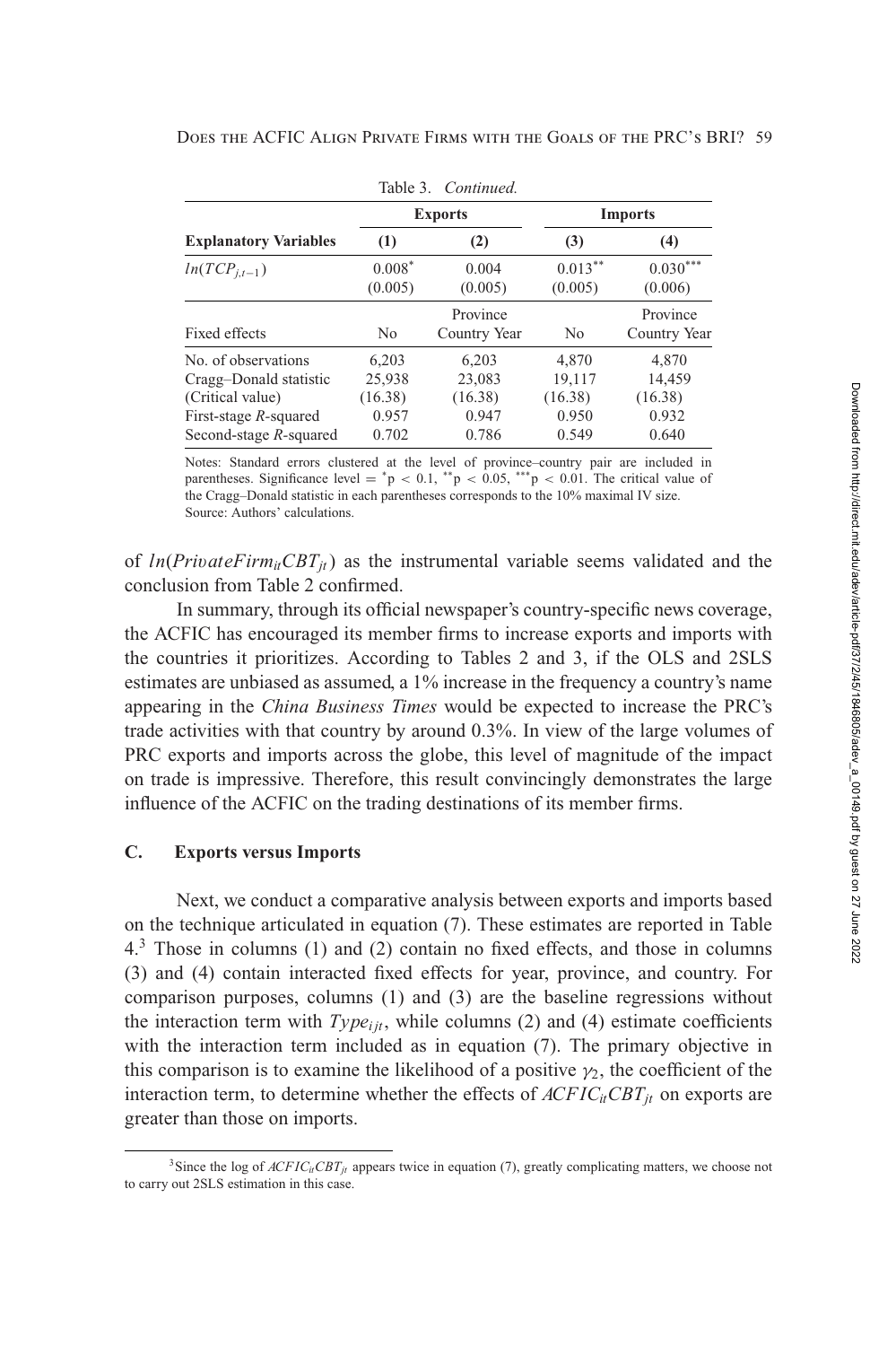<span id="page-15-0"></span>

| <b>Explanatory Variables</b>   | (1)          | (2)         | (3)          | (4)          |
|--------------------------------|--------------|-------------|--------------|--------------|
| $ln(ACFICCBT_{ijt})$           | $0.251***$   | $0.193***$  | $0.193***$   | $0.135***$   |
|                                | (0.036)      | (0.036)     | (0.032)      | (0.033)      |
| $ln(ACFICCBT_{ijt})Type_{ijt}$ |              | $0.100***$  |              | $0.102***$   |
|                                |              | (0.005)     |              | (0.005)      |
| $ln(GDP_{it})$                 | $0.945***$   | $1.167***$  | $1.253***$   | $1.485***$   |
|                                | (0.052)      | (0.055)     | (0.050)      | (0.054)      |
| $ln(GDP_{it})$                 | $0.792***$   | $0.666***$  | $1.082***$   | $0.954***$   |
|                                | (0.053)      | (0.052)     | (0.051)      | (0.050)      |
| $ln(Distance_{ij})$            | $-0.218***$  | $-0.209***$ | $-0.214***$  | $-0.212***$  |
|                                | (0.080)      | (0.081)     | (0.070)      | (0.072)      |
| $Border_{ij}$                  | $3.268***$   | $3.540***$  | $3.626***$   | $3.884***$   |
|                                | (0.716)      | (0.733)     | (0.739)      | (0.757)      |
| $Religion_{ii}$                | $0.707**$    | $0.563*$    | $1.480***$   | $1.255***$   |
|                                | (0.306)      | (0.308)     | (0.284)      | (0.282)      |
| $ln(Population_{it})$          | $0.176***$   | $-0.139**$  | $-0.013$     | $-0.322***$  |
|                                | (0.068)      | (0.067)     | (0.065)      | (0.065)      |
| $ln(Population_{it})$          | $-0.076$     | $0.261***$  | $-0.229***$  | $0.119***$   |
|                                | (0.053)      | (0.054)     | (0.053)      | (0.054)      |
| $ln(Area_{it})$                | $-0.321$ *** | $-0.177***$ | $-0.362***$  | $-0.231***$  |
|                                | (0.027)      | (0.027)     | (0.025)      | (0.023)      |
| $ln(Area_{it})$                | $-0.138***$  | $-0.323***$ | $-0.185***$  | $-0.381$ *** |
|                                | (0.022)      | (0.022)     | (0.020)      | (0.021)      |
| $SFI_{ijt}$                    | $0.022*$     | 0.019       | $0.055***$   | $0.054***$   |
|                                | (0.013)      | (0.013)     | (0.013)      | (0.013)      |
| $ln(TCP_{ij,t-1})$             | $0.094***$   | $0.099***$  | $0.078***$   | $0.087***$   |
|                                | (0.022)      | (0.023)     | (0.022)      | (0.022)      |
|                                |              |             | Province     | Province     |
| Fixed effects                  | No           | No          | Country Year | Country Year |
| No. of observations            | 15,103       | 15,103      | 15,103       | 15,103       |
| F-statistic                    | 317.004      | 308.884     | 678.995      | 614.109      |
| R-squared                      | 0.522        | 0.562       | 0.479        | 0.521        |
| $\delta$                       | 1.012        | 1.090       | 1.009        | 1.099        |

Table 4. **Estimates of Exports-versus-Imports Comparison**

Notes: Standard errors clustered at the level of province–country pair are included in parentheses. Significance level =  $^{*}p$  < 0.1,  $^{**}p$  < 0.05,  $^{***}p$  < 0.01.

Source: Authors' calculations.

Consistent with hypothesis [\(3\)](#page-6-0) stated in [section III,](#page-5-0)  $\gamma_2$  is positive and statistically significant in columns [\(2\)](#page-6-0) and [\(4\)](#page-7-0). The coefficient of  $ln(ACFIC<sub>it</sub>CBT<sub>it</sub>)$ is also positive, indicating that the ACFIC promotes both exports and imports with the specific countries it prefers, albeit exports more than imports, and that the coefficients of the economic size variables are positive, while the coefficient of bilateral distance is negative. The coefficients of most control variables are also consistent with those found in the previous tables except that most of the coefficients on *SFI<sub>iit</sub>* are positive and statistically significant.

We also compute the value of  $\delta$  to test the stability of the coefficient of  $ln(ACFIC<sub>it</sub>CBT<sub>it</sub>)$  and that of the interaction term. In columns [\(1\)](#page-6-0) and [\(3\)](#page-6-0), the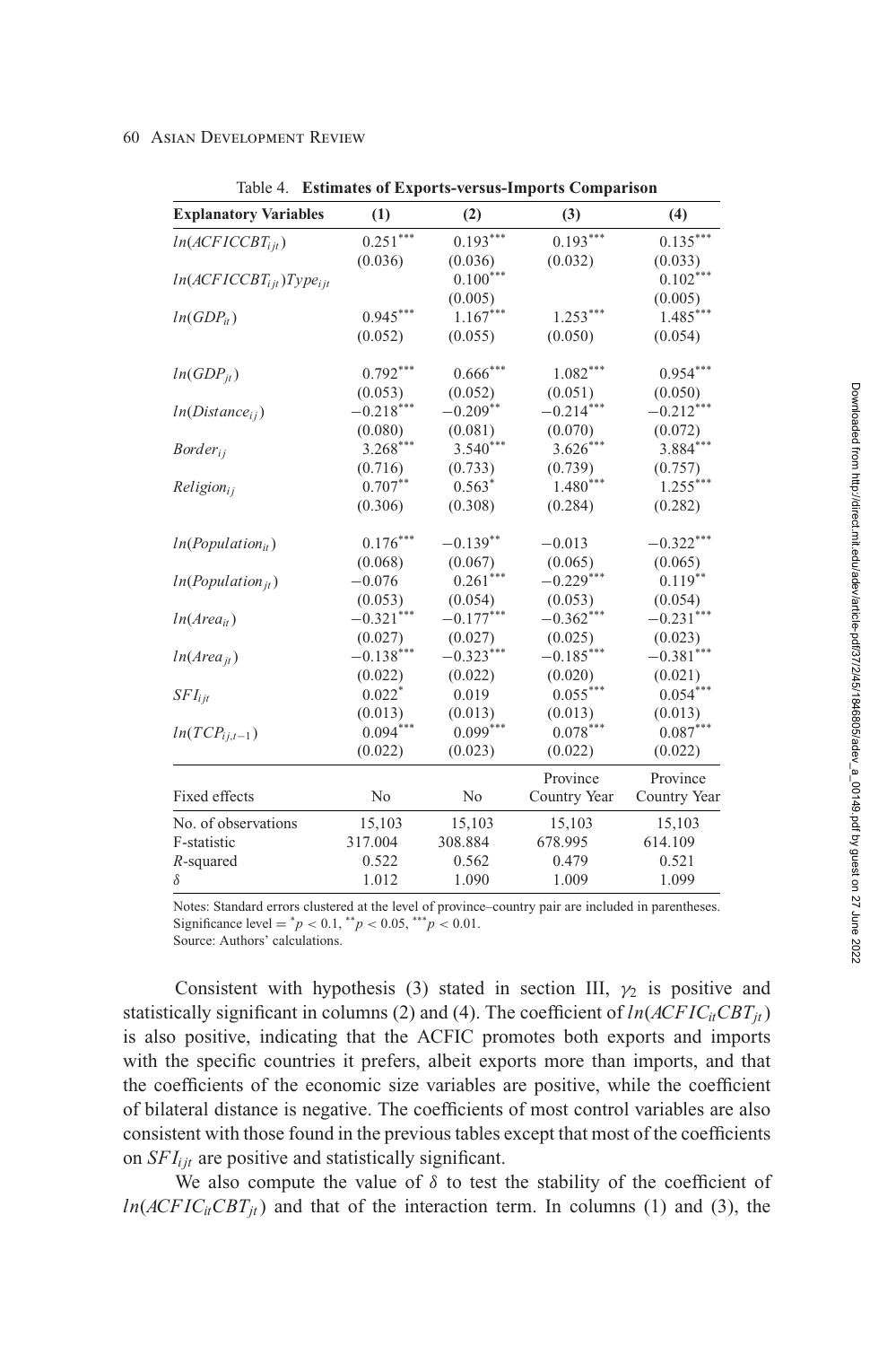<span id="page-16-0"></span>definition of  $\delta$  is the same as that displayed in Table [2.](#page-12-0)  $\delta$  is slightly different in columns [\(2\)](#page-6-0) and [\(4\)](#page-7-0) because it is defined as the ratio of the *R-*squared value with  $\gamma_1 \neq 0$  and  $\gamma_2 \neq 0$  to that with  $\gamma_1 = \gamma_2 = 0$ . Simply put,  $\delta$  compares the *R*-squared values before and after incorporating any term related to  $ACFIC_{it}CBT_{it}$  or  $Type_{it}$ . Since all values of  $\delta$  are larger than 1, the estimates of the treatment effects are statistically valid.

In summary, the estimation results support hypothesis [\(3\)](#page-6-0) in [section III](#page-5-0) and show that the ACFIC seems to have the effect of encouraging its member firms to conduct export activities to a greater extent than import activities with the countries it prioritizes in the *China Business Times*. Numerically, while a 1% increase in  $ACFIC_iCBT_{it}$  is expected to increase exports from province *i* to country *j* by 0.24%, it is only expected to increase the imports of province *i* from country *j* by 0.14%. Consequently, this 0.1 percentage points difference could lead to a trade surplus in province *i* and a trade deficit in country *j*.

### **VI. Robustness Checks**

As pointed out when discussing our treatment of missing data for exports and imports in the previous section, omitting observations for trade with zeroes can evade the problem arising when the log of zero is undefined, but it cannot assure econometric validity. To resolve this issue in a rigorous manner, we use two alternative methods: Heckman [\(1979\)](#page-28-0) selection and Poisson pseudo-maximumlikelihood (PPML) models. Furthermore, based on the fixed-effects model and the Arellano–Bond estimation, we add the lagged dependent variable as an independent variable to help deal with confounding and endogeneity biases.

### **A. Heckman Selection Model**

The Heckman selection model is an econometric maneuver to correct for bias caused by nonrandomly selected samples. In the context of trade, independent variables with missing observations could possess properties different from those with nonmissing observations. Consequently, omitting them might have led to considerable imprecision. Following the earlier applications of the Heckman selection model to the gravity model by Bikker and de Vos [\(1992\)](#page-27-0) and Head and Mayer [\(2010\)](#page-28-0), we construct a Heckman-augmented, two-step gravity model. In the first step, the probability of a trade interaction being recorded between province– country pair *i j* is estimated by using a probit model:

$$
Any \_\mathit{x}_{ij,t+1} = \phi \begin{pmatrix} ln(\mathit{ACFIC}_{it}CBT_{jt}), ln(\mathit{GDP}_{it}), ln(\mathit{GDP}_{jt}), ln(\mathit{Distance}_{ij}), \\ Border_{ij}, Religion_{ij}, ln(\mathit{Population}_{it}), ln(\mathit{Population}_{jt}), \\ ln(\mathit{Area}_{it}), ln(\mathit{Area}_{jt}), SFI_{jt}, ln(\mathit{TCP}_{j,t-1}) \end{pmatrix},
$$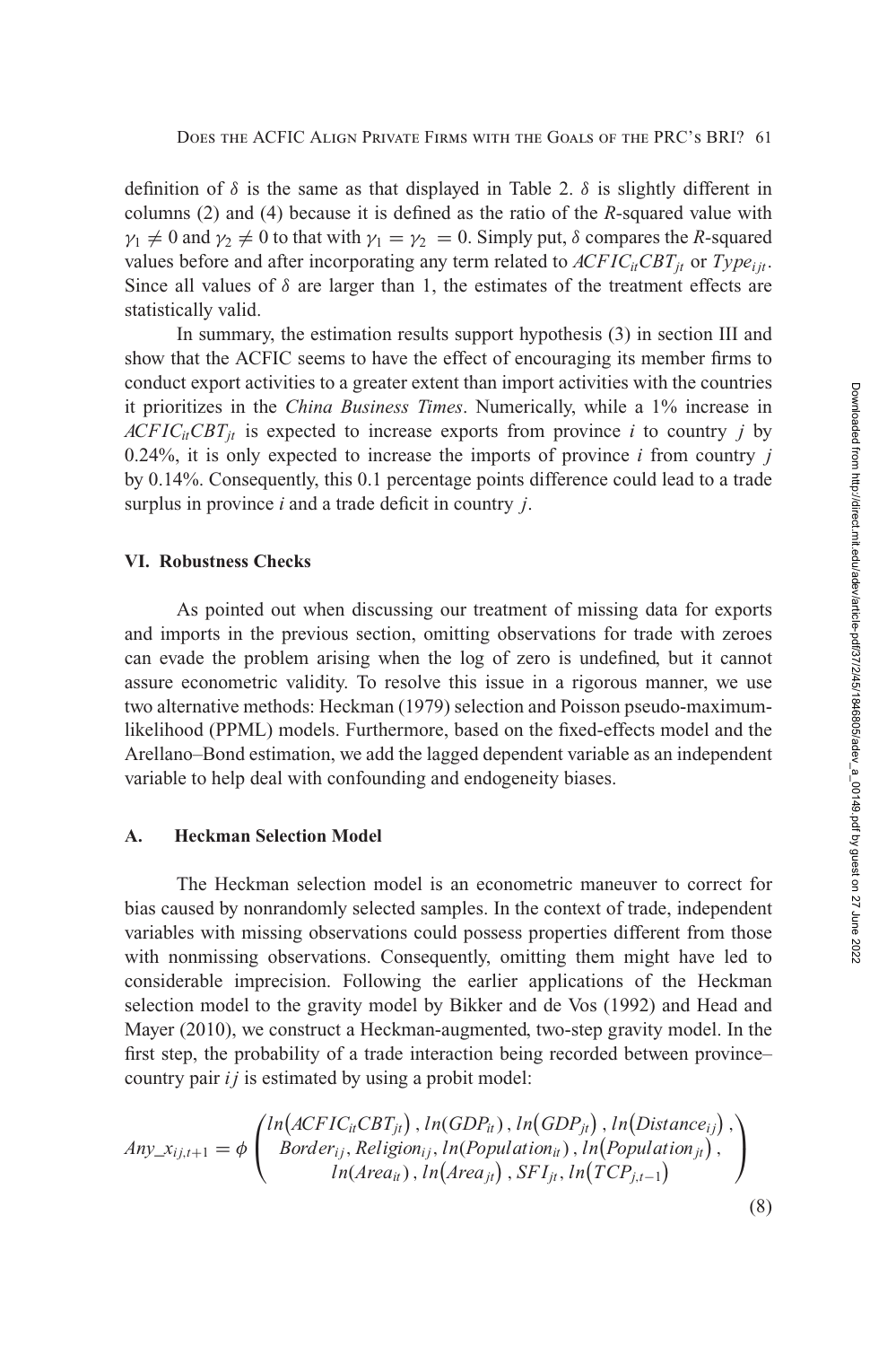#### 62 Asian Development Review

where  $Any_{i,i,t+1} = 1$  if there is a record of the relevant cross-border economic activity (i.e., exports, imports, or exports-versus-imports, depending on the definition of  $x_{ij}$ ) between province *i* and country *j*, and  $Any_{i,i,t+1} = 0$  if such a record does not exist. The symbol  $\phi$  indicates that this is a probitestimating operation rather than a linear function. In short, the first step could be understood as a selection process, detecting the commonalities among those with missing observations and preparing to correct for the biases resulting from these commonalities. Then, in the second step, we use an estimating equation similar to the combination of [equations \(5\)](#page-7-0) and [\(7\)](#page-9-0), but without fixed effects to avoid excessive complexity. Also, the inverse Mills ratio,  $\lambda_{ijt}$ , computed for each observation based on the first stage is added as an additional regressor because if  $\beta_{13}$ , the coefficient of the inverse Mills ratio  $\lambda_{ijt}$ , is statistically significant, then the OLS estimations might well be subject to selection biases (Heckman [1979;](#page-28-0) Helpman, Melitz, and Rubinstein [2008\)](#page-28-0). Thus, the new equation for this second step is expressed as

$$
ln(x_{ij,t+1}) = \beta_1 ln(ACFIC_{it}CBTCBT_{jt}) + \eta ln(ACFICCBT_{ijt}) Type_{ijt}
$$
  
+  $\beta_2 ln(GDP_{it}) + \beta_3 ln(GDP_{jt}) + \beta_4 ln(Distance_{ij}) + \beta_5 B order_{ij}$   
+  $\beta_6 Religion_{ij} + \beta_7 ln(Population_{it}) + \beta_8 ln(Population_{jt})$   
+  $\beta_9 ln(Area_{it}) + \beta_{10} ln(Area_{jt}) + \beta_{11} SFI_{jt} + \beta_{12} ln(TCP_{j,t-1})$   
+  $\beta_{13}\lambda_{ijt} + \beta_0 + \varepsilon_{ijt}$  (9)

where  $\eta = 0$  except when the equation is employed for the exports-versus-imports comparison.

Table [5](#page-18-0) presents the regression results based on [equation \(8\)](#page-16-0) for the first stage and equation (9) for the second stage for each of the different measures of  $x_{ij}$  (exports, imports, or exports-versus-imports). Columns [\(1\)](#page-6-0) and [\(2\)](#page-6-0) show the results for exports and imports, respectively. Columns [\(3\)](#page-6-0) and [\(4\)](#page-7-0) show the results of the exports-versus-imports comparison without and with the interaction term, respectively. As shown, the inverse Mills ratio is only statistically significant in columns [\(1\)](#page-6-0) and [\(4\)](#page-7-0), implying that our earlier estimates for imports can be trusted at least from the perspective of selection bias. After incorporating the inverse Mills ratio as an additional regressor, the implications drawn from the results in [section V](#page-9-0) still hold true for both exports and the exports-versus-imports comparison even though there no longer remains strong statistical evidence to support some components of the gravity model, especially in column [\(1\)](#page-6-0). Since the treatment effects represented by the parameters  $\beta_1$  and  $\eta$  remain positive and hover around 0.25 in all specifications, the results robustly confirm all findings in [section V.](#page-9-0)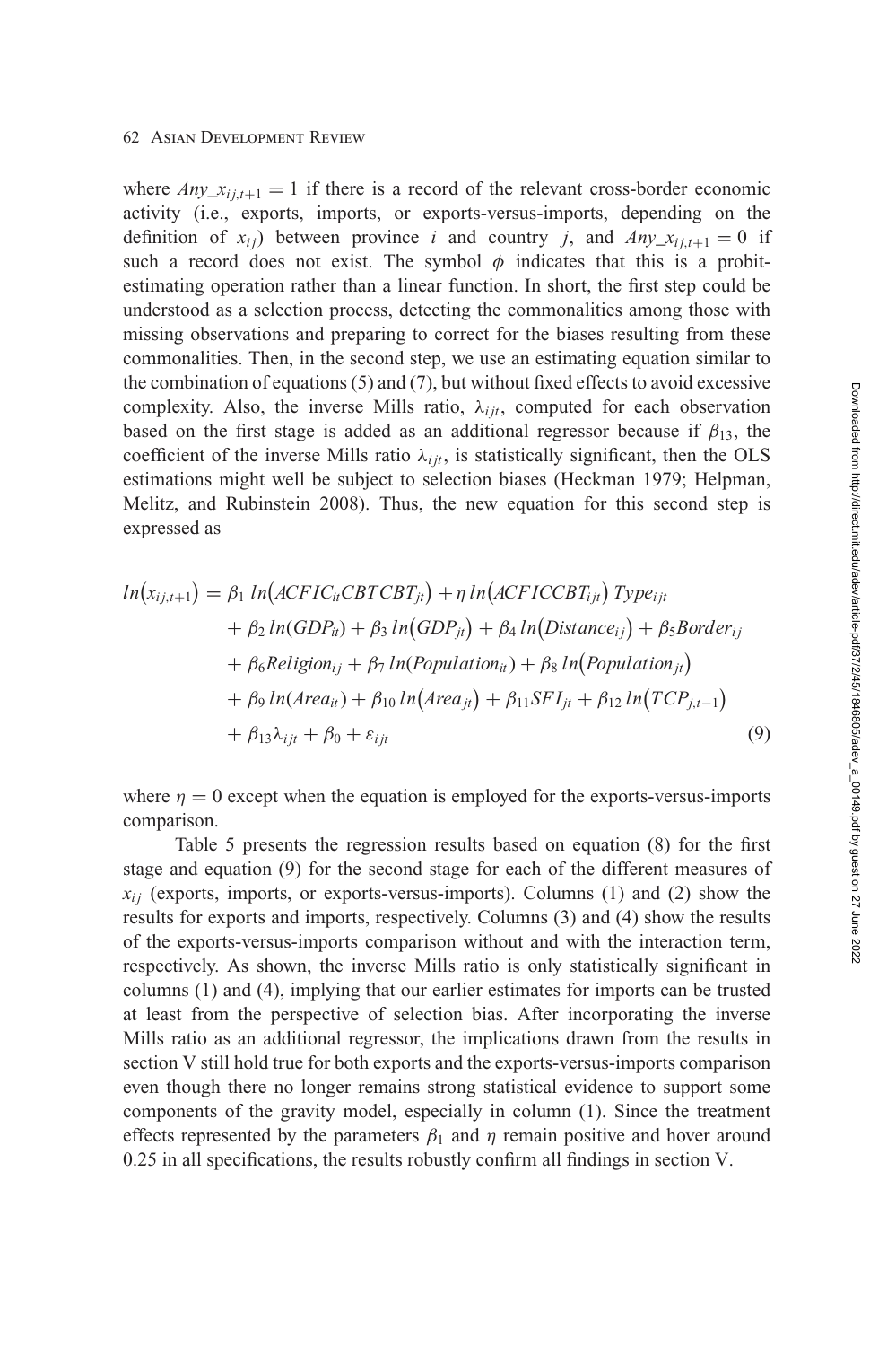|                                   | <b>Exports</b> | <b>Imports</b> |             | <b>Exports versus Imports</b> |  |  |
|-----------------------------------|----------------|----------------|-------------|-------------------------------|--|--|
| <b>Explanatory Variables</b>      | (1)            | (2)            | (3)         | (4)                           |  |  |
| $ln(ACFICitCBTit)$                | $0.290***$     | $0.279***$     | $0.245***$  | $0.190***$                    |  |  |
|                                   | (0.022)        | (0.031)        | (0.019)     | (0.017)                       |  |  |
| $ln(ACFICCBT_{ijt})Type_{ijt}$    |                |                |             | $0.090***$                    |  |  |
|                                   |                |                |             | (0.005)                       |  |  |
| $ln(GDP_{it})$                    | $1.420***$     | $1.367***$     | $0.917***$  | $1.116***$                    |  |  |
|                                   | (0.096)        | (0.104)        | (0.034)     | (0.036)                       |  |  |
| $ln(GDP_{it})$                    | 0.084          | $0.766***$     | $0.762***$  | $0.640***$                    |  |  |
|                                   | (0.055)        | (0.082)        | (0.027)     | (0.025)                       |  |  |
| $ln(Distance_{ij})$               | $-0.072$       | $-0.618***$    | $-0.151***$ | $-0.120$ <sup>**</sup>        |  |  |
|                                   | (0.054)        | (0.074)        | (0.058)     | (0.053)                       |  |  |
| $Border_{ii}$                     | $2.701***$     | $3.165***$     | $3.111***$  | $3.321***$                    |  |  |
|                                   | (0.304)        | (0.401)        | (0.237)     | (0.227)                       |  |  |
| $Religion_{ii}$                   | $2.015***$     | $1.444***$     | $0.678***$  | $0.520***$                    |  |  |
|                                   | (0.135)        | (0.240)        | (0.125)     | (0.120)                       |  |  |
| $ln(Population_{it})$             | $-0.052$       | $-0.087$       | $0.147***$  | $-0.151$ ***                  |  |  |
|                                   | (0.114)        | (0.163)        | (0.042)     | (0.033)                       |  |  |
| $ln(Population_{it})$             | $0.154***$     | $-0.264***$    | $-0.096***$ | $0.198***$                    |  |  |
|                                   | (0.036)        | (0.048)        | (0.038)     | (0.047)                       |  |  |
| $ln(Area_{it})$                   | $-0.878***$    | $-0.968***$    | $-0.347***$ | $-0.226$ <sup>*</sup>         |  |  |
|                                   | (0.038)        | (0.040)        | (0.019)     | (0.024)                       |  |  |
| $ln(Area_{it})$                   | $-0.058***$    | $0.185***$     | $-0.152***$ | $-0.325***$                   |  |  |
|                                   | (0.016)        | (0.020)        | (0.016)     | (0.014)                       |  |  |
| $SFI_{it}$                        | 0.007          | $-0.064***$    | $0.038***$  | $0.043***$                    |  |  |
|                                   | (0.009)        | (0.015)        | (0.016)     | (0.014)                       |  |  |
| $ln(TCP_{i,t-1})$                 | $0.082***$     | $0.085***$     | $0.086***$  | $0.087***$                    |  |  |
|                                   | (0.015)        | (0.021)        | (0.013)     | (0.012)                       |  |  |
| Inverse Mills ratio               | $-2.303***$    | $-0.011$       | $-0.449$    | $-0.605***$                   |  |  |
|                                   | (0.309)        | (0.348)        | (0.332)     | (0.302)                       |  |  |
| No. of observations               | 20607          | 19819          | 40426       | 40426                         |  |  |
| No. of observations (Selected)    | 8420           | 6516           | 14936       | 14936                         |  |  |
| No. of observations (Nonselected) | 12187          | 13303          | 25490       | 25490                         |  |  |

<span id="page-18-0"></span>DOES THE ACFIC ALIGN PRIVATE FIRMS WITH THE GOALS OF THE PRC'S BRI? 63

Table 5 Heckman Selection Model

Notes: Standard errors are included in parentheses. Significance level =  $^{*}p$  < 0.1,  $^{**}p$  < 0.05,  $p^*$  < 0.01.

Source: Authors' calculations.

#### **B. Poisson Pseudo-Maximum-Likelihood Estimation**

However, since the coefficients of economic size and bilateral distance variables in the gravity model augmented by Heckman selection were not always statistically significant, we implement PPML estimation to reexamine the suitability of the gravity model. First introduced by Silva and Tenreyro (2006), the PPML method estimates the gravity equation in its multiplicative form to simultaneously solve the problem of zero flows and to mitigate the presence of heteroskedasticity. Mathematically, the estimating equation for PPML is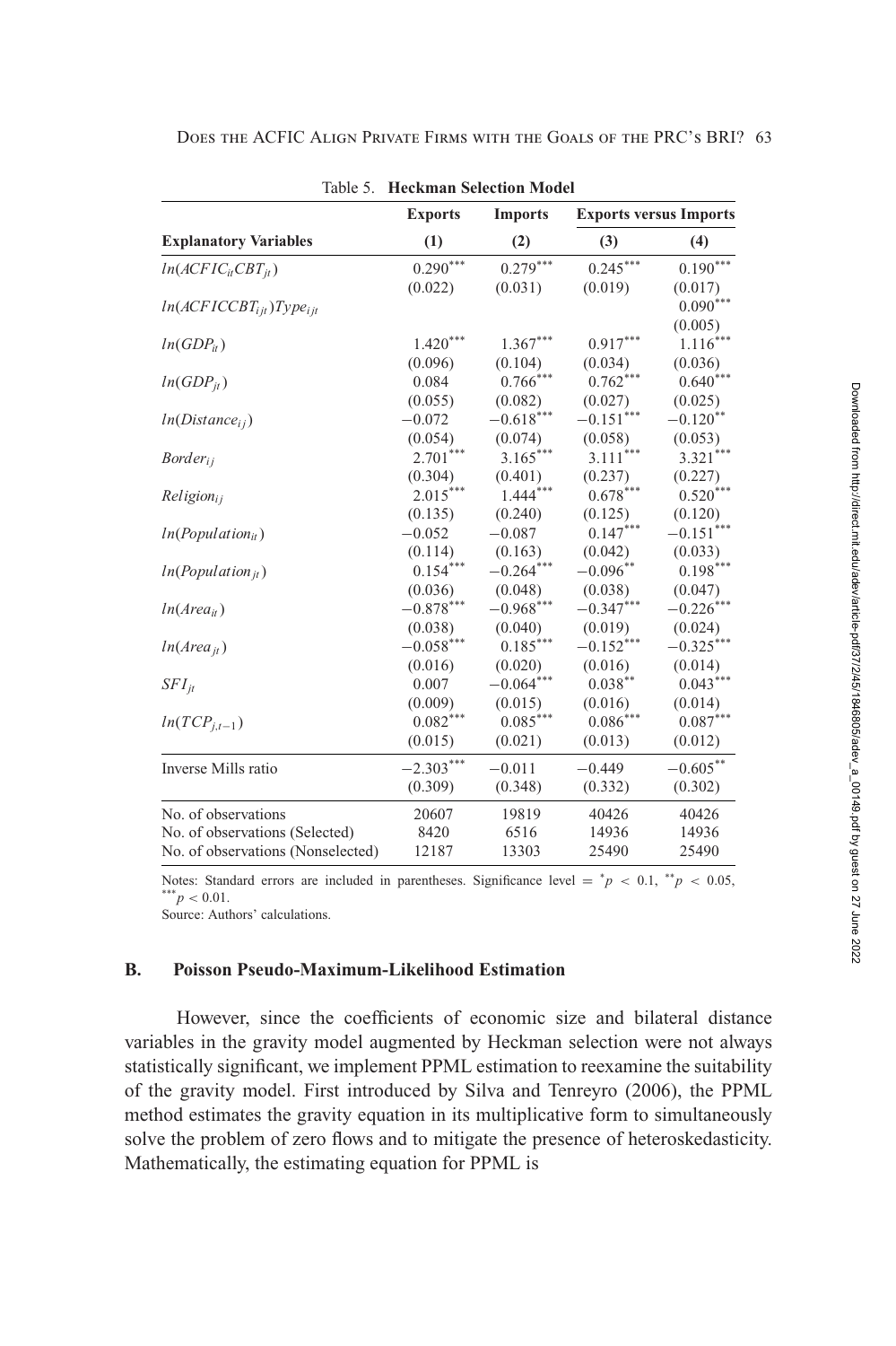$$
x_{ij,t+1} = exp [ \beta_1 ln(ACFIC_{ii}CBTCBT_{ji}) + \eta ln(ACFICCBT_{ijt}) Type_{ijt} + \beta_2 ln(GDP_{it})
$$
  
+ 
$$
\beta_3 ln(GDP_{jt}) + \beta_4 ln(Distance_{ij}) + \beta_5 Border_{ij} + \beta_6 Religion_{ij}
$$
  
+ 
$$
\beta_7 ln(Population_{it}) + \beta_8 ln(Population_{jt}) + \beta_9 ln(Area_{it})
$$
  
+ 
$$
\beta_{10} ln(Area_{jt}) + \beta_{11} SFI_{jt} + \beta_{12} ln(TCP_{j,t-1}) + \beta_0 + \pi_{ijt} + \varepsilon_{ijt}
$$
 (10)

where  $\eta = 0$  except when the equation is employed for the exports-versus-imports comparison.

Table [6](#page-20-0) reports the PPML estimation results. As in Table [5,](#page-18-0) columns [\(1\)](#page-6-0) and [\(2\)](#page-6-0) correspond to exports and imports, respectively. Columns [\(3\)](#page-6-0) and [\(4\)](#page-7-0) contain the results for the exports versus imports comparison. Unlike the OLS or 2SLS estimations using *R-*squared values to quantify the percentage of the variance explained by the independent variables, Table [6](#page-20-0) employs pseudo *R-*squared, a proxy for the regular *R-*squared, the estimates of which are displayed at the bottom of the table. Accordingly, δ becomes the ratio of the pseudo *R-*squared value with  $\beta_1 \neq 0$  to that with  $\beta_1 = 0$  in columns [\(1\)](#page-6-0) through [\(3\)](#page-6-0), and the ratio of the pseudo *R*-squared values with  $\beta_1 \neq 0$  and  $\beta_2 \neq 0$  to that with  $\beta_1 = \beta_2 = 0$  in column [\(4\)](#page-7-0).

According to Table [6,](#page-20-0) when this somewhat more rigorous variant of the gravity model is used, we find that the corresponding treatment effect of the ACFIC and its newspaper on the PRC's exports is around 30% higher than that in the OLS estimates obtained from Table [2,](#page-12-0) and the treatment effect on the PRC's imports remains at roughly the same level. In addition, although the estimated coefficient on the interaction term,  $\eta$ , in Table [6](#page-20-0) is smaller than the OLS estimates from Table [4,](#page-15-0) it is still positive and statistically significant. The features of the gravity model also seem to hold, and the pseudo *R-*squared values are larger than the *R-*squared values in the previous tables. Thus, despite some changes in magnitudes, the directions of all the findings regarding the ACFIC's treatment effects on trade in [section V](#page-9-0) are confirmed by Table [6.](#page-20-0)

### **C. Are Past Economic Interactions Confounders?**

Thus far, our statistical analysis has confirmed that the hypothesized correlations between the ACFIC's pair-wise (province–country) influences exerted by  $ln(ACFIC<sub>it</sub>CBT<sub>it</sub>)$  on both exports and imports between the same pairs in the next year are both statistically significant and free of selection and heteroskedasticity biases. We have also dealt with the potential endogeneity of  $ACFIC<sub>it</sub>$  with an instrumental variable approach. Yet, these discovered relationships might still not be causal if the assumptions used to eliminate biases are incorrect and/or if there exists any other variable linking the dependent and any of the independent variables, such as  $CBT_{it}$ , in our models. For example, some previous province–country economic interactions might have impacted both the ACFIC's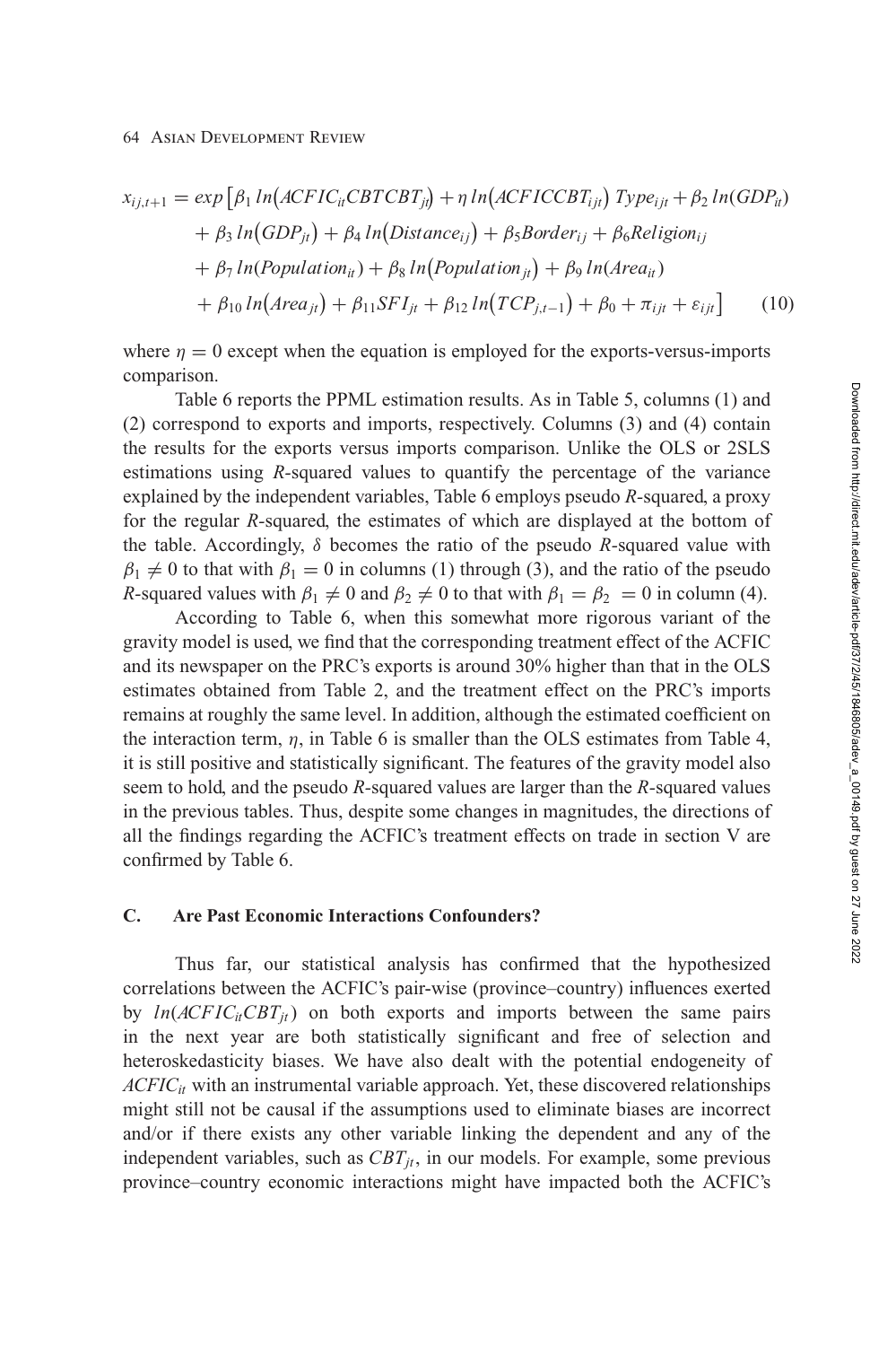<span id="page-20-0"></span>

|                                | <b>Exports</b> | <b>Imports</b> |              | <b>Exports versus Imports</b> |
|--------------------------------|----------------|----------------|--------------|-------------------------------|
| <b>Explanatory Variables</b>   | (1)            | (2)            | (3)          | (4)                           |
| $ln(ACFICitCBTit)$             | $0.388***$     | $0.294***$     | $0.191***$   | $0.184***$                    |
|                                | (0.055)        | (0.079)        | (0.064)      | (0.066)                       |
| $ln(ACFICCBT_{ijt})Type_{ijt}$ |                |                |              | $0.015*$                      |
|                                |                |                |              | (0.008)                       |
| $ln(GDP_{it})$                 | $1.618***$     | $1.132***$     | $0.845***$   | $0.900***$                    |
|                                | (0.216)        | (0.338)        | (0.099)      | (0.113)                       |
| $ln(GDP_{jt})$                 | $0.515***$     | $0.509***$     | $0.946***$   | $0.897***$                    |
|                                | (0.084)        | (0.136)        | (0.110)      | (0.103)                       |
| $ln(Distance_{ii})$            | $-0.414***$    | $-0.630***$    | $-0.456$ *** | $-0.456$ ***                  |
|                                | (0.090)        | (0.164)        | (0.154)      | (0.154)                       |
| $Border_{ii}$                  | $3.448***$     | $3.529***$     | 2.711        | $2.713***$                    |
|                                | (0.339)        | (0.732)        | (0.485)      | (0.486)                       |
| $Religion_{ii}$                | $2.919***$     | ***<br>1.811   | $1.699***$   | $1.699***$                    |
|                                | (0.414)        | (0.621)        | (0.509)      | (0.509)                       |
| $ln(Population_{it})$          | 0.302          | 0.477          | 0.013        | $-0.051$                      |
|                                | (0.261)        | (0.409)        | (0.111)      | (0.121)                       |
| $ln(Population_{it})$          | 0.028          | $-0.153$       | $-0.081$     | $-0.028$                      |
|                                | (0.069)        | (0.122)        | (0.107)      | (0.100)                       |
| $ln(Area_{it})$                | $-0.673***$    | $-0.830***$    | $-0.230***$  | $-0.209***$                   |
|                                | (0.069)        | (0.111)        | (0.051)      | (0.053)                       |
| $ln(Area_{jt})$                | $-0.093***$    | $0.069***$     | $-0.176***$  | $-0.195***$                   |
|                                | (0.029)        | (0.028)        | (0.038)      | (0.039)                       |
| $SFI_{it}$                     | $-0.056***$    | $-0.123***$    | $-0.020$     | $-0.020$                      |
|                                | (0.018)        | (0.033)        | (0.022)      | (0.022)                       |
| $ln(TCP_{i,t-1})$              | $0.197***$     | $0.191***$     | $0.133***$   | $0.133***$                    |
|                                | (0.037)        | (0.060)        | (0.041)      | (0.041)                       |
|                                | Province       | Province       | Province     | Province                      |
|                                | Country        | Country        | Country      | Country                       |
| Fixed effects                  | Year           | Year           | Year         | Year                          |
| No. of observations            | 20607          | 19819          | 40426        | 40426                         |
| Pseudo R-squared               | 0.864          | 0.775          | 0.768        | 0.769                         |
| δ                              | 1.049          | 1.063          | 1.061        | 1.062                         |

Table 6. **Poisson Pseudo-Maximum-Likelihood Estimates**

current influence on that pair and that pair's future economic interactions. If so, this would imply that the correlations identified above could be spurious.

To address this type of potential threat, we use a fixed-effects model and a dynamic panel data approach by including  $ln(x_{i,i,t})$ , the lagged value of the dependent variable, in the set of independent variables. Mathematically, the new econometric equation can be expressed as

$$
ln(x_{ij,t+1}) = \alpha_1 ln(x_{ij,t}) + \alpha_2 ln(ACFIC_{it}CBT_{jt}) + W'_{ijt}\xi + \pi_t + \pi_{ij} + \varepsilon_{ijt}
$$
\n(11)

Notes: Standard errors clustered at the level of province–country pair are included in parentheses. Significance level:  $^*p < 0.1$ ,  $^{**}p < 0.05$ ,  $^{***}p < 0.01$ . Source: Authors' calculations.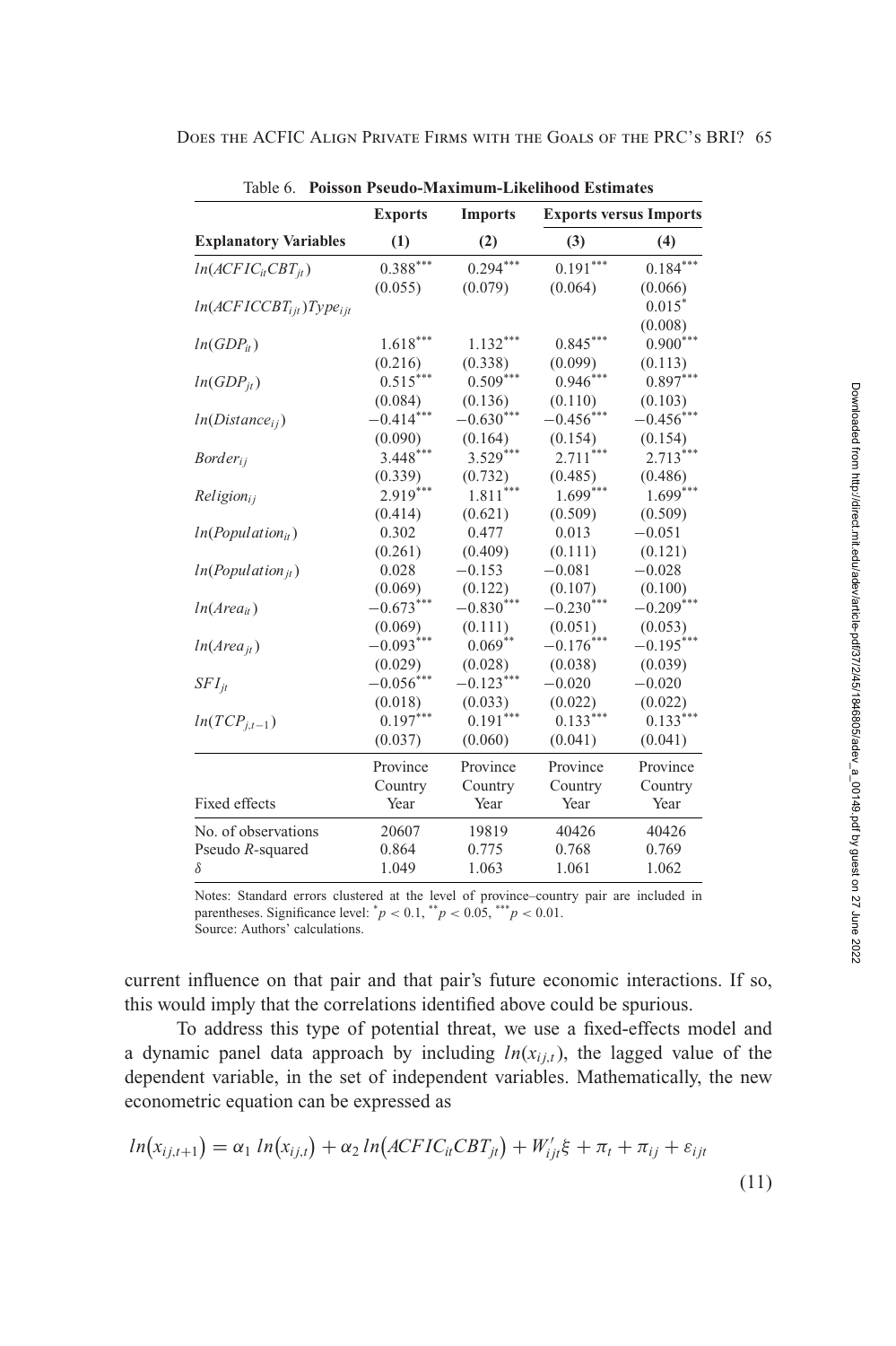#### 66 Asian Development Review

where  $x_{i,i,t+1}$  represents the economic interactions (exports or imports) between province *i* and country *j* in year  $t + 1$ ,  $x_{i,j,t}$  is the lagged value of  $x_{i,j,t+1}$  in year *t*,  $W_{i}$  is the set of other control variables identified in [equation \(5\),](#page-7-0)  $\pi$ <sub>*t*</sub> is the fixed effect for year *t*, and  $\pi_{ij}$  is the interacted fixed effect for province *i* and country *j* (not just for their corresponding PRC region and continent). There is only one lagged value of the dependent variable because the timeliness of news is assumed. Based on [equation \(11\),](#page-20-0) we endeavor to employ various estimation techniques to examine whether the coefficient of  $ln(ACFIC<sub>it</sub>CBT<sub>it</sub>)$ ,  $\alpha_2$ , is positive, statistically significant, and not overridden by the presence of  $ln(x_{i, it})$ , so that the results of this exercise would at least be indicative of the robustness of the conclusions from the previous sections.

We first use standard fixed-effects models to estimate [equation \(11\),](#page-20-0) the results of which are reported in the first four columns of Table [7.](#page-22-0) Columns [\(1\)](#page-6-0) and [\(3\)](#page-6-0) exclude the control variable set  $W_{ijt}$ , and columns [\(2\)](#page-6-0) and [\(4\)](#page-7-0) include it. While  $x_{ij}$  represents the exports from province *i* to country *j* in columns [\(1\)](#page-6-0) and [\(2\)](#page-6-0), in columns [\(3\)](#page-6-0) and [\(4\)](#page-7-0) it represents the imports by province *i* from country *j*. According to the four columns, adding the 1-year lagged value of the dependent variable does not override the finding that the coefficient of  $ln(ACFIC<sub>it</sub>CBT<sub>it</sub>)$  is positive and statistically significant, implying that the ACFIC has managed to exert substantial effects on the trading activities between province *i* and country *j* even after controlling for the influence of past economic interactions.

Moreover, we truncate our dataset into a balanced panel data and conduct a Harris–Tzavalis unit root test designed for samples with short time periods but many cross-sectional units (Harris and Tzavalis [1999\)](#page-28-0). This test helps ensure that the premise of stationarity for the practice of including lagged dependent variable is not violated as suggested by Keele and Kelly [\(2006\)](#page-28-0). As shown at the bottom of the table, all the *p*-values from the Harris–Tzavalis unit root tests for the dependent variables (exports or imports) are far smaller than 5%, thereby rejecting the null hypothesis of the existence of unit roots. Thus, the dependent variables are stationary, and the use of their lagged values legitimate.

While the results from the first four columns in Table [7](#page-22-0) are quite satisfying, they could be exposed to the Nickell bias (Nickell [1981\)](#page-29-0) in that the difference between each dependent or independent variable and its mean across years within a cross-sectional unit could create a correlation between the independent variables and the error term. To mitigate this imprecision, Arellano and Bond [\(1991\)](#page-27-0) devised a dynamic panel data approach, which takes the first differences of the dependent, lagged dependent, and independent variables, utilizes the first differences of the lagged dependent and lagged independent variables as instruments, and estimates the entire system with the generalized method of moments. Since our panel dataset contains a small number of time periods and a large number of cross-sectional units, which is of the type for which this Arellano–Bond estimator was designed, we believe that its use is appropriate in this context and serves to minimize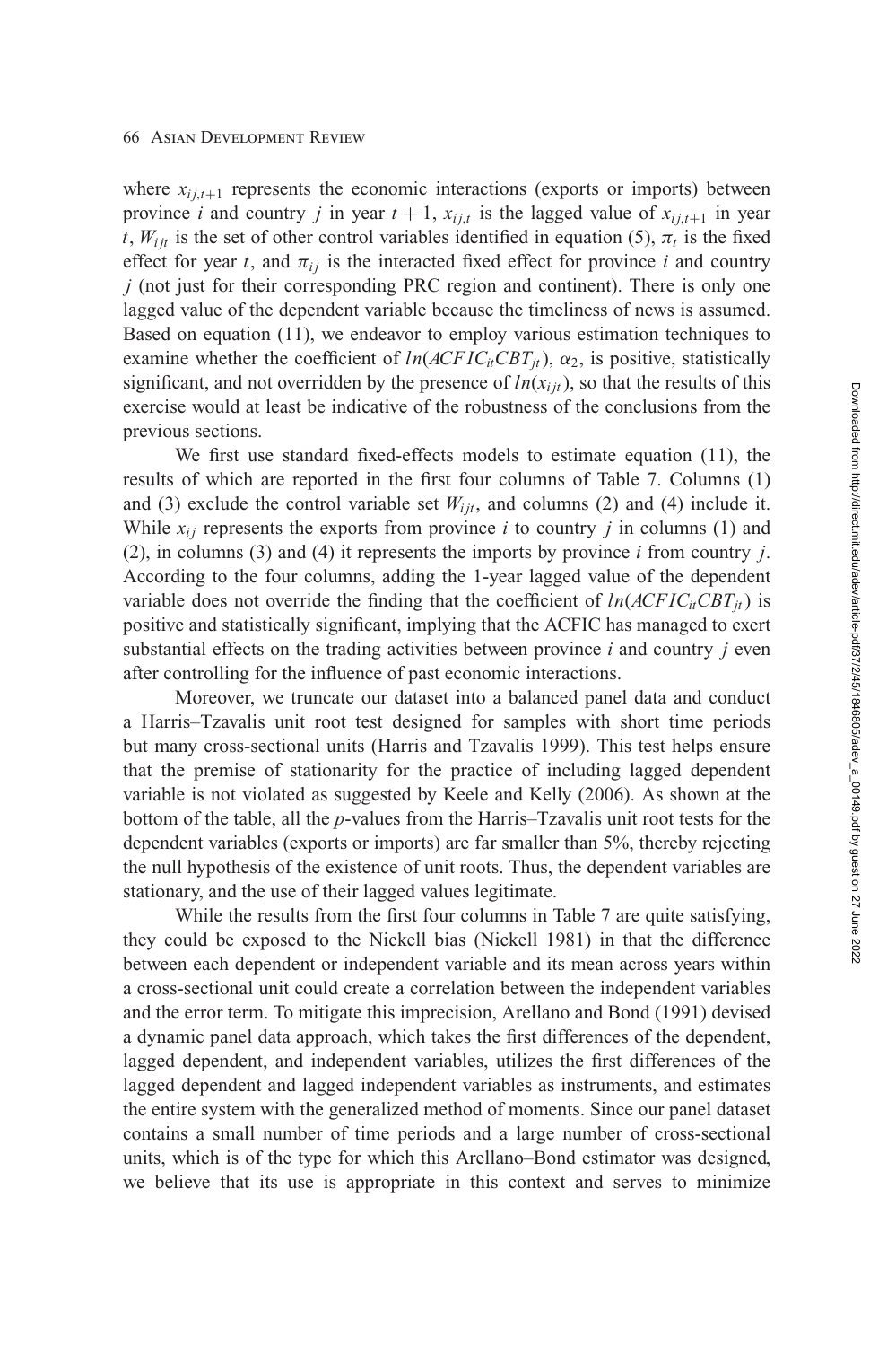|                                                                     | <b>Fixed-Effects Estimation</b> |                                      |                          |                                 | Arellano-Bond<br><b>Estimation</b> |                         |
|---------------------------------------------------------------------|---------------------------------|--------------------------------------|--------------------------|---------------------------------|------------------------------------|-------------------------|
|                                                                     | (1)                             | (2)                                  | (3)                      | (4)                             | (5)                                | (6)                     |
| <b>Dependent Variables</b>                                          | $x_{ij,t}$ as<br>Export         | $x_{ij,t}$ as<br>Export              | $x_{i,j,t}$ as<br>Import | $x_{ij,t}$ as<br>Import         | $x_{i,j,t}$ as<br>Export           | $x_{ij,t}$ as<br>Import |
| $ln(x_{i,j,t})$                                                     | $0.896***$<br>(0.007)           | $0.800***$<br>(0.009)                | $0.855***$<br>(0.008)    | $0.806***$<br>(0.009)           | $0.273***$<br>(0.139)              | $0.440***$<br>(0.152)   |
| $ln(ACFICitCBTit)$                                                  | $0.109***$<br>(0.009)           | $0.069***$<br>(0.012)                | $0.116***$<br>(0.013)    | $0.074***$<br>(0.020)           | $1.140***$<br>(0.212)              | $0.992$ **<br>(0.475)   |
| $ln(GDP_{it})$                                                      |                                 | $0.422***$<br>(0.052)                |                          | $0.242***$<br>(0.093)           |                                    |                         |
| $ln(GDP_{it})$                                                      |                                 | $0.073***$<br>(0.017)                |                          | $0.060*$<br>(0.031)             |                                    |                         |
| $ln(Distance_{ij})$                                                 |                                 | $-0.032$<br>(0.032)                  |                          | $-0.074$<br>(0.050)             |                                    |                         |
| $Border_{ij}$                                                       |                                 | $0.658***$<br>(0.130)                |                          | $0.776***$<br>(0.219)           |                                    |                         |
| $Religion_{ii}$                                                     |                                 | $0.431***$<br>(0.076)                |                          | $0.449***$<br>(0.171)           |                                    |                         |
| $ln(Population_{it})$                                               |                                 | $-0.132$ **<br>(0.059)<br>$0.068***$ |                          | $-0.001$<br>(0.118)<br>$-0.006$ |                                    |                         |
| $ln(Population_{it})$<br>$ln(Area_{it})$                            |                                 | (0.018)<br>$-0.122***$               |                          | (0.031)<br>$-0.217***$          |                                    |                         |
| $ln(Area_{it})$                                                     |                                 | (0.015)<br>$-0.026***$               |                          | (0.034)<br>0.016                |                                    |                         |
| $SFI_{it}$                                                          |                                 | (0.008)<br>$-0.011***$               |                          | (0.013)<br>$-0.025***$          |                                    |                         |
| $ln(TCP_{i,t-1})$                                                   |                                 | (0.004)<br>$0.027***$<br>(0.008)     |                          | (0.008)<br>0.015<br>(0.014)     |                                    |                         |
|                                                                     | Province<br>Country             | Province<br>Country                  | Province<br>Country      | Province<br>Country             | Province<br>Country                | Province<br>Country     |
| Fixed effects                                                       | Year                            | Year                                 | Year                     | Year                            | Year                               | Year                    |
| No. of observations<br>Harris-Tzavalis<br>statistics                | 6,685<br>$0.159***$             | 6,685<br>$0.159***$                  | 4,958<br>$0.083***$      | 4,958<br>$0.083***$             | 6,229                              | 4,535                   |
| Hansen test $(p$ -value)<br>Serial correlation of                   |                                 |                                      |                          |                                 | [0.529]<br>[0.000]                 | [0.004]<br>[0.000]      |
| order $1(p$ -value)<br>Serial correlation of<br>order $2(p$ -value) |                                 |                                      |                          |                                 | [0.274]                            | [0.127]                 |

<span id="page-22-0"></span>Table 7. Dynamic Panel Data Analysis (Dependent Variables: Exports and Imports in Year  $t + 1$ )

Notes: Standard errors clustered at the level of province-country pair are included in parentheses. Significance level =  $\frac{*}p < 0.1, \frac{**}p < 0.05, \frac{***}p < 0.01$ .<br>Source: Authors' calculations.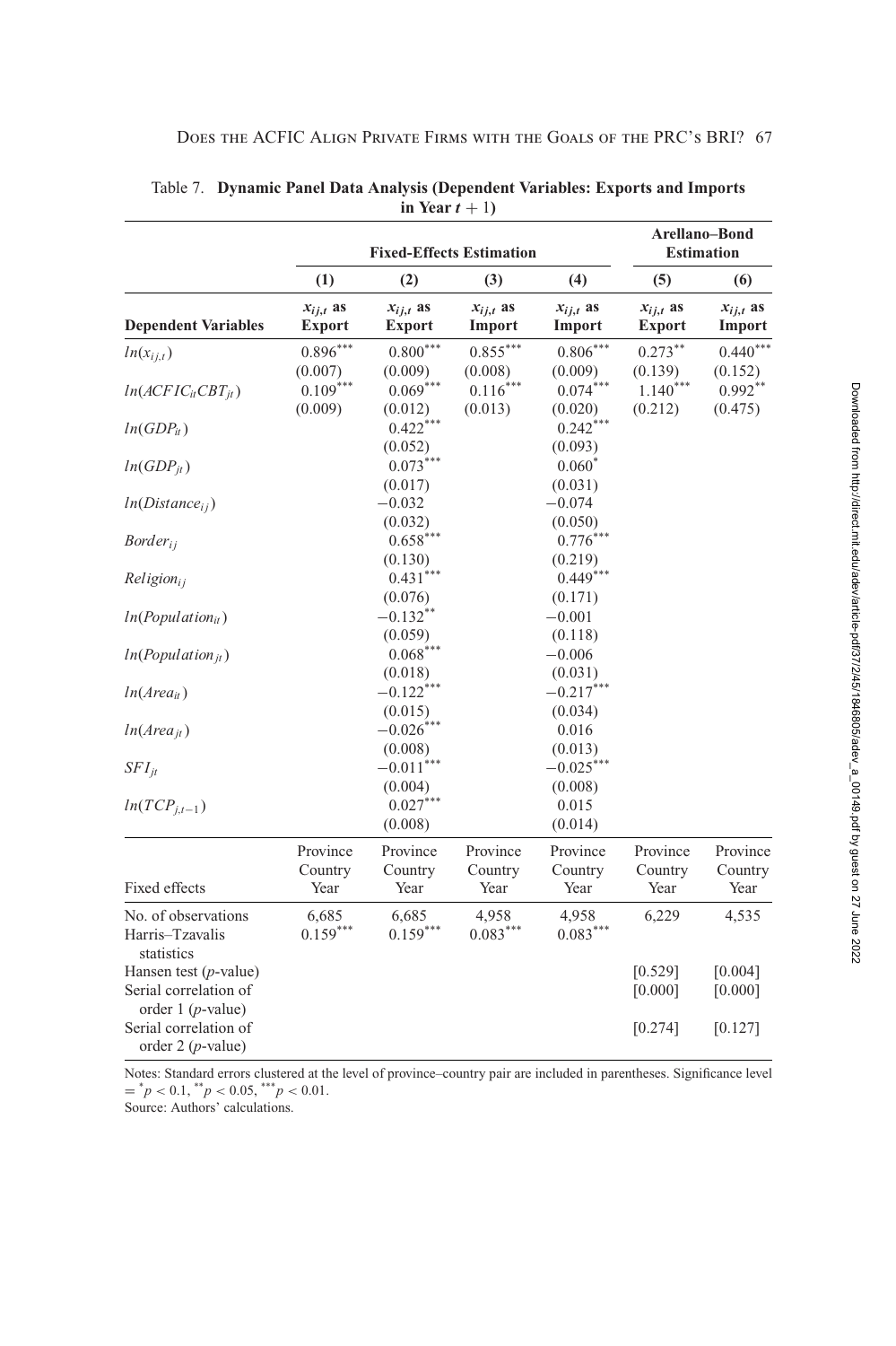<span id="page-23-0"></span>the endogeneity bias driven by past trading activities in our panel data, thereby enhancing the credibility of the findings of the substantial effects exerted by the ACFIC.

The last two columns of Table [7](#page-22-0) display the results of the Arellano–Bond estimation on [equation \(11\).](#page-20-0) Following Arellano and Bond [\(1991\)](#page-27-0), we perform serial correlation tests to determine whether this estimator's assumption that the differenced error term is first-order, but not second-order serially correlated, is satisfied. As shown at the bottom of the table, both *p*-values for the first-order serial correlations are smaller than 1%, and both for the second-order are larger than 10%, so the serial correlation tests are passed. Moreover, to avoid overidentification caused by having too many strong instruments, we collapse the generalized method of moments style instruments and restrict the lagged periods to year *t* − 6 and year  $t - 7$  to be sufficiently far away from year  $t$ , as suggested by Wintoki, Linck, and Netter [\(2012\)](#page-29-0). These procedures help us eventually obtain the greater-than-10% *p*-value of the Hansen test for exports, but the *p*-value of the Hansen test for imports is still smaller than 1%. Thus, though the overidentifying condition for exports is satisfied, that for imports is still violated. These statistical tests ensure the appropriateness of the Arellano–Bond estimation for exports but cast doubt on this practice for imports. In summary, although the estimates of  $\alpha_2$  are both positive and statistically significant for exports and imports, we are only confident that the estimates are free of possible bias in the case of exports. Numerically, we find that the estimates of  $\alpha_2$  in both columns are larger than 0.5, which suggests that the values of the coefficient on  $ln(ACFIC<sub>it</sub>CH<sub>it</sub>)$  in previous tables might be underestimated.

As there could still be other estimation biases, the implications drawn from this subsection do not guarantee that the ACFIC's influences on the province– country pair and that pair's future trade activities are causal. Yet, the results based on this practice of including the lagged value of the dependent variable and applying the Arellano–Bond estimation still increase the credibility of both the estimates presented and the econometric methods used throughout this study, especially in the case of exports.

### **VII. Has the ACFIC Promoted Relations between the PRC and BRI Countries? Difference-in-Differences Analysis**

Even after the discussion above of how the ACFIC influences the PRC's foreign trade with the countries it seems to favor, hypothesis [\(2\)](#page-6-0) about the BRI remains untested. This section concentrates on whether since 2013 the ACFIC has come to prioritize BRI countries in the *China Business Times.* Only if BRI countries have indeed become the ACFIC's increasingly favored targets since 2013 may we safely conclude that the ACFIC has encouraged its member firms to trade more with BRI countries.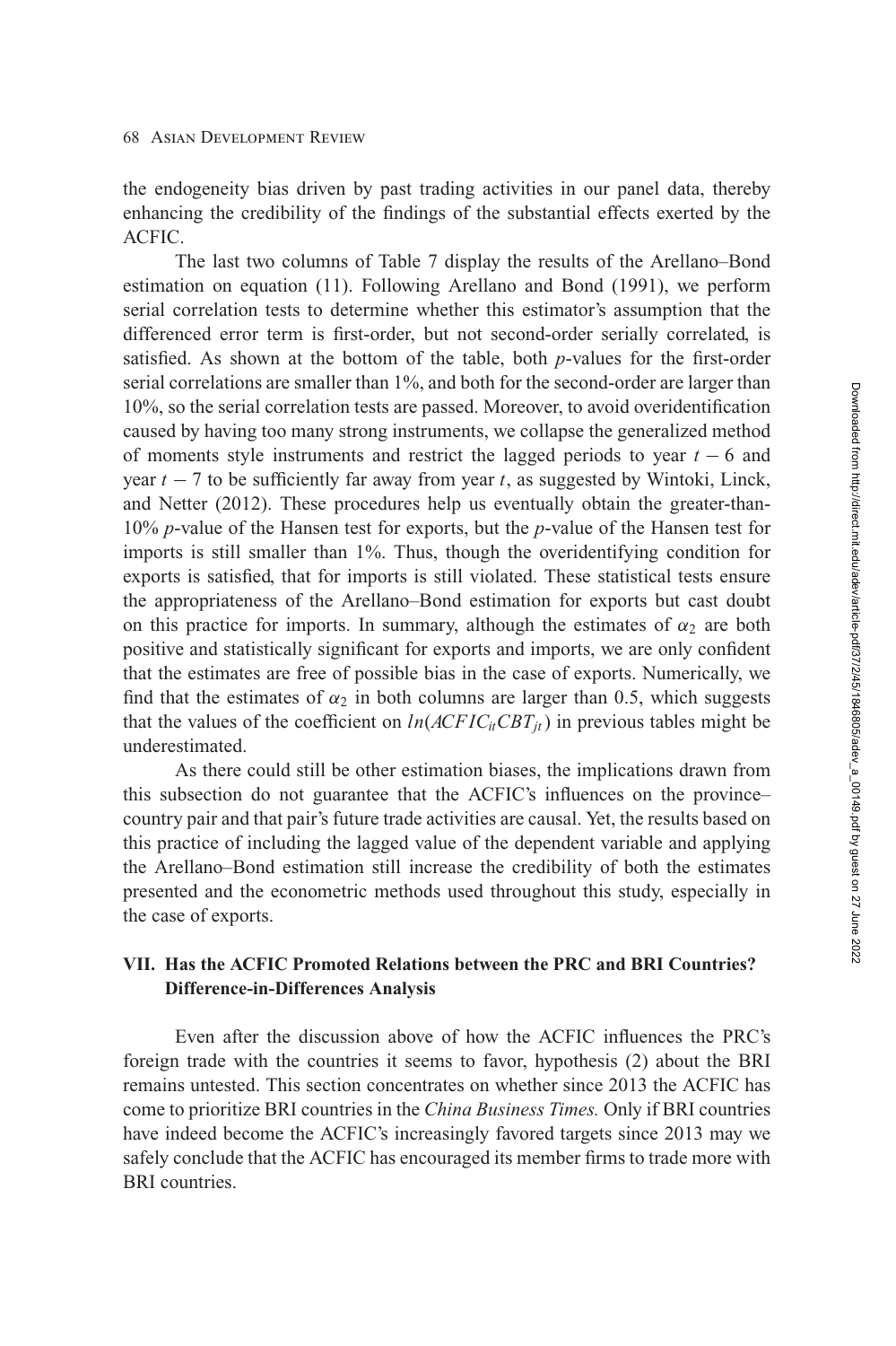To identify the change in the global distribution of the ACFIC's frequently mentioned targets before and after the BRI's initiation, we combine an autoregressive model of order one (AR[1]) with the difference-in-differences (DiD) method to determine whether the BRI or related geographical information has a causal relationship with  $CBT_j$ .<sup>4</sup> Formally,

$$
CBT_{jt} = \varphi_1 \, CBT_{j,t-1} + \varphi_2 D_j + \varphi_3 Post_t + \varphi_4 D_j Post_t + \varphi_5 \, ln(GDP_{jt})
$$

$$
+ \varphi_6 \, ln(Population_{jt}) + \varphi_7 g_{jt} + \varphi_8 n_{jt} + \varphi_0 + \varepsilon_{ijt} \tag{12}
$$

where  $D_i$  is the dummy for country *j* being a BRI member,  $Post_t = 0$  if  $t \le 2013$ or  $Post_t = 1$  if  $t > 2013$ ,  $g_{it}$  is the GDP growth rate of country *j* in year *t*, and  $n_{it}$  is the population growth rate of country *j* in year *t*. As alternatives to the dummy for the BRI as a whole as the dependent variable, we also create dummy variables for  $D_i$  for four different subregions of the BRI: Central Asia and the Caucasus, Africa, Eastern Europe, and Southeast Asia. Applying the model to the four subregions separately, we can determine whether there is any difference between these regions in terms of  $\varphi_4$ , the coefficient on  $D_jPost_t$ . As in Card and Krueger [\(1994\)](#page-27-0) and other DiD empirical studies, if  $\varphi_4$  is positive, this would indicate that the ACFIC has increased its reports about the countries defined by the dummy variable  $D_i$  since the inauguration of the initiative in 2013, or the opposite if  $\varphi_4$  is negative.

The regression estimates based on equation (12) are reported in Table  $8<sup>5</sup>$ Each column reports the results for the dummy  $D_i$  and its interaction with *Post<sub>t</sub>* for a different set of BRI countries. Column [\(1\)](#page-6-0) is for BRI membership as a whole, column [\(2\)](#page-6-0) is for BRI countries in Africa, column [\(3\)](#page-6-0) for those in Central Asia and the Caucasus, column [\(4\)](#page-7-0) for those in Eastern Europe, and column [\(5\)](#page-7-0) for those in Southeast Asia.

The entries in the first row of the table represent the effects of the  $CBT<sub>j</sub>$  in the previous year, which are indeed all positive and strong, revealing considerable persistence of this AR(1) model. The estimate of the parameter  $\varphi_2$  is negative in most specifications although not always statistically significant, suggesting that BRI countries have received smaller amounts of attention from the ACFIC than other large trading partners of the PRC such as the US and Japan. This is a reasonable finding because most BRI countries are developing countries. The result that the estimated values of  $\varphi_3$  are also negative indicates that the ACFIC has decreased its overall news reports about non-PRC countries, consistent with its "Going Inward" strategy since 2009 as documented by Lei and Nugent [\(2018\)](#page-28-0). In none of the columns are the coefficients of GDP growth or population growth statistically significant, indicating that the ACFIC's attention to a specific country does not necessarily depend on that country's economic or demographic status.

<sup>4</sup>See Wooldridge [\(2010,](#page-29-0) 197) for explanations and examples of the AR(1) model and Angrist and Pischke [\(2008,](#page-27-0) 227–46) for the DiD model.

<sup>&</sup>lt;sup>5</sup> Appendix Figure A2 confirms that our DiD model satisfies the parallel trend assumption.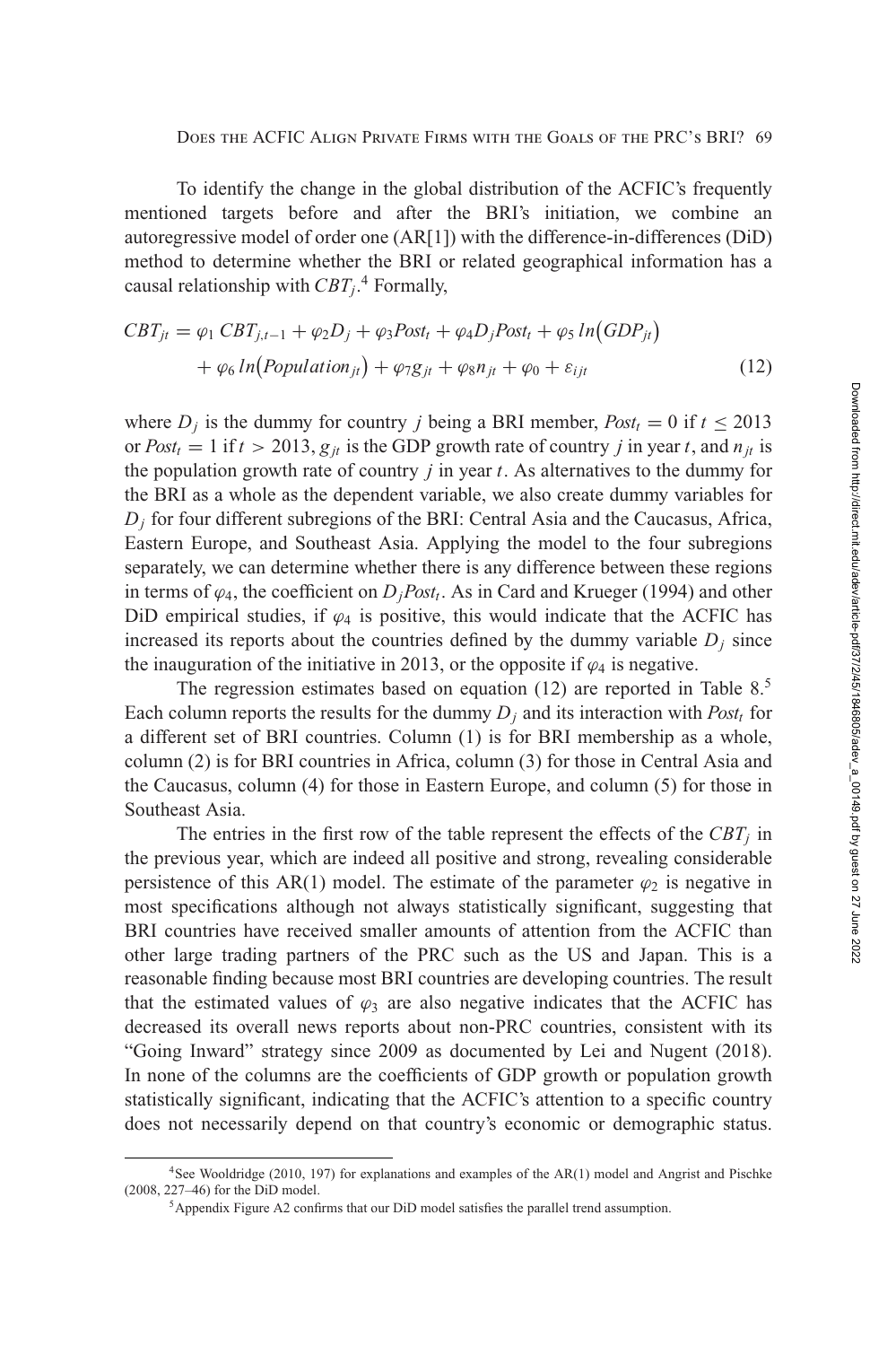#### <span id="page-25-0"></span>**70 ASIAN DEVELOPMENT REVIEW**

| <b>Explanatory Variables</b> | <b>BRI</b><br>(1)      | Africa<br>(2)        | <b>Central Asia</b><br>and Caucasus<br>(3) | <b>Eastern</b><br><b>Europe</b><br>(4) | <b>Southeast</b><br>Asia<br>(5) |
|------------------------------|------------------------|----------------------|--------------------------------------------|----------------------------------------|---------------------------------|
| $CBT_{j,t-1}$                | $0.940^\mathrm{***}$   | $0.940^\mathrm{***}$ | $0.940^\mathrm{***}$                       | $0.939***$                             | $0.940***$                      |
|                              | (0.003)                | (0.003)              | (0.003)                                    | (0.003)                                | (0.003)                         |
| $D_i$                        | $-13.959$ <sup>*</sup> | $-8.959***$          | $-7.371***$                                | $-7.317^*$                             | 4.752                           |
|                              | (5.624)                | (2.406)              | (2.006)                                    | (3.089)                                | (4.281)                         |
| $Post_t$                     | $-49.487***$           | $-23.822***$         | $-20.761***$                               | $-21.134***$                           | $-19.086***$                    |
|                              | (14.585)               | (5.582)              | (4.716)                                    | (4.991)                                | (4.746)                         |
| $D_i Post_t$                 | 40.931**               | $20.559***$          | $21.019***$                                | 14.874*                                | $-2.503$                        |
|                              | (14.698)               | (5.702)              | (4.846)                                    | (6.225)                                | (8.091)                         |
| $ln(GDP_{it})$               | 1.098*                 | 0.549                | 0.729                                      | 0.655                                  | 0.688                           |
|                              | (0.452)                | (0.497)              | (0.447)                                    | (0.448)                                | (0.432)                         |
| $ln(Population_{it})$        | 0.234                  | 0.473                | 0.407                                      | 0.464                                  | 0.355                           |
|                              | (0.319)                | (0.280)              | (0.256)                                    | (0.255)                                | (0.239)                         |
| $g_{jt}$                     | $-21.676$              | $-21.035$            | $-23.616$                                  | $-25.908$                              | $-25.899$                       |
|                              | (22.204)               | (21.361)             | (22.109)                                   | (20.835)                               | (20.527)                        |
| $n_{it}$                     | $-53.893$              | $-51.396$            | $-58.668$                                  | $-69.335$                              | $-51.615$                       |
|                              | (37.050)               | (42.369)             | (39.428)                                   | (47.293)                               | (39.036)                        |
| No. of observations          | 985                    | 985                  | 985                                        | 985                                    | 985                             |
| F-statistic                  | 42,047.26              | 47,125.74            | 46,984.37                                  | 44,900.18                              | 50,166.27                       |
| R-squared                    | 0.968                  | 0.967                | 0.967                                      | 0.967                                  | 0.967                           |

Table 8. Difference-in-Difference Estimates of the All-China Federation of Industry and **Commerce's Prioritization in the China Business Times** 

 $BRI = Belt$  and Road Initiative.

Notes: Standard errors clustered at the country level are included in parentheses. Significance level =  $^*p < 0.1$ , \*\* $p < 0.05$ , \*\*\* $p < 0.01$ .

Source: Authors' calculations.

Most importantly, however,  $\varphi_4$  is positive in all columns except the two for Southeast Asia, which demonstrates that since 2013 the ACFIC has indeed boosted its relative attention to the BRI in general and to Africa, Central Asia and the Caucasus, and Eastern Europe (but not Southeast Asia) in particular.

Combining this finding with the conclusion drawn from previous sections, it would appear that the ACFIC has induced its member firms to engage in more trade with BRI countries since 2013. This statistical implication persuasively demonstrates that the ACFIC has substantially helped the central government to align its member firms with the national objective of developing the BRI, at least based on the information disseminated by the ACFIC's newspaper. However, this impact has been quite unequal across different groups of BRI countries.

### **VIII.** Conclusion

The results presented in sections V, VI, and VII have demonstrated that the ACFIC has managed to induce its member firms from the private sector in the PRC's different provinces to engage in both exports and imports with the countries that the ACFIC has stressed in its newspaper, the China Business Times. On average, a 1% increase in the newspaper's level of dissemination of the positive opportunities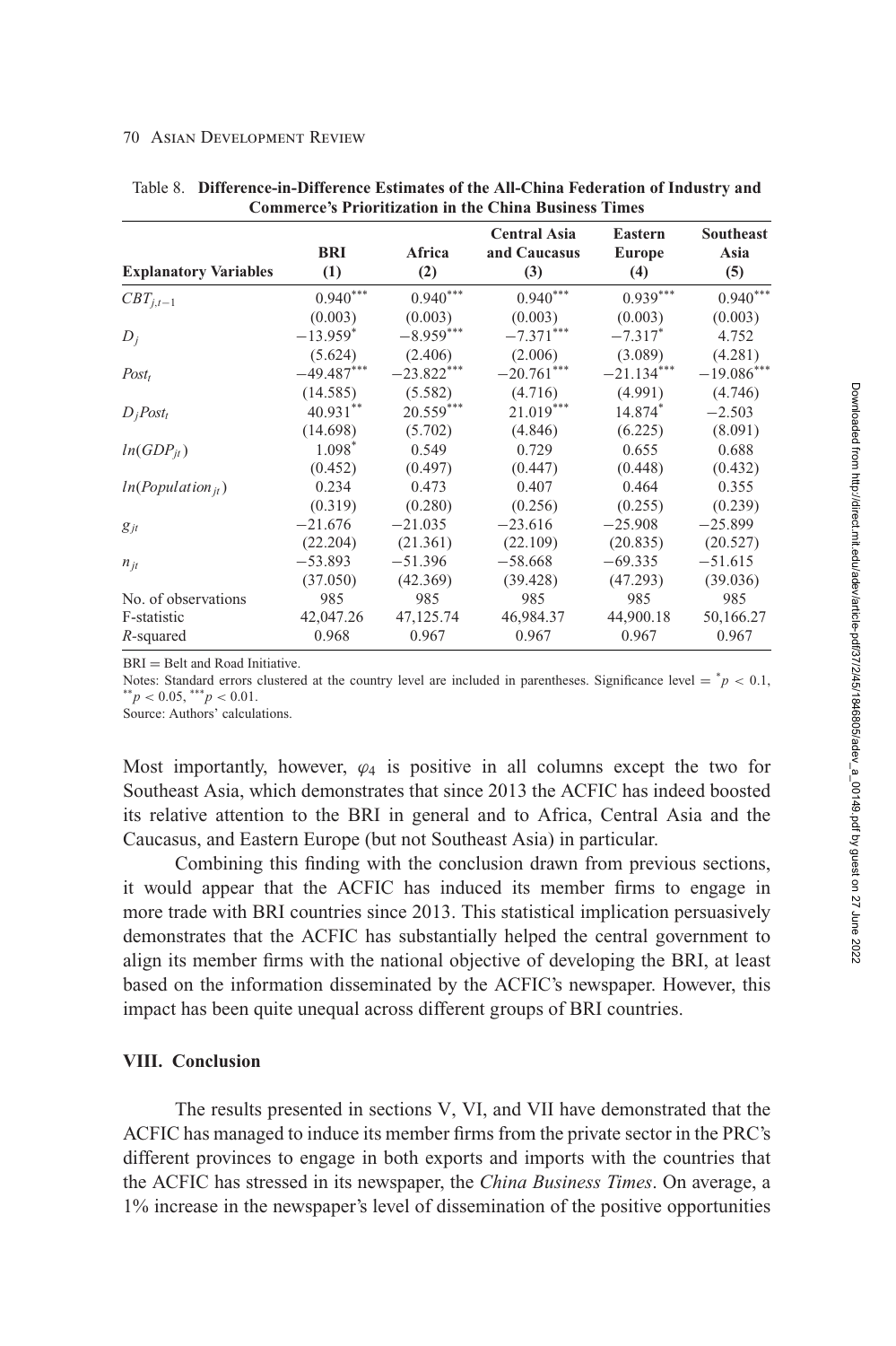<span id="page-26-0"></span>in a non-PRC country has increased the PRC's trade activities in that country by around 0.3% (and perhaps more as indicated in Tables [6](#page-20-0) and [7\)](#page-22-0). The results have also been quite robust to different model specifications and means of dealing with possible econometric problems, although the implications for exports are likely to be more reliable than those for imports based on the Arellano–Bond estimates. The last step in the analysis showed that, although the ACFIC has been posting fewer news articles about other countries in recent years, reflecting the continuation of its "Going Inward" strategy, its focus on news about BRI countries has not decreased. In addition, from the use of the interaction term that compares the ACFIC's effects on exports with those on imports, we find fairly strong evidence that the ACFIC's influence on the PRC's exports to BRI countries has been substantially larger than on its imports from those countries.

Given the vulnerability of such a massive program as the BRI to so many different risks, especially with regard to debt default risks that have been rising in several BRI countries, the Government of the PRC and the ACFIC might do well to be concerned by the evidence presented here of the unequal balance of payment effects between the PRC and many of its BRI partners. The results suggest that some attention should be given to policies that could increase imports into the PRC from these BRI countries to prevent them from defaulting on loans or experiencing other macroeconomic crises. In cases where business associations in other BRI countries appear to have some potential to act as a coordinating entity, it may also be useful to see if the ACFIC can coordinate with, or even train members of, such business associations in other BRI countries to increase their ability to coordinate with member firms. The PRC may also want to increase its imports of labor-intensive goods and services from other BRI countries so as to focus on its Made in China 2025 strategic plan.

We admit, however, that this analysis has been conducted based on incomplete data, especially in terms of being limited to the first 5 years of the BRI's implementation. Hence, regular updates of the present analysis, including on efficiencies within the PRC, will be needed and preferably also extended to commodity-specific and/or firm-specific trade and investment among BRI countries.

### **References**

- All-China Federation of Industry and Commerce. 2018. "Report on Top 500 Chinese Private Firms (中国民营企业500强调研分析报告)." Beijing. [In Chinese]
- Altonji, Joseph G., Todd E. Elder, and Christopher R. Taber. 2005. "Selection on Observed and Unobserved Variables: Assessing the Effectiveness of Catholic Schools." *Journal of Political Economy* 113 (1): 151–84.
- Anderson, James E. 1979. "A Theoretical Foundation for the Gravity Equation." *American Economic Review* 69 (1): 106–16.
- Anderson, James E., and Eric van Wincoop. 2003. "Gravity with Gravitas: A Solution to the Border Puzzle." *American Economic Review* 93 (1): 170–92.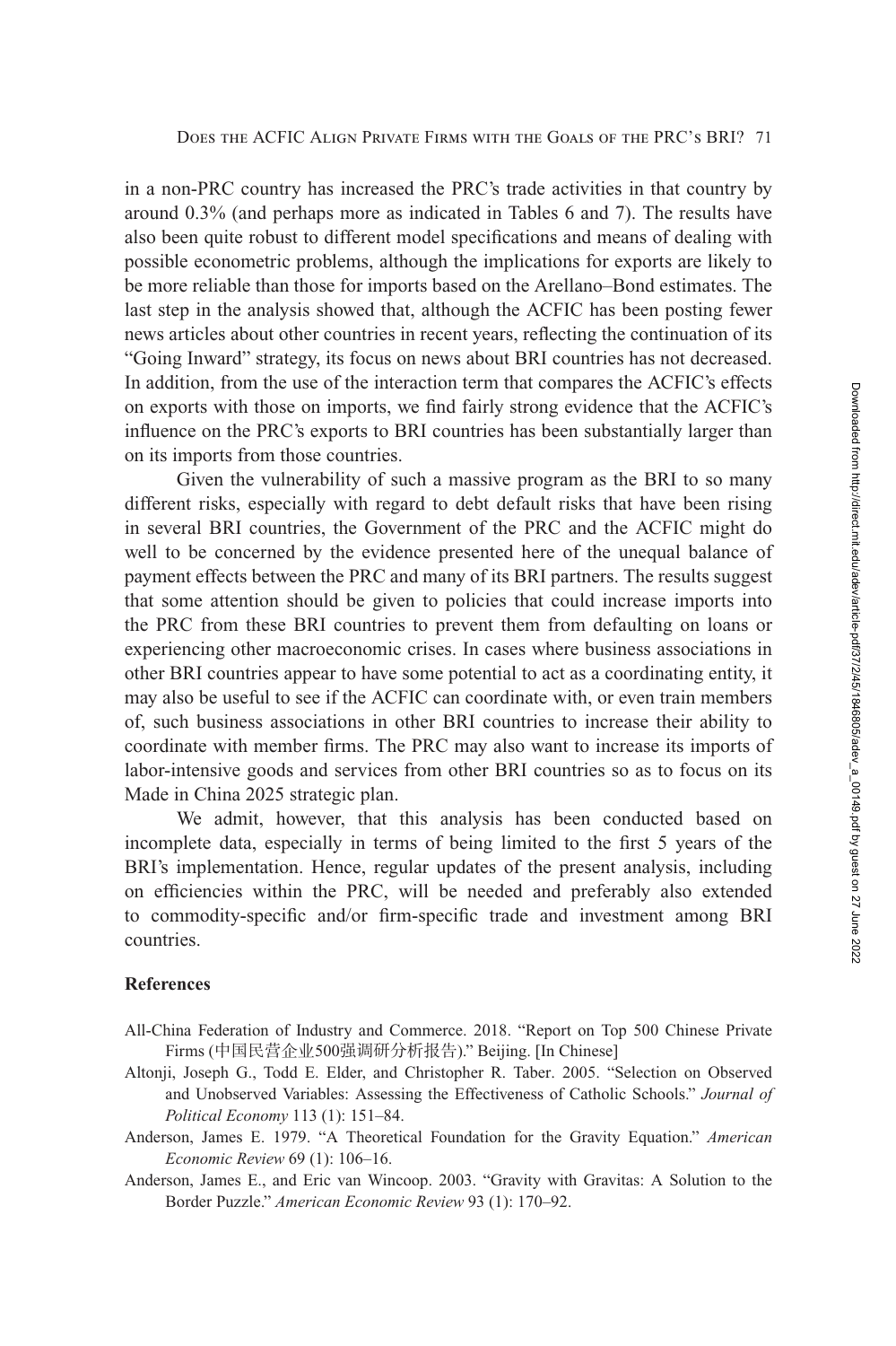### <span id="page-27-0"></span>72 Asian Development Review

- Angrist, Joshua D., and Jörn-Steffen Pischke. 2008. *Mostly Harmless Econometrics: An Empiricist's Companion*. Princeton: Princeton University Press.
- Arellano, Manuel, and Stephen Bond. 1991. "Some Tests of Specification for Panel Data: Monte Carlo Evidence and an Application to Employment Equations." *Review of Economic Studies* 58 (2): 277–97.
- Baniya, Suprabha, Nadia Rocha, and Michele Ruta. 2019. *Trade Effects of the New Silk Road: A Gravity Analysis*. World Bank.
- Bennett, Robert J. 1998. "Business Associations and Their Potential Contribution to the Competitiveness of SMEs." *Entrepreneurship and Regional Development* 10 (3): 243–60.
- Bikker, Jacob A., and Aart F. de Vos. 1992. "An International Trade Flow Model with Zero Observations: An Extension of the Tobit Model." *Brussels Economic Review* 135: 379– 404.
- Bird, Julia Helen, Mathilde Sylvie Maria Lebrand, and Anthony J. Venables. 2019. *The Belt and Road Initiative: Reshaping Economic Geography in Central Asia?* Washington, DC: World Bank.
- Blomberg, S. Brock, and Gregory D. Hess. 2006. "How Much Does Violence Tax Trade?" *Review of Economics and Statistics* 88 (4): 599–612.
- Bräutigam, Deborah, Lise Rakner, and Scott Taylor. 2002. "Business Associations and Growth Coalitions in Sub-Saharan Africa." *Journal of Modern African Studies* 40 (4): 519–47.
- Bruni, Michele 2019. "The Belt and Road Initiative: Demographic Trends, Labour Markets and Welfare Systems of Member Countries." Global Labor Organization Discussion Paper No. 300.
- Card, David, and Alan B. Krueger. 1994. "Minimum Wages and Employment: A Case Study of the Fast-Food Industry in New Jersey and Pennsylvania." *American Economic Review* 84 (4): 772–93.
- Chen, Maggie Xiaoyang, and Chuanhao Lin. 2018. *Foreign Investment across the Belt and Road: Patterns, Determinants, and Effects*. Washington, DC: World Bank.
- Cheng, Xiaobo, ed. 2018. *Big Data Report of Trade Cooperation under the Belt and Road Initiative* 2018. Beijing: State Information Center of China. [In Chinese]
- de Soyres, François, Alen Mulabdic, Siobhan Murray, Nadia Rocha, and Michele Ruta. 2018. *How Much Will the Belt and Road Initiative Reduce Trade Costs?* Washington, DC: World Bank.
- Doner, Richard F., and Ben Ross Schneider. 2000. "Business Associations and Economic Development: Why Some Associations Contribute More Than Others?" *Business and Politics* 2 (3): 261–88.
- Dunford, Michael, and Weidong Liu. 2019. "Chinese Perspectives on the Belt and Road Initiative." *Cambridge Journal of Regions, Economy and Society* 12 (1): 145–67.
- Dunlevy, James A. 2006. "The Influence of Corruption and Language on the Pro-Trade Effect of Immigrants: Evidence from the American States." *Review of Economics and Statistics* 88 (1): 182–86.
- Elmer, Keegan. 2018. "Anti-China Protests in Vietnam Set to Aggravate Tensions with [Beijing." June 13. https://www.scmp.com/news/china/diplomacy-defence/article/2150653](https://www.scmp.com/news/china/diplomacy-defence/article/2150653/anti-china-protests-vietnam-set-aggravate-tensions) /anti-china-protests-vietnam-set-aggravate-tensions.
- Gibson, John, and Chao Li. 2018. "The Belt and Road Initiative and Comparative Regional Productivity in China." *Asia and the Pacific Policy Studies* 5 (2): 168–81.
- Gill, Indermit, Somik Y. Lall, and Mathilde Lebrand. 2019. "Winners and Losers along [China's Belt and Road." Brookings Institution, June 21. https://www.brookings.edu/blog](https://www.brookings.edu/blog/future-development/2019/06/21/winners-and-losers-along-chinas-belt-and-road/) /future-development/2019/06/21/winners-and-losers-along-chinas-belt-and-road/.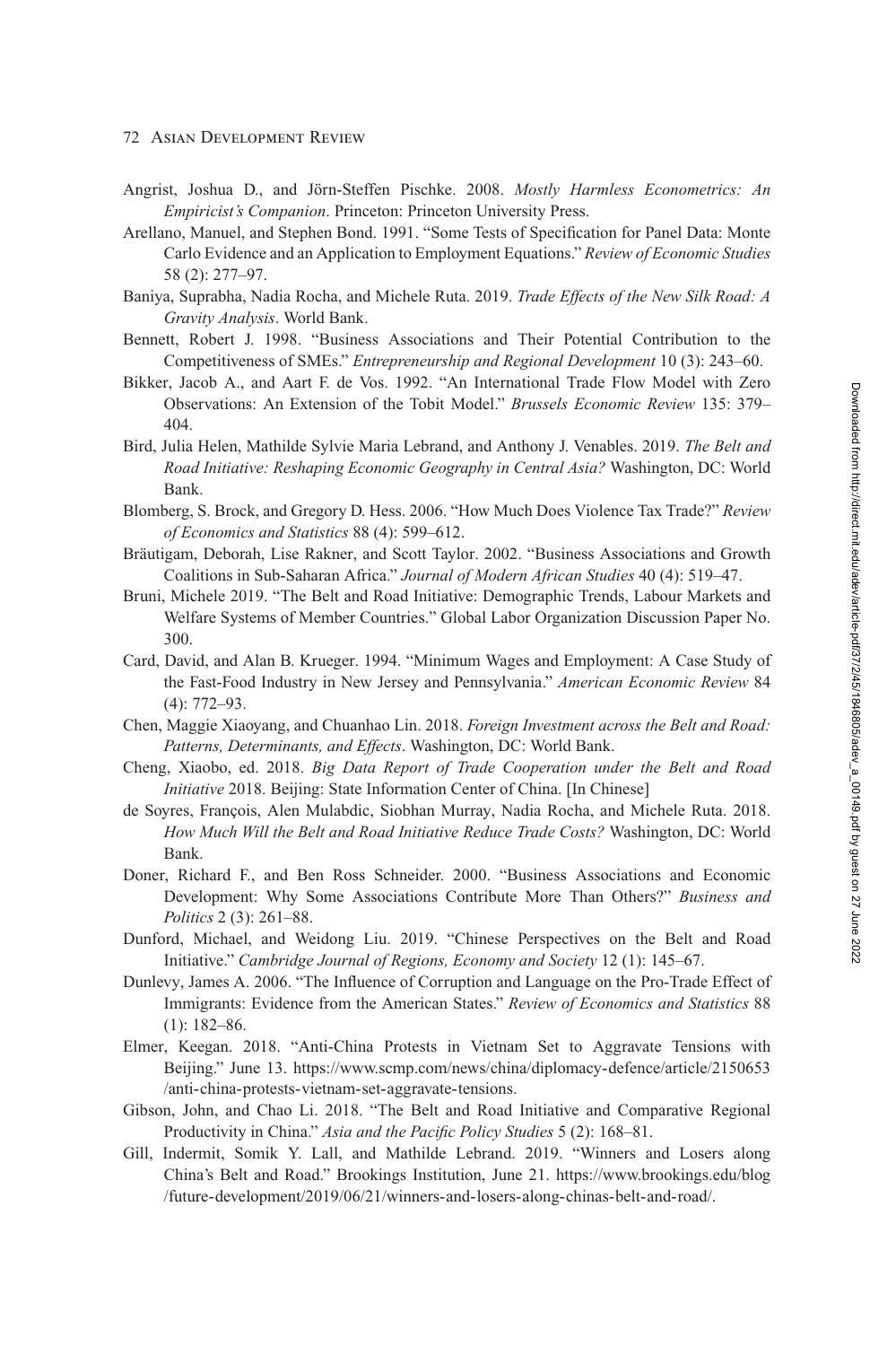- <span id="page-28-0"></span>Harris, Richard D.F., and Elias Tzavalis. 1999. "Inference for Unit Roots in Dynamic Panels Where the Time Dimension is Fixed." *Journal of Econometrics* 91 (2): 201–26.
- Head, Keith, and Thierry Mayer. 2010. "Illusory Border Effects: Distance Mismeasurement Inflates Estimates of Home Bias in Trade." In *The Gravity Model in International Trade: Advances and Applications.* Cambridge: Cambridge University Press.
- Heckman, James J. 1979. "Sample Selection Bias as a Specification Error." *Econometrica* 47 (1): 153–61.
- Helpman, Elhanan, Marc Melitz, and Yona Rubinstein. 2008. "Estimating Trade Flows: Trading Partners and Trading Volumes." *Quarterly Journal of Economics* 123 (2): 441–87.
- Herrero, Alicia Garcia, and Jianwei Xu. 2017. "China's Belt and Road Initiative: Can Europe Expect Trade Gains?" *China & World Economy* 25 (6): 84–99.
- Hillman, Jonathan E. 2018. "How Big is China's Belt and Road?" Center for Strategic [and International Studies, April 3. https://www.csis.org/analysis/how-big-chinas-belt](https://www.csis.org/analysis/how-big-chinas-belt-and-road) -and-road.
- Huang, Yiping. 2016. "Understanding China's Belt & Road Initiative: Motivation, Framework and Assessment." *China Economic Review* 40: 314–21.
- Hurley, John, Scott Morris, and Gailyn Portelance. 2018. "Examining the Debt Implications of the Belt and Road Initiative from a Policy Perspective." Center for Global Development Policy Paper 121.
- Irshad, Muhammad Saqib, Qi Xin, and Hamza Arshad. 2015. "One Belt and One Road: Does China-Pakistan Economic Corridor Benefit for Pakistan's Economy?" *Journal of Economics and Sustainable Development* 6 (24): 200–07.
- Jia, Nan. 2014. "Are Collective Political Actions and Private Political Actions Substitutes or Complements? Empirical Evidence from China's Private Sector." *Strategic Management Journal* 35 (2): 292–315.
- Johnson, Simon, John McMillan, and Christopher Woodruff. 2000. "Entrepreneurs and the Ordering of Institutional Reform: Poland, Slovakia, Romania, Russia and Ukraine Compared." *Economics of Transition* 8 (1): 1–36.
- Keele, Luke, and Nathan J. Kelly. 2006. "Dynamic Models for Dynamic Theories: The Ins and Outs of Lagged Dependent Variables." *Political Analysis* 14 (2): 186–205.
- Kohl, Tristan. 2019. "The Belt and Road Initiative's Effect on Supply-Chain Trade: Evidence from Structural Gravity Equations." *Cambridge Journal of Regions, Economy and Society* 12 (1): 77–104.
- Lee, Jeong-ho. 2019. "How the Tiny African Nation of Djibouti Became the Linchpin in [China's Belt and Road Plan." April 28. https://www.scmp.com/news/china/diplomacy](https://www.scmp.com/news/china/diplomacy/article/3007924/how-tiny-african-nation-djibouti-became-linchpin-chinas-belt) /article/3007924/how-tiny-african-nation-djibouti-became-linchpin-chinas-belt.
- Lei, Zhenhuan, and Jeffrey B. Nugent. 2018. "Coordinating China's Economic Growth Strategy via Its Government-Controlled Association for Private Firms." *Journal of Comparative Economics* 46 (4): 1273–93.
- Lewer, Joshua J., and Hendrik Van den Berg. 2007. "Estimating the Institutional and Network Effects of Religious Cultures on International Trade." *Kyklos* 60 (2): 255–77.
- Ma, Guangrong, Oliver Meng Rui, and Yiping Wu. 2015. "A Springboard into Politics: Do Chinese Entrepreneurs Benefit from Joining the Government-Controlled Business Associations?" *China Economic Review* 36: 166–83.
- Maurel, Mathilde, and Emiel Afman. 2010. "Diplomatic Relations and Trade Reorientation in Transition Countries." In *The Gravity Model in International Trade: Advances and Applications*. Cambridge: Cambridge University Press.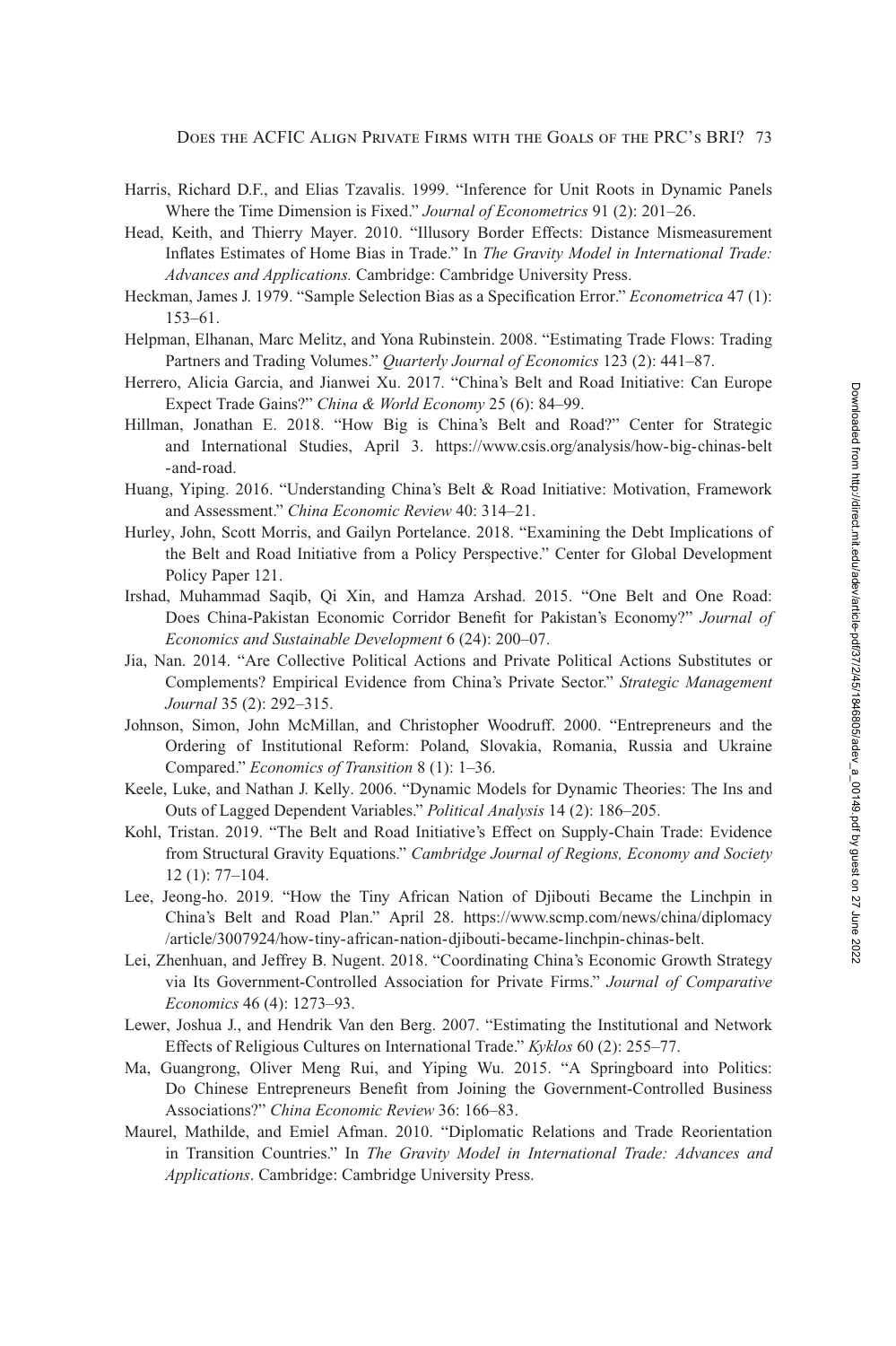- <span id="page-29-0"></span>**74 ASIAN DEVELOPMENT REVIEW**
- Nickell, Stephen. 1981. "Biases in Dynamic Models with Fixed Effects." Econometrica 49 (6):  $1417 - 26$ .
- Önis, Ziya, and Umut Türem. 2001. "Business, Globalization and Democracy: A Comparative Analysis of Turkish Business Associations." Turkish Studies 2 (2): 94-120.
- Oster, Emily. 2017. "Unobservable Selection and Coefficient Stability: Theory and Evidence." Journal of Business & Economic Statistics 37 (2): 1-18.
- Rehman, Faheem Ur, and Yibing Ding 2019. "The Nexus between Outward Foreign Direct Investment and Export Sophistication: New Evidence from China." Applied Economics Letters  $1: 1-9$ .
- Silva, J.M.C. Santos, and Silvana Tenreyro. 2006. "The Log of Gravity." Review of Economics and Statistics 88 (4): 641-58.
- Solangi, Murtaza. 2018. "Why are Separatist Militants Violently Targeting Chinese in Pakistan?" November 24. https://www.scmp.com/week-asia/geopolitics/article/2174837 /why-are-separatist-militants-violently-targeting-chinese.
- Stock, James H., Jonathan H. Wright, and Motohiro Yogo. 2002. "A Survey of Weak Instruments and Weak Identification in Generalized Method of Moments." Journal of Business & Economic Statistics 20 (4): 518-29.
- Sukiassyan, Grigor, and Jeffrey B. Nugent. 2011. "Lobbying or Information Provision: Which Functions of Associations Matter Most for Member Performance?" Eastern European Economics 49 (2): 30-63.
- Tarabay, Jamie, and Sang-Hun Choe. 2018. "Xi and Pence Stake Out Trade Positions in Dueling Speeches at Pacific Rim Forum." New York Times, November 17.
- Tinbergen, Jan. 1962. Shaping the World Economy: Suggestions for an International Economic Policy. New York: Twentieth Century Fund.
- Wiederer, Christina K. 2018. Logistics Infrastructure along the Belt and Road Initiative Economies. Washington, DC: World Bank.
- Wintoki, M. Babajide, James S. Linck, and Jeffry M. Netter. 2012. "Endogeneity and the Dynamics of Internal Corporate Governance." Journal of Financial Economics 105 (3): 581-606.
- Wooldridge, Jeffrey M. 2010. Econometric Analysis of Cross Section and Panel Data. Cambridge: MIT Press.
- Yu, Hong. 2017. "Motivation behind China's "One Belt, One Road" Initiatives and Establishment of the Asian Infrastructure Investment Bank." Journal of Contemporary China 26 (105):  $353 - 68$ .
- Zhai, Fan. 2018. "China's Belt and Road Initiative: A Preliminary Quantitative Assessment." Journal of Asian Economics 55: 84-92.

## Appendix 1. English Translation of a Sample Article in the China Business Times Dedicated to the Construction of the Interconnected Information **Infrastructure in Africa**

"We believe that more than 150 thousand kilometers of optical cables will be laid in the next 15 to 20 years, and the consumption of cable-related goods in Africa will be greater than 100 billion US dollars." In the eyes of Wang Jianyi, the chairman of Zhejiang's Federation of Industry and Commerce as well as the chairman of Futong Group's board of directors, Africa is a continent full of hope. He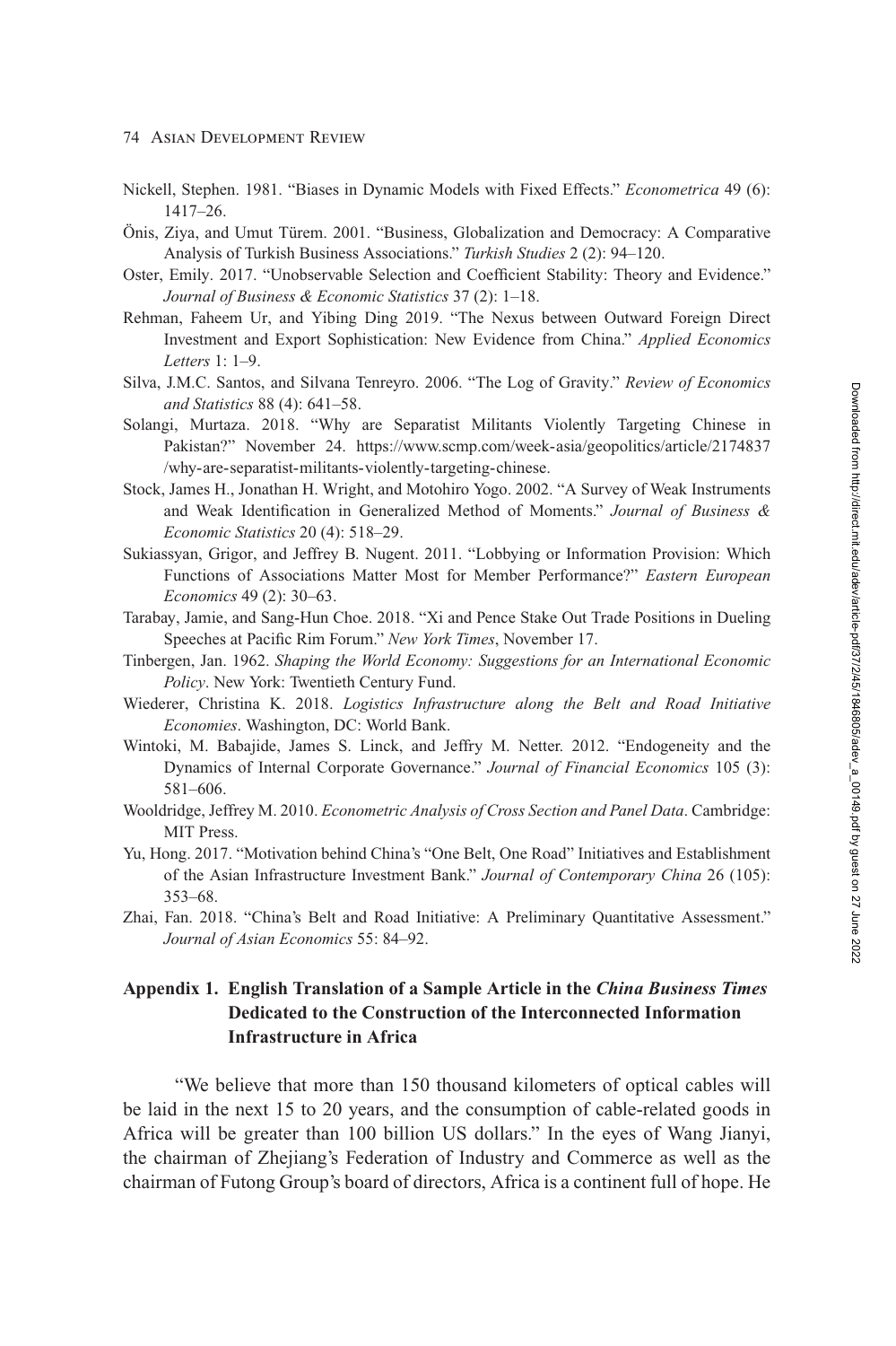is very optimistic about the future of the interconnected information infrastructure in Africa.

Founded in 1987 and headquartered in Hangzhou, Zhejiang, Futong Group is a Chinese private firm focusing on high-tech manufacturing. Its industrial specializations include optical fiber communication and electric power transmission, and its research specializations include energy storage, hightemperature superconductor and submarine photoelectric composite cable. Today, Futong Group has 1 international headquarters, 3 regional headquarters, 31 factories, 15 national high-tech subsidiaries and more than 12,000 registered employees.

In recent years, following the Belt and Road Initiative, hundreds of Chinese companies have been participating in the construction of foreign interconnected information infrastructure. Futong Group is one of the participants as well as the beneficiaries.

Futong's development in Africa exemplifies the company's recent globalization. In countries such as Kenya, Nigeria, Seychelles, and Angola, Futong's products have been widely applied to local telecommunication, electrical transmission, automobile manufacturing, mobile terminal, and household electrical appliances.

According to chairman Wang, Chinese private firms are very competitive in fields such as optical fiber transmission and terminal equipment. Given these advances, Chinese firms are able to lead the construction of the interconnected information infrastructure in Africa.

Futong's long-term goal is to become an international cable manufacturing conglomerate respected by the society and promoting global sustainable development. African continent is a wonderful market from chairman Wang's perspective. Following the "Made in China 2025" strategy, Futong has been actively participating in the construction of information infrastructure in multiple African countries to realize the upgrade of local optical communication industry and build a world-class cluster of advanced manufacturing.

"The industrialization in Africa and the manufacturing reform in (the province of) Zhejiang are highly complementary, and there is a perfect synergy between them." According to chairman Wang, the industrialization in Africa should rely on Zhejiang's advances in manufacturing, automotive and information technology. As the chairman of Zhejiang's Federation of Industry and Commerce, he expresses that Zhejiang's Federation of Industry and Commerce is very willing to advocate the economic cooperation between China and Africa and accelerate the industrialization of African countries.

Chairman Wang also argues that Chinese private firms need to agglomerate together when they are developing their business in Africa. In other words, taking advantage of constructing industrial parks, Chinese private firms should develop orderly industrial chains instead of doing business on their own.